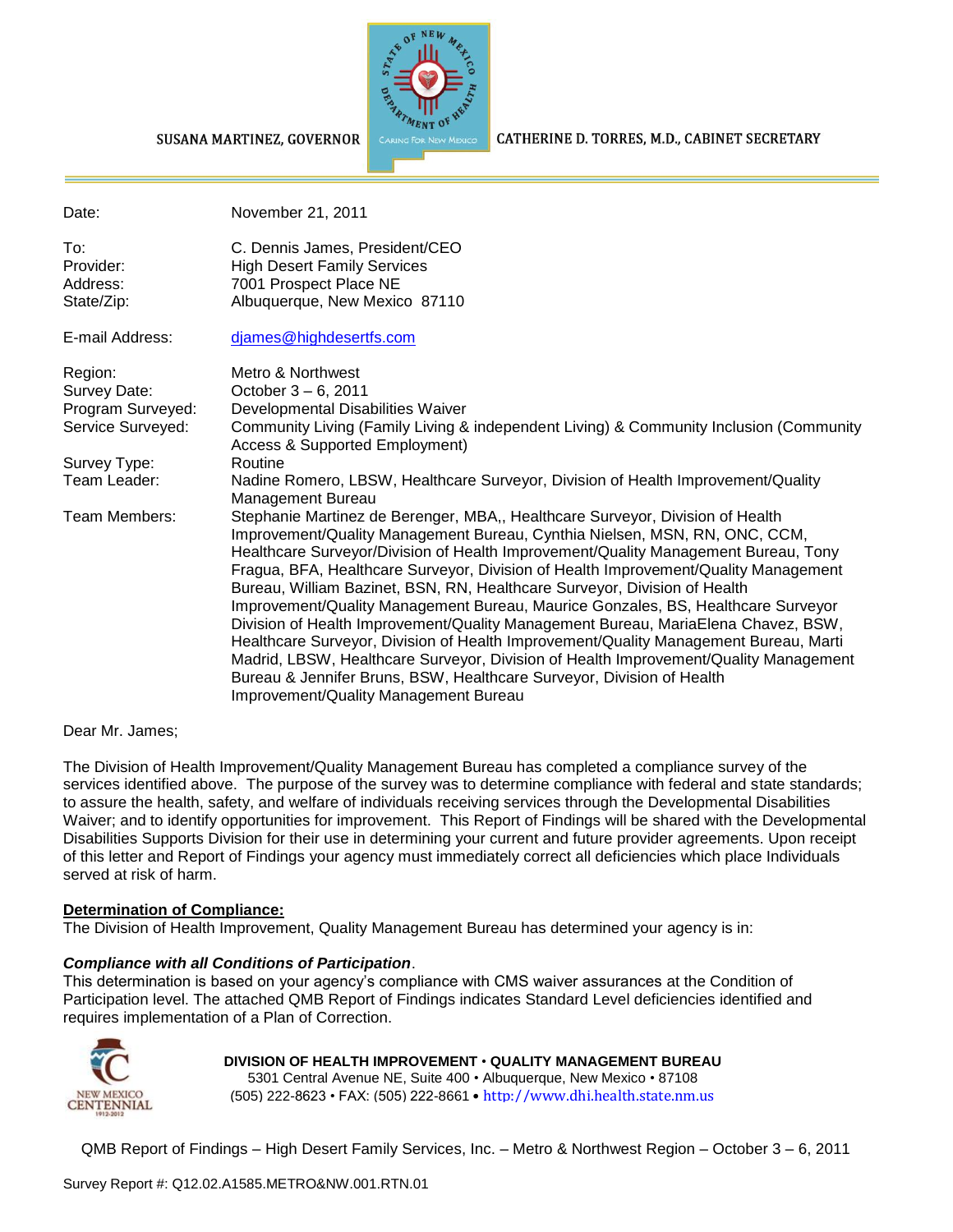#### **Plan of Correction:**

The attached Report of Findings identifies the Standard Level and/or Condition of Participation deficiencies found during your agency's compliance review. You are required to complete and implement a Plan of Correction. Your agency has a total of 45 business days (10 business days to submit your POC for approval and 35 days to implement your *approved* Plan of Correction) from the receipt of this letter.

### **Submission of your Plan of Correction:**

Please submit your agency's Plan of Correction in the space on the two right columns of the Report of Findings. *(See attachment "A" for additional guidance in completing the Plan of Correction)*.

Within 10 business days of receipt of this letter your agency Plan of Correction must be submitted to the parties below:

#### **1. Quality Management Bureau, Attention: Plan of Correction Coordinator 5301 Central Ave. NE Suite 400 Albuquerque, NM 87108**

### **2. Developmental Disabilities Supports Division Regional Office for region of service surveyed**

Upon notification from QMB that your *Plan of Correction has been approved*, you must implement all remedies and corrective actions to come into compliance. If your Plan of Correction is denied, you must resubmit a revised plan as soon as possible for approval, as your POC approval and all remedies must be completed within 45 business days of the receipt of this letter.

Failure to submit your POC within the allotted 10 business days or complete and implement your Plan of Correction within the total 45 business days allowed may result in the imposition of a \$200 per day Civil Monetary Penalty until it is received, completed and/or implemented.

#### **Request for Informal Reconsideration of Findings (IRF):**

If you disagree with a finding of deficient practice, you have 10 business days upon receipt of this notice to request an IRF. Submit your request for an IRF in writing to:

> QMB Deputy Bureau Chief 5301 Central Ave NE Suite #400 Albuquerque, NM 87108 Attention: IRF request

See Attachment "C" for additional guidance in completing the request for Informal Reconsideration of Findings. The request for an IRF will not delay the implementation of your Plan of Correction which must be completed within 45 total business days (10 business days to submit your POC for approval and 35 days to implement your *approved* Plan of Correction). Providers may not appeal the nature or interpretation of the standard or regulation, the team composition or sampling methodology. If the IRF approves the modification or removal of a finding, you will be advised of any changes.

Please call the Plan of Correction Coordinator at 505-222-8647 if you have questions about the Report of Findings or Plan of Correction. Thank you for your cooperation and for the work you perform.

Sincerely,

Nadine Romero, LBSW

Nadine Romero, LBSW Team Lead/Healthcare Surveyor Division of Health Improvement Quality Management Bureau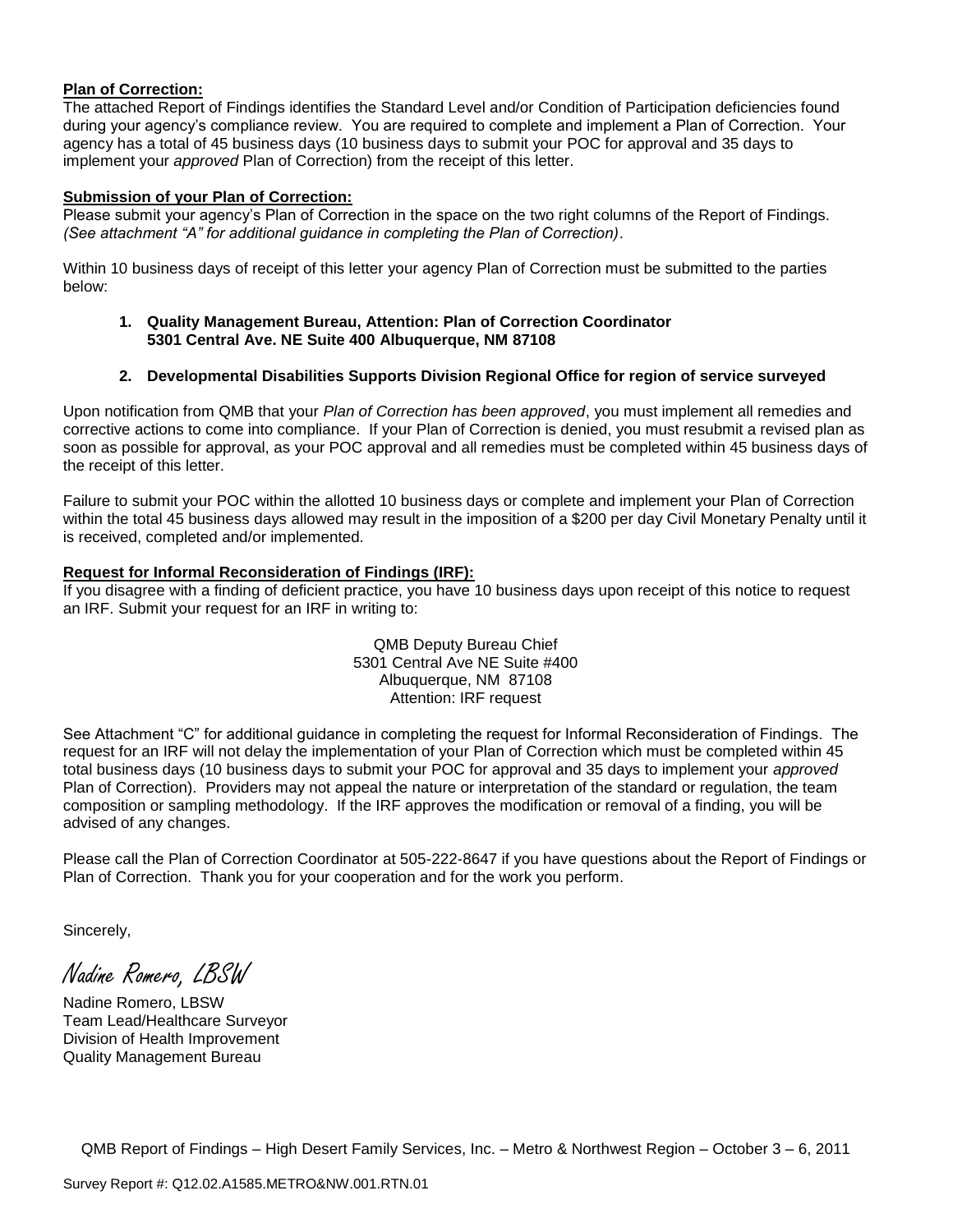### **Survey Process Employed:**

Entrance Conference Date: Conference October 3, 2011

### Present: **High Desert Family Services, Inc - Metro**

Beth Sandusky, Director of Health Oversight Anne Salmon, HR Generalist Danielle Armijo, Service Coordinator

### **DOH/DHI/QMB (Metro Team)**

Tony Fragua, BFA, Healthcare Surveyor William Bazinet, BSN, RN, Healthcare Surveyor Maurice Gonzales, BS, Healthcare Surveyor MariaElena Chavez, BSW, Healthcare Surveyor

### **High Desert Family Services, Inc - Northwest**

Carol Archuleta, Program Supervisor

### **DOH/DHI/QMB (Northwest Team)**

Nadine Romero, LBSW, Team Lead/Healthcare Surveyor Stephanie Martinez de Berenger, MBA, Healthcare Surveyor Cynthia Nielsen, MSN, RN, ONC, CCM, Healthcare Surveyor

Exit Conference Date: Conference Date: Conference Date:

### Present: **High Desert Family Services, Inc - Metro**

C. Dennis James, Executive Director Beth Sandusky, Director of Health Oversight Loriessa Randle, Program Supervisor Danielle Armijo, Service Coordinator Shiella Allen, Director of Quality

### **DOH/DHI/QMB (Metro Team)**

Tony Fragua, BFA, Healthcare Surveyor William Bazinet, BSN, RN, Healthcare Surveyor Maurice Gonzales, BS, Healthcare Surveyor MariaElena Chavez, BSW, Healthcare Surveyor

#### **High Desert Family Services, Inc - Northwest**

C. Dennis James, Executive Director (via phone) Sheilla Allen, Executive Director (via phone) Carol Archuleta, Program Supervisor

#### **DOH/DHI/QMB (Northwest Team)**

Nadine Romero, LBSW, Team Lead/Healthcare Surveyor Stephanie Martinez de Berenger, MBA, Healthcare Surveyor Cynthia Nielsen, MSN, RN, ONC, CCM, Healthcare Surveyor

| Total Homes Visited              | Number: | 12                                                                                                                                                                       |
|----------------------------------|---------|--------------------------------------------------------------------------------------------------------------------------------------------------------------------------|
| ❖ Family Homes Visited           | Number: | 12                                                                                                                                                                       |
| Administrative Locations Visited | Number: | 2<br>Metro Office: 7001 Prospect Place NE<br>Albuquerque, New Mexico 87110<br>Northwest Office: 475 East 20 <sup>th</sup> Street Suite D<br>Farmington, New Mexico 87401 |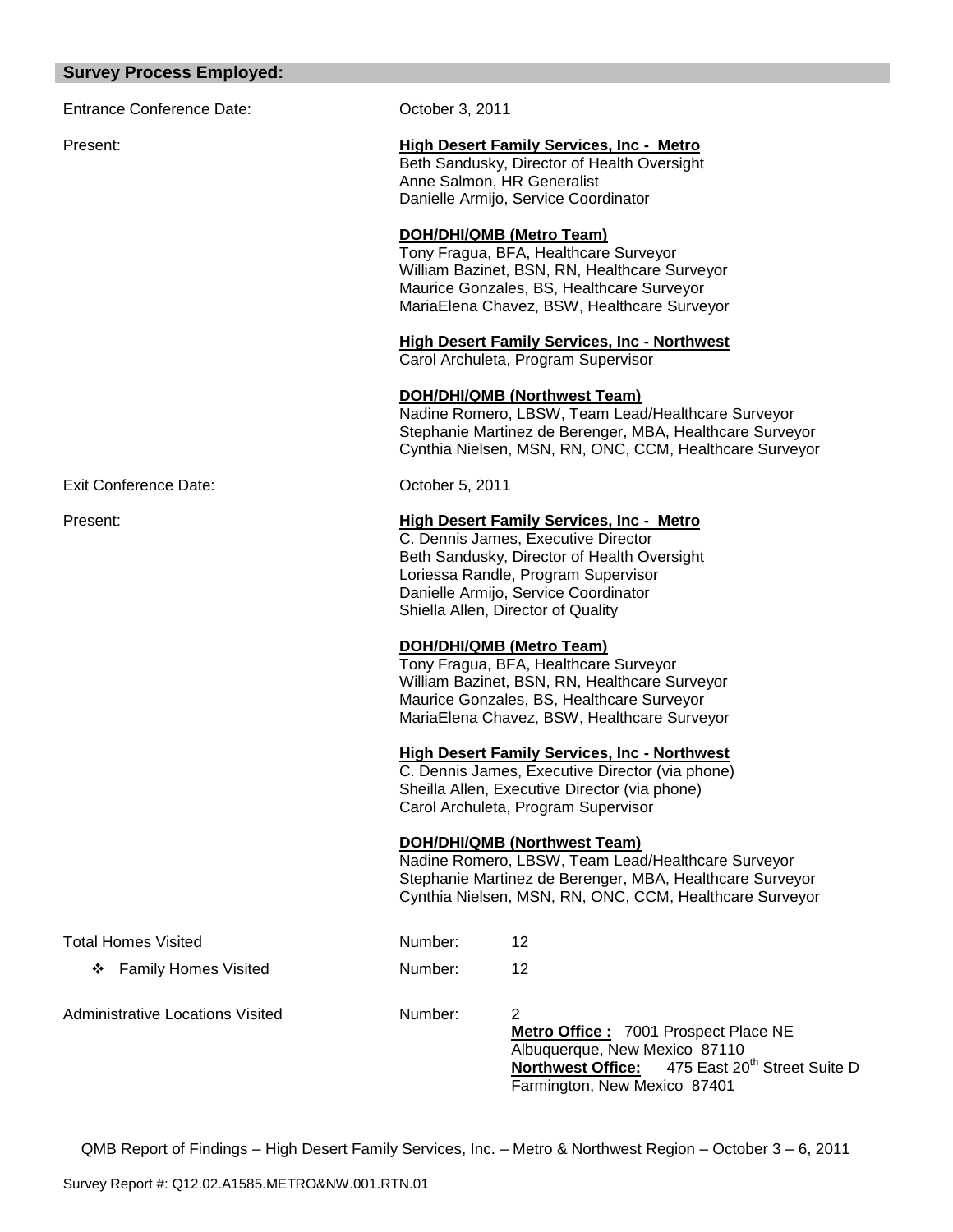- 0 *Jackson* Class Members
- 17 Non-*Jackson* Class Members
- 12 Family Living
- 3 Independent Living
- 8 Community Access
- 3 Supported Employment

| Persons Served Interviewed                 | Number: | 17 |
|--------------------------------------------|---------|----|
| Person Served Records Reviewed             | Number: | 17 |
| Direct Service Professionals Interviewed   | Number: | 18 |
| Direct Service Professionals Record Review | Number: | 48 |
| Service Coordinator Record Review          | Number: | 4  |
|                                            |         |    |

Administrative Files Reviewed

- Billing Records
- Medical Records
- Incident Management Records
- Personnel Files
- Training Records
- Agency Policy and Procedure
- Caregiver Criminal History Screening Records
- **Employee Abuse Registry**
- Human Rights Notes and/or Meeting Minutes
- Evacuation Drills
- Quality Assurance / Improvement Plan
- CC: Distribution List: DOH Division of Health Improvement
	- DOH Developmental Disabilities Supports Division
	- DOH Office of Internal Audit
	- HSD Medical Assistance Division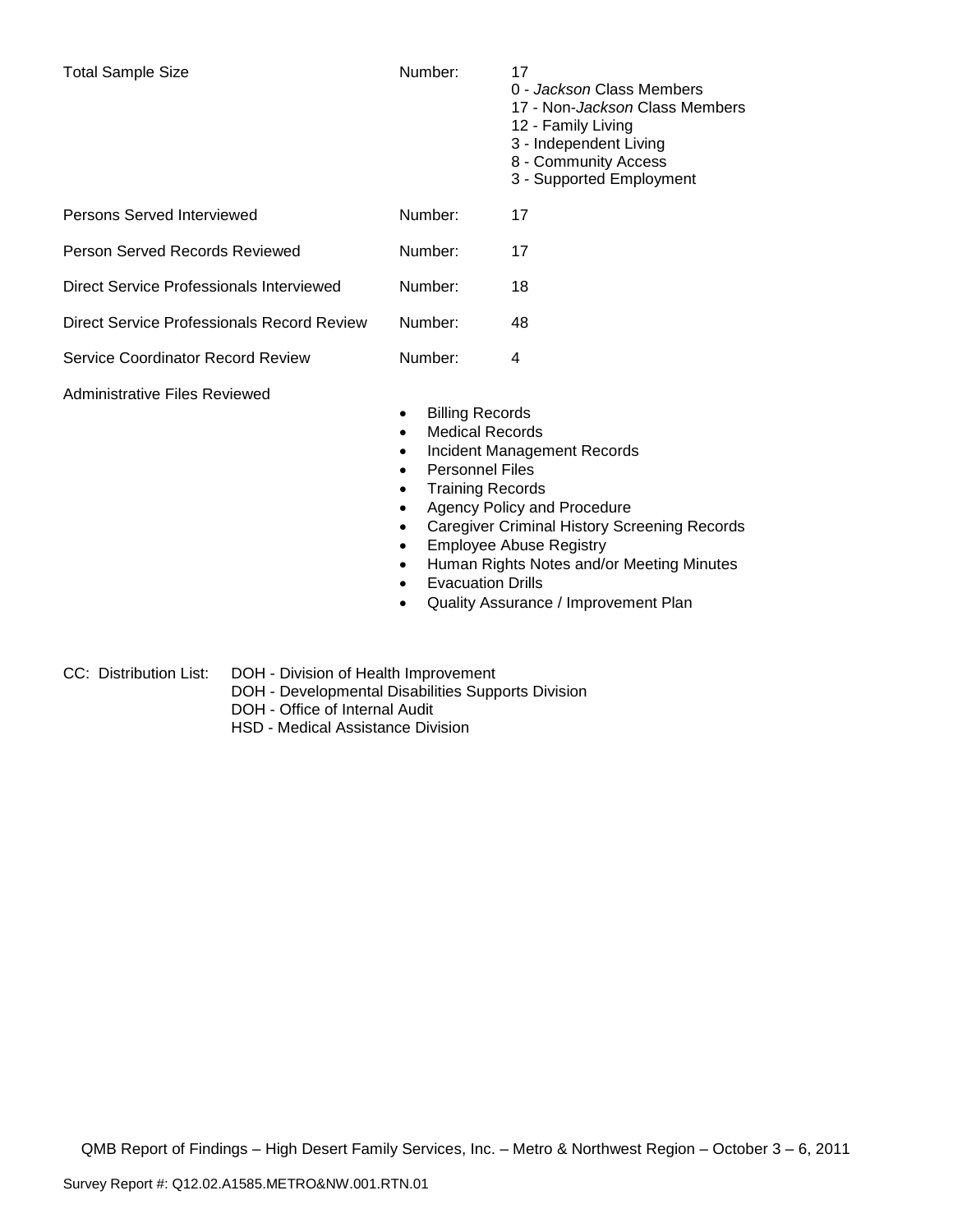## **Attachment A**

# **Provider Instructions for Completing the QMB Plan of Correction (POC) Process**

### *Introduction:*

After a QMB Compliance Survey, your QMB Report of Findings will be sent to you via e-mail.

Each provider must develop and implement a Plan of Correction (POC) that identifies specific quality assurance and quality improvement activities the agency will implement to correct deficiencies and prevent continued non compliance.

Agencies must submit their Plan of Correction within 10 business days from the date you receive the QMB Report of Findings. (Providers who do not submit a POC within 10 business days will be referred to the Internal Review Committee [IRC] for possible actions or sanctions).

Agencies must fully implement their approved Plan of Correction within 45 business days (10 business days to submit your POC for approval and 35 days to implement your approved Plan of Correction) from the date they receive the QMB Report of Findings. (Providers who fail to complete a POC within the 45 business days allowed shall be referred to the IRC for possible actions or sanctions.)

If you have questions about the Plan of Correction process, call the QMB Plan of Correction Coordinator at 505-222-8647 or email at George. Perrault@state.nm.us. Requests for technical assistance must be requested through your DDSD Regional Office.

The POC process cannot resolve disputes regarding findings. If you wish to dispute a finding on the official Report of Findings, you must file an Informal Reconsideration of Findings (IRF) request within ten (10) business days of receiving your report. Please note that you must still submit a POC for findings that are in question (see Attachment "C").

## *Instructions for Completing Agency POC:*

## *Required Content*

Your Plan of Correction should provide a step-by-step description of the methods to correct each deficient practice to prevent recurrence and information that ensures the regulation cited is in compliance. The remedies noted in your POC are expected to be added to your Agency's required, annual Quality Assurance Plan.

If a deficiency has already been corrected, the plan should state how it was corrected, the completion date (date the correction was accomplished), and how possible recurrence of the deficiency will be prevented.

The Plan of Correction must address the required six CMS core elements to address *each deficiency* of the POC:

- 1. How the specific and realistic corrective action will be accomplished for individuals found to have been affected by the deficient practice.
- 2. How the agency will identify other individuals who have the potential to be affected by the same deficient practice, and how the agency will act to protect individuals in similar situations.
- 3. What QA measures will be put into place or systemic changes made to ensure that the deficient practice will not recur
- 4. Indicate how the agency plans to monitor its performance to make sure that solutions are sustained. The agency must develop a QA plan for ensuring that correction is achieved and sustained. This QA plan must be implemented, and the corrective action evaluated for its effectiveness. The plan of correction is integrated into the agency quality assurance system; and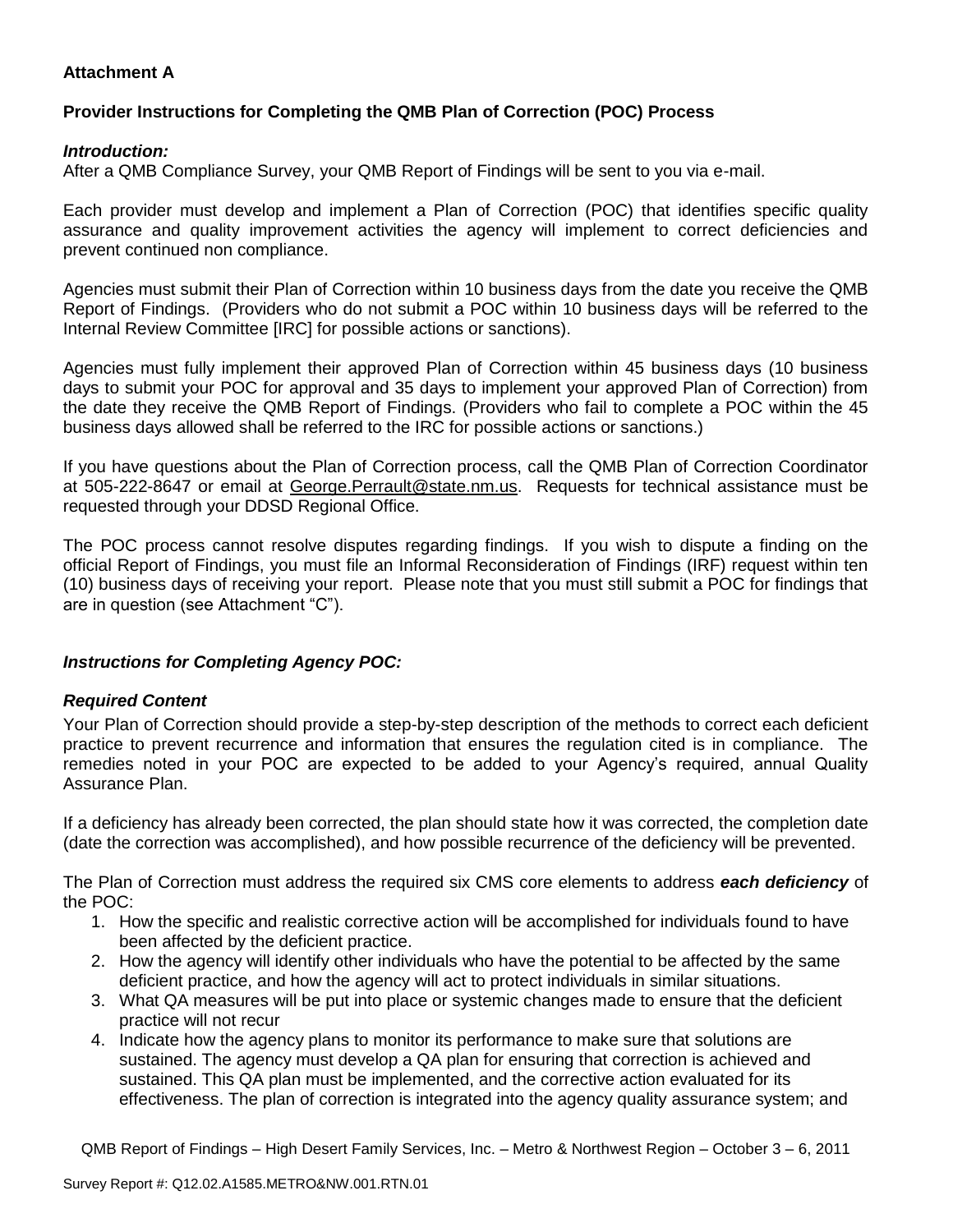- 5. Include dates when corrective action will be completed. The corrective action completion dates must be acceptable to the State.
- 6. The POC must be signed and dated by the agency director or other authorized official.

The following details should be considered when developing your POC:

- Details about how and when Consumer, Personnel and Residential files are audited by Agency personnel to ensure they contain required documents;
- Information about how Medication Administration Records are reviewed to verify they contain all required information before they are distributed, as they are being used, and after they are completed;
- Your processes for ensuring that all staff are trained in Core Competencies, Incident Reporting, and Individual-Specific service requirements, etc;
- How accuracy in Billing documentation is assured;
- How health, safety is assured;
- For Case Management Providers, how ISPs are reviewed to verify they meet requirements, how the timeliness of LOC packet submissions and consumer visits are tracked;
- Your process for gathering, analyzing and responding to Quality data; and,
- Details about Quality Targets in various areas, current status, analyses about why targets were not met, and remedies implemented.

*Note:* **Instruction or in-service of staff alone may not be a sufficient plan of correction.** This is a good first step toward correction, but additional steps should be taken to ensure the deficiency is corrected and will not recur.

## *Completion Dates*

- The plan of correction must include a **completion date** (entered in the far right-hand column) for each finding. Be sure the date is **realistic** in the amount of time your Agency will need to correct the deficiency; not to exceed 45 total business days.
- Direct care issues should be corrected immediately and monitored appropriately.
- Some deficiencies may require a staged plan to accomplish total correction.
- Deficiencies requiring replacement of equipment, etc., may require more time to accomplish correction but should show reasonable time frames.

# *Initial Submission of the Plan of Correction Requirements*

- 1. The Plan of Correction must be completed on the official QMB Survey Report of Findings/Plan of Correction Form and received by QMB within ten (10) business days from the date you received the report of findings.
- 2. For questions about the POC process, call the POC Coordinator, George Perrault at 505-222-8647 for assistance.
- 3. For Technical Assistance (TA) in developing or implementing your POC, contact your local DDSD Regional Office.
- 4. Submit your POC to George Perrault, POC Coordinator in any of the following ways:
	- a. Electronically at [George.Perrault@state.nm.us](mailto:George.Perrault@state.nm.us) *(preferred method)*
	- b. Fax to 505-222-8661, or
	- c. Mail to POC Coordinator, 5301 Central Avenue SW, Suite 400, Albuquerque, NM 87108
- 5. Do not submit supporting documentation (evidence of compliance) to QMB until after your POC has been approved by the POC Coordinator.
- 6. QMB will notify you when your POC has been "approve" or "denied."
	- a. During this time, whether your POC is "approved," or "denied," you will have a maximum of 45 business days from the date of receipt of your Report of Findings to correct all survey deficiencies.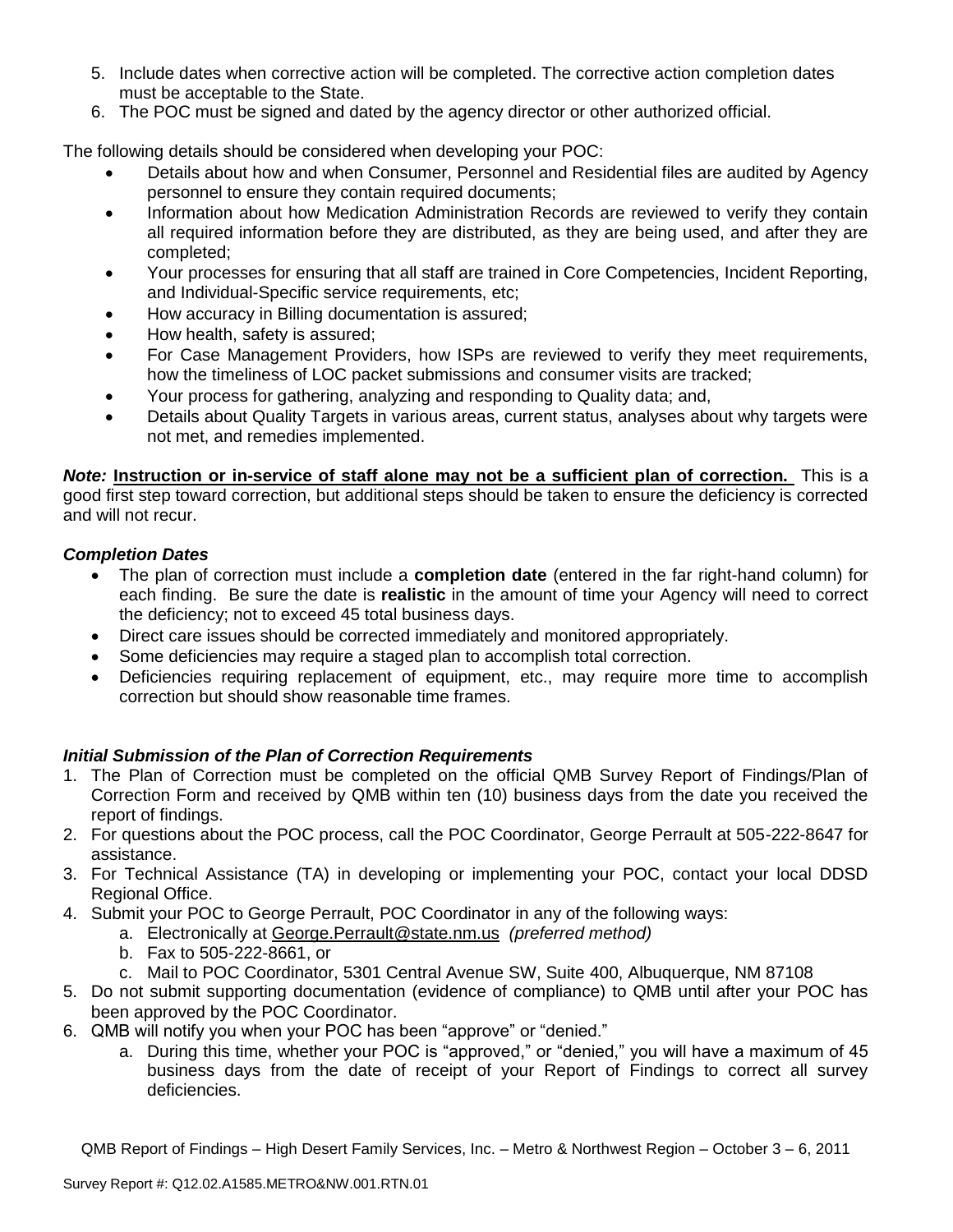- b. If your POC is denied, it must be revised and resubmitted as soon as possible, as the 45 business day limit is in effect.
- c. If your POC is denied a second time your agency may be referred to the Internal Review Committee.
- d. You will receive written confirmation when your POC has been approved by QMB and a final deadline for completion of your POC.
- 7. Failure to submit your POC within 10 business days without prior approval of an extension by QMB will result in a referral to the Internal Review Committee and the possible implementation of monetary penalties and/or sanctions.

### *POC Document Submission Requirements*

Once your POC has been approved by the QMB Plan of Correction Coordinator you must submit copies of documents as evidence that all deficiencies have been corrected, as follows.

- 1. Your internal documents are due within a *maximum* of 45 business days of receipt of your Report of Findings.
- 2. You may submit your documents by postal mail (paper hard copy or on a disc), fax, or electronically (scanned and attached to e-mails).
- 3. All submitted documents *must be annotated*; please be sure the tag numbers and Identification numbers are indicated on each document submitted. Documents which are not annotated with the Tag number and Identification number may not be accepted.
- 4. Do not submit original documents; Please provide copies or scanned electronic files for evidence. Originals must be maintained in the agency file(s) per DDSD Standards.
- 5. In lieu of some documents, you may submit copies of file or home audit forms that clearly indicate cited deficiencies have been corrected, other attestations of correction must be approved by the Plan of Correction Coordinator prior to their submission.
- 6. For billing deficiencies, you must submit:
	- a. Evidence of an internal audit of billing documentation for a sample of individuals and timeframes;
	- b. Copies of "void and adjust" forms submitted to correct all over-billed or unjustified units billed identified during your internal audit.

Revisions, Modifications or Extensions to your Plan of Correction (post QMB approval) must be made in writing and submitted to the Plan of Correction Coordinator at QMB, prior to the due date and are approved on a case-by-case basis. No changes may be made to your POC or the timeframes for implementation without written approval of the POC Coordinator.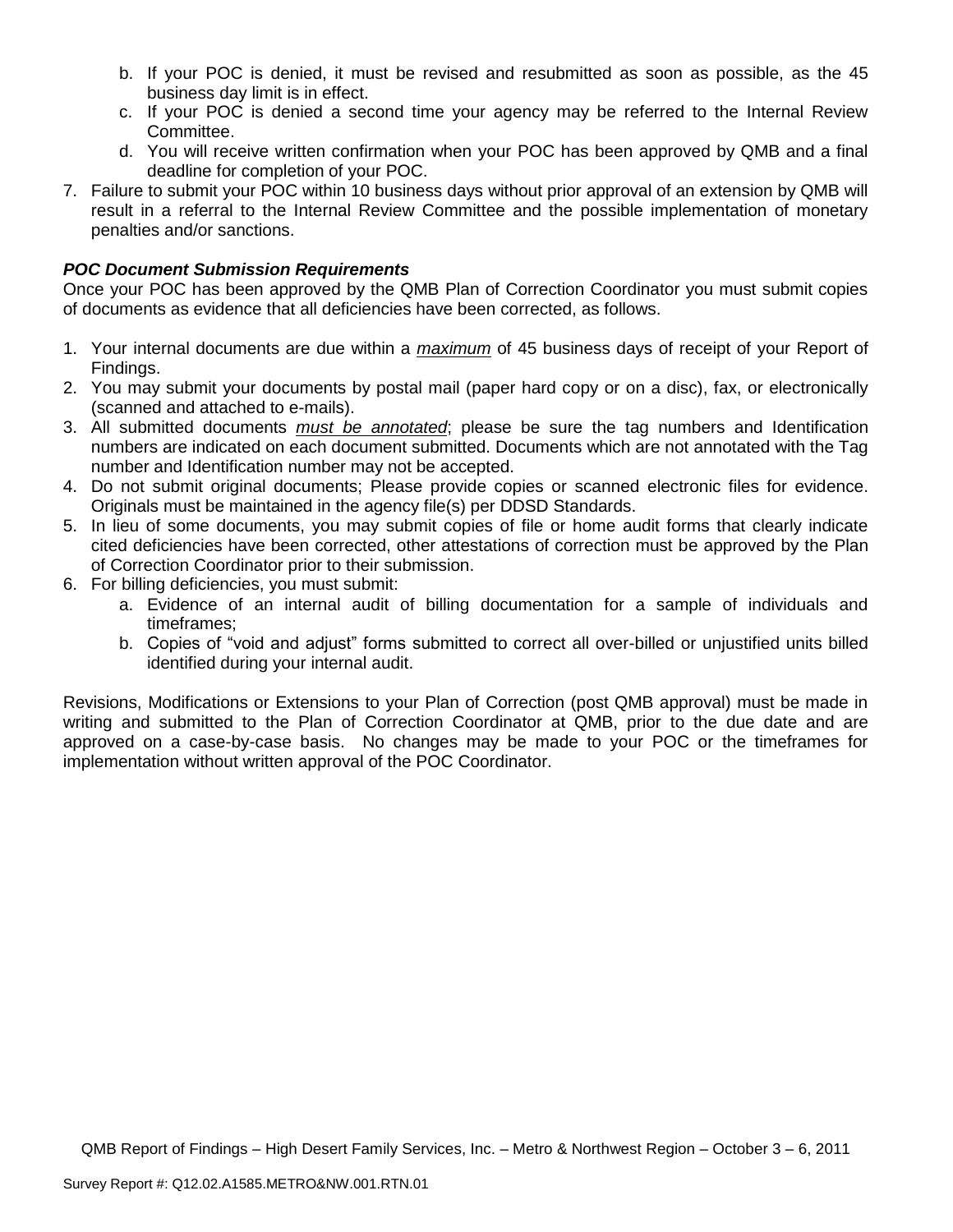## **QMB Determinations of Compliance**

### "Compliance with Conditions of Participation"

The QMB determination of "Compliance with Conditions of Participation," indicates that a provider is in compliance with all 'Conditions of Participation,' (CoP) but may have standard level deficiencies (deficiencies which are not at the condition level) out of compliance. The agency has obtained a level of compliance such that there is a minimal potential for harm to individuals' health and safety. To qualify for a determination of Compliance with Conditions of Participation, the provider must be in compliance with *all* Conditions of Participation.

## "Partial-Compliance with Conditions of Participation"

The QMB determination of "Partial-Compliance with Conditions of Participation" indicates that a provider is out of compliance with one (1) to three (3) 'Conditions of Participation.' This partialcompliance, if not corrected, may result in a serious negative outcome or the potential for more than minimal harm to individuals' health and safety. The Agency may also have standard level deficiencies (deficiencies which are not at the condition level).

Providers receiving a repeat determination of 'Partial-Compliance' for repeat deficiencies of CoPs may be referred by the Quality Management Bureau to the Internal Review Committee (IRC) for consideration of remedies and possible actions.

## "Non-Compliant with Conditions of Participation":

The QMB determination of "Non-Compliance with Conditions of Participation," indicates a provider is significantly out of compliance with Conditions of Participation and/or has:

- Four (4) Conditions of Participation out of compliance.
- Multiple findings of widespread non-compliance with any standard or regulation with a significant potential for more than minimal harm.
- Any finding of actual harm or Immediate Jeopardy.

The Agency may also have standard level deficiencies (deficiencies which are not at the condition level).

Providers receiving a repeat determination of 'Non-Compliance' will be referred by Quality Management Bureau to the Internal Review Committee (IRC) for consideration of remedies and possible actions.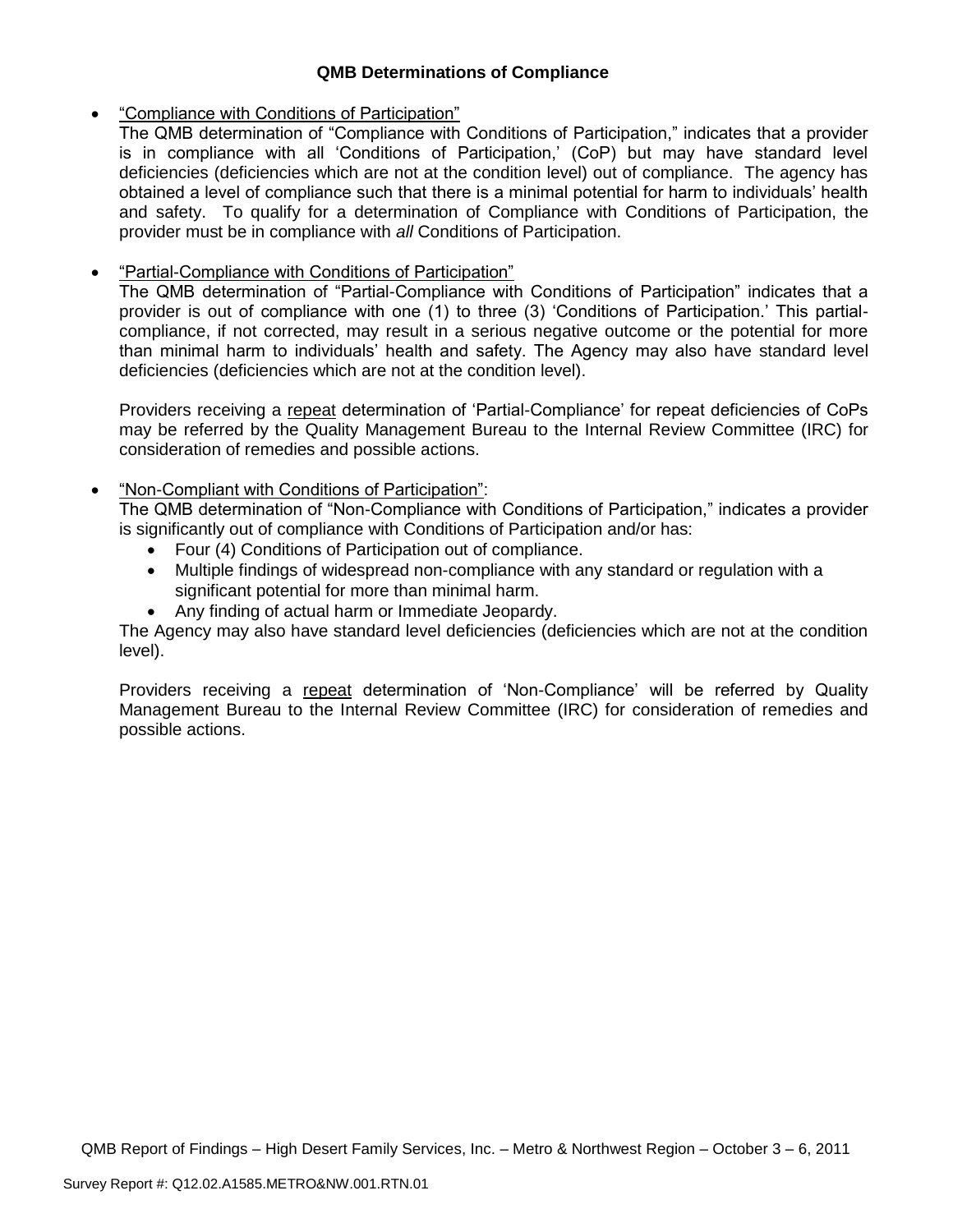### **Guidelines for the Provider Informal Reconsideration of Finding (IRF) Process**

# **Introduction:**

Throughout the QMB Survey process, surveyors are openly communicating with providers. Open communication means surveyors have clarified issues and/or requested missing information before completing the review through the use of the signed/dated "Document Request," or "administrative Needs," etc. forms. Regardless, there may still be instances where the provider disagrees with a specific finding. Providers may use the following process to informally dispute a finding.

# **Instructions:**

- 1. The Informal Reconsideration of the Finding (IRF) request must be in writing to the QMB Deputy Bureau Chief **within 10 business days** of receipt of the final Report of Findings.
- 2. The written request for an IRF *must* be completed on the QMB Request for Informal Reconsideration of Finding form available on the QMB website:<http://dhi.health.state.nm.us/qmb>
- 3. The written request for an IRF must specify in detail the request for reconsideration and why the finding is inaccurate.
- 4. The IRF request must include all supporting documentation or evidence.
- 5. If you have questions about the IRC process, email the IRF Chairperson, Scott Good at [scott.good@state.nm.us](mailto:scott.good@state.nm.us) for assistance.

# **The following limitations apply to the IRF process:**

- The request for an IRF and all supporting evidence must be received within 10 business days.
- Findings based on evidence requested during the survey and not provided may not be subject to reconsideration.
- The supporting documentation must be new evidence not previously reviewed or requested by the survey team.
- Providers must continue to complete their Plan of Correction during the IRF process
- Providers may not request an IRF to challenge the sampling methodology.
- Providers may not request an IRF based on disagreement with the nature of the standard or regulation.
- Providers may not request an IRF to challenge the team composition.
- Providers may not request an IRF to challenge the DHI/QMB determination of compliance or the length of their DDSD provider contract.

A Provider forfeits the right to an IRF if the request is not made within 10 business days of receiving the report and/or does not include all supporting documentation or evidence to show compliance with the standards and regulations.

The IRF Committee will review the request, the Provider will be notified in writing of the ruling; no face-toface meeting will be conducted.

When a Provider requests that a finding be reconsidered, it does not stop or delay the Plan of Correction process. **Providers must continue to complete the Plan of Correction, including the finding in dispute regardless of the IRF status.** If a finding is removed or modified, it will be noted and removed or modified from the Report of Findings. It should be noted that in some cases a Plan of Correction may be completed prior to the IRF process being completed. The provider will be notified in writing on the decisions of the IRF committee.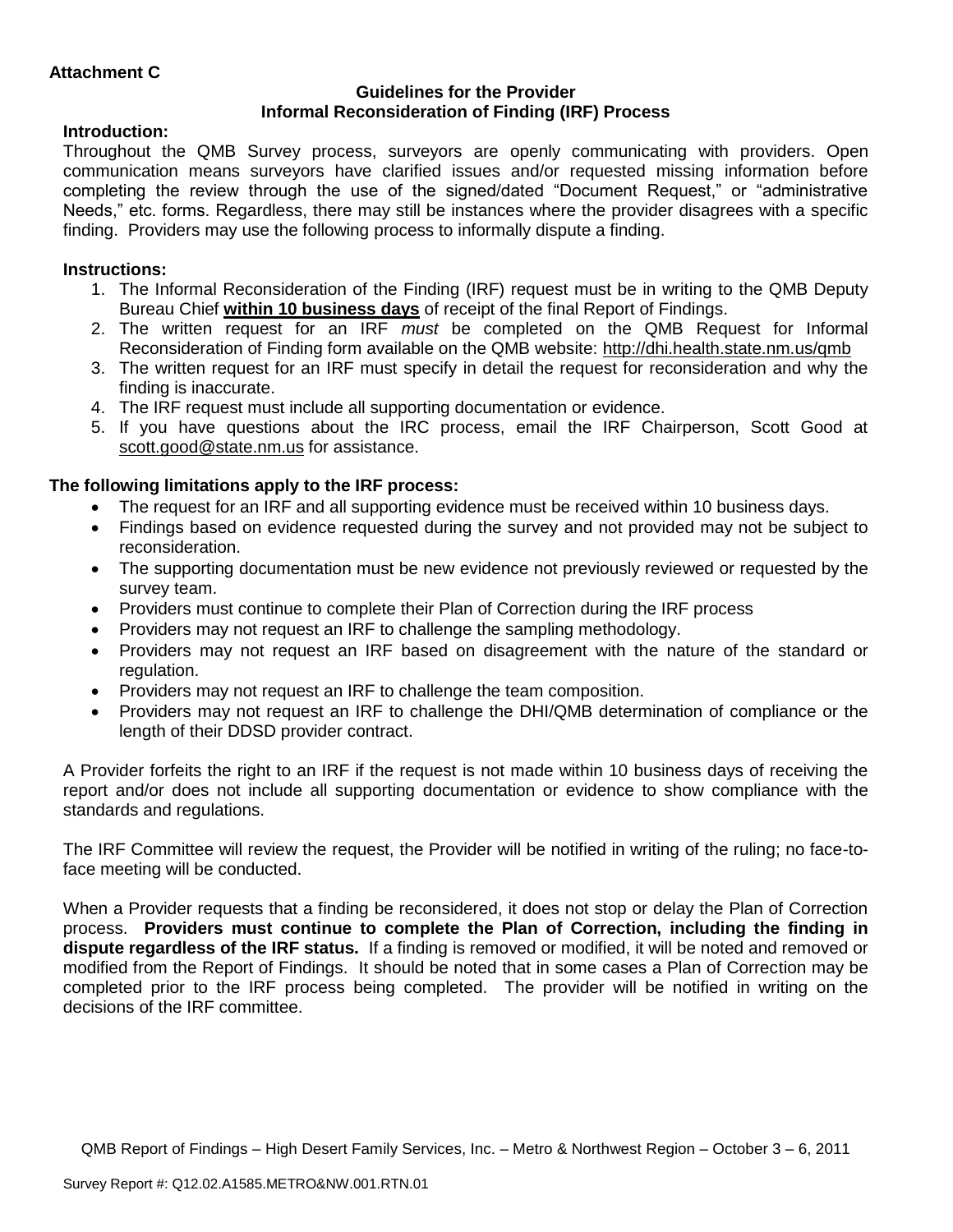| Agency:          | High Desert Family Services, Inc. - Metro & Northwest Region                                    |
|------------------|-------------------------------------------------------------------------------------------------|
| Program:         | Developmental Disabilities Waiver                                                               |
| Service:         | Community Living (Family Living & Independent Living) & Community Inclusion (Community Access & |
|                  | Supported Employment)                                                                           |
| Monitoring Type: | <b>Routine Survey</b>                                                                           |
| Date of Survey:  | October 3 – 6, 2011                                                                             |

| <b>Standard of Care</b>                                                                                                                                                                                                                                                                                                                                                                                                                                                                                                                                                                                                                                                                                                                                                                                                                                                                                                                                                                                                                                                                                                                                                                                                                                                                                                                                                                                     | <b>Deficiencies</b>                                                                                                                                                                                                                                                                                                                                                                                                                                                                                                                                                                                                                                                                                                                                                                                                                                                                                          | <b>Agency Plan of Correction, On-</b><br>going QA/QI & Responsible Party                                                                                                                                                     | <b>Date Due</b> |  |  |  |
|-------------------------------------------------------------------------------------------------------------------------------------------------------------------------------------------------------------------------------------------------------------------------------------------------------------------------------------------------------------------------------------------------------------------------------------------------------------------------------------------------------------------------------------------------------------------------------------------------------------------------------------------------------------------------------------------------------------------------------------------------------------------------------------------------------------------------------------------------------------------------------------------------------------------------------------------------------------------------------------------------------------------------------------------------------------------------------------------------------------------------------------------------------------------------------------------------------------------------------------------------------------------------------------------------------------------------------------------------------------------------------------------------------------|--------------------------------------------------------------------------------------------------------------------------------------------------------------------------------------------------------------------------------------------------------------------------------------------------------------------------------------------------------------------------------------------------------------------------------------------------------------------------------------------------------------------------------------------------------------------------------------------------------------------------------------------------------------------------------------------------------------------------------------------------------------------------------------------------------------------------------------------------------------------------------------------------------------|------------------------------------------------------------------------------------------------------------------------------------------------------------------------------------------------------------------------------|-----------------|--|--|--|
|                                                                                                                                                                                                                                                                                                                                                                                                                                                                                                                                                                                                                                                                                                                                                                                                                                                                                                                                                                                                                                                                                                                                                                                                                                                                                                                                                                                                             | <b>CMS Assurance – ISP Implementation –</b> Services are delivered in accordance with the service plan, including type, scope, amount,                                                                                                                                                                                                                                                                                                                                                                                                                                                                                                                                                                                                                                                                                                                                                                       |                                                                                                                                                                                                                              |                 |  |  |  |
| duration and frequency specified in the service plan.                                                                                                                                                                                                                                                                                                                                                                                                                                                                                                                                                                                                                                                                                                                                                                                                                                                                                                                                                                                                                                                                                                                                                                                                                                                                                                                                                       |                                                                                                                                                                                                                                                                                                                                                                                                                                                                                                                                                                                                                                                                                                                                                                                                                                                                                                              |                                                                                                                                                                                                                              |                 |  |  |  |
| Tag #1A08 Agency Case File                                                                                                                                                                                                                                                                                                                                                                                                                                                                                                                                                                                                                                                                                                                                                                                                                                                                                                                                                                                                                                                                                                                                                                                                                                                                                                                                                                                  |                                                                                                                                                                                                                                                                                                                                                                                                                                                                                                                                                                                                                                                                                                                                                                                                                                                                                                              |                                                                                                                                                                                                                              |                 |  |  |  |
| Developmental Disabilities (DD) Waiver Service<br>Standards effective 4/1/2007<br><b>CHAPTER 1 II. PROVIDER AGENCY</b><br><b>REQUIREMENTS:</b> The objective of these<br>standards is to establish Provider Agency policy,<br>procedure and reporting requirements for DD<br>Medicaid Waiver program. These requirements<br>apply to all such Provider Agency staff, whether<br>directly employed or subcontracting with the<br>Provider Agency. Additional Provider Agency<br>requirements and personnel qualifications may be<br>applicable for specific service standards.<br>D. Provider Agency Case File for the<br><b>Individual:</b> All Provider Agencies shall maintain<br>at the administrative office a confidential case file<br>for each individual. Case records belong to the<br>individual receiving services and copies shall be<br>provided to the receiving agency whenever an<br>individual changes providers. The record must<br>also be made available for review when<br>requested by DOH, HSD or federal government<br>representatives for oversight purposes. The<br>individual's case file shall include the following<br>requirements:<br>(1) Emergency contact information, including the<br>individual's address, telephone number,<br>names and telephone numbers of relatives, or<br>guardian or conservator, physician's name(s)<br>and telephone number(s), pharmacy name, | Based on record review, the Agency failed to<br>maintain at the administrative office a<br>confidential case file for 7 of 17 individuals.<br>Review of the Agency individual case files<br>found the following items were not found,<br>incomplete, and/or not current:<br>• Current Emergency & Personal<br><b>Identification Information</b><br><sup>o</sup> Did not contain Pharmacy telephone<br>number $(\#15)$<br>° Did not contain Health Plan Information<br>(#10, 13, 14 & 815)<br>• ISP Teaching & Support Strategies<br>° Individual #10 - TASS not found for:<br>$^{\circ}$ Outcome Statement # 1 - "will<br>independently walk to bus stop by his<br>home"<br>$\triangleright$ "Staff will wing him off assistance to<br>bus stop"<br>$\degree$ Outcome Statement # 2 – " will create a<br>recipe box and add 18 new recipes to his<br>box"<br>$\triangleright$ "will add a recipe to his box" | Provider:<br>In addition to stating the Plan of Correction for<br>these findings above, also please provide your<br>evidence of on-going Quality Assurance /<br>Quality Improvement specific to this tag below<br>this line. |                 |  |  |  |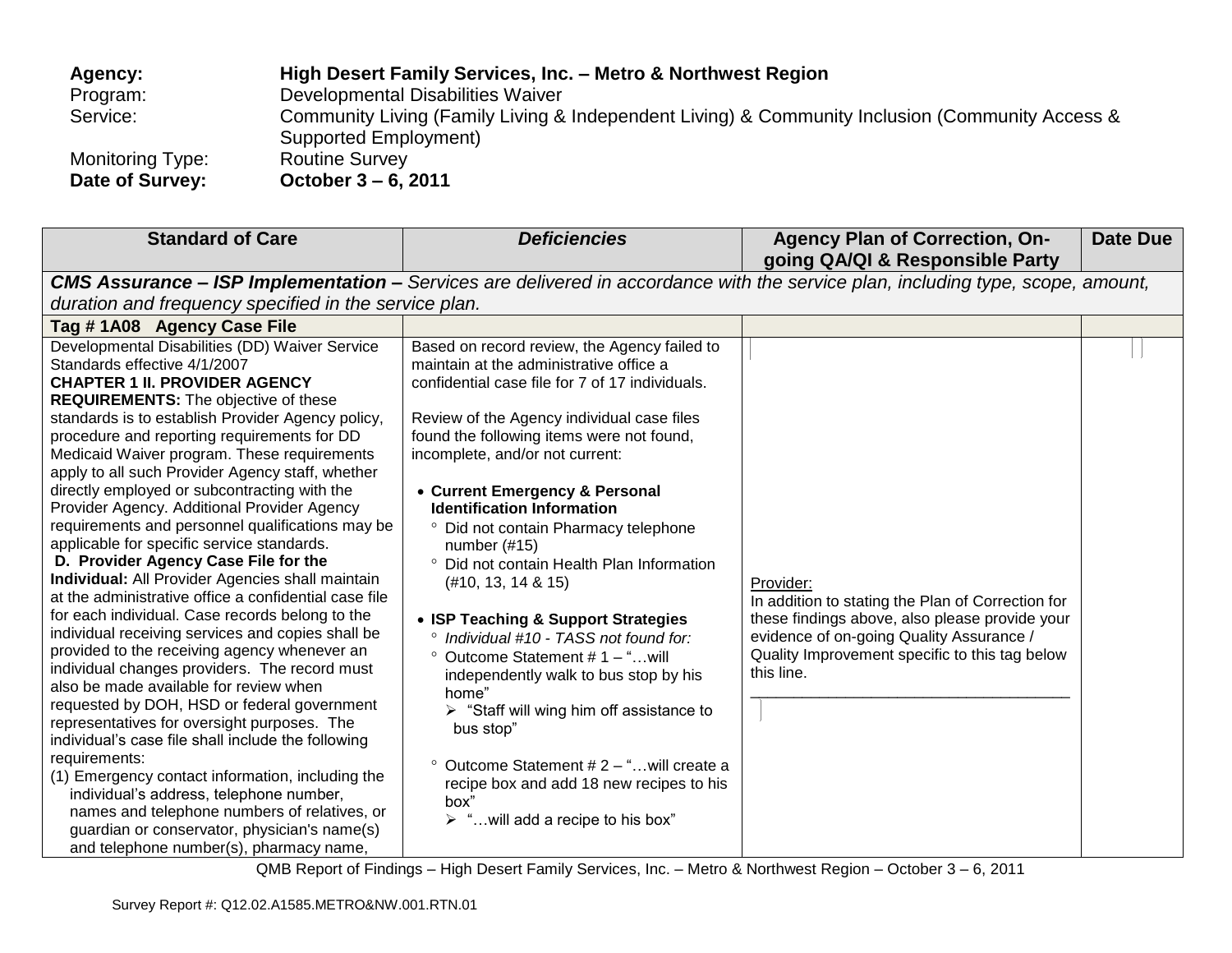| address and telephone number, and health                              | <sup>o</sup> Outcome Statement #3 - "will visit 20     |  |
|-----------------------------------------------------------------------|--------------------------------------------------------|--|
| plan if appropriate;                                                  | places in San Juan this year"                          |  |
| (2) The individual's complete and current ISP,                        | $\triangleright$ "will research places to go"          |  |
| with all supplemental plans specific to the                           |                                                        |  |
| individual, and the most current completed                            | ° Individual #13 - TASS not found for:                 |  |
| Health Assessment Tool (HAT);                                         | Outcome Statement #1 -" will cook 52<br>$\circ$        |  |
| (3) Progress notes and other service delivery                         | healthy meals"                                         |  |
| documentation;                                                        | > "will prepare a menu prior to grocery                |  |
| (4) Crisis Prevention/Intervention Plans, if there                    | shopping"                                              |  |
| are any for the individual;                                           | > "will go shopping to buy things on                   |  |
| (5) A medical history, which shall include at least                   | list"                                                  |  |
| demographic data, current and past medical                            |                                                        |  |
| diagnoses including the cause (if known) of the                       | ° Outcome Statement #2 - " will get a                  |  |
| developmental disability, psychiatric                                 | cat"                                                   |  |
| diagnoses, allergies (food, environmental,                            | > "will look for a kitten I want to own &              |  |
| medications), immunizations, and most recent                          | purchase if necessary"                                 |  |
| physical exam;                                                        |                                                        |  |
| (6) When applicable, transition plans completed                       | ° Outcome Statement #3 - "Will take a                  |  |
| for individuals at the time of discharge from                         | college course per semester"                           |  |
| Fort Stanton Hospital or Los Lunas Hospital                           | > "will go to college and research                     |  |
| and Training School; and<br>(7) Case records belong to the individual | classes available"                                     |  |
| receiving services and copies shall be                                |                                                        |  |
| provided to the individual upon request.                              | Outcome Statement #4 - "will complete                  |  |
| (8) The receiving Provider Agency shall be                            | 6 new activities"                                      |  |
| provided at a minimum the following records                           | $\triangleright$ "will sit down and establish a budget |  |
| whenever an individual changes provider                               | including riding train to Durango, fishing,            |  |
| agencies:                                                             | bowling, and fish hatchery"                            |  |
| (a) Complete file for the past 12 months;                             |                                                        |  |
| (b) ISP and quarterly reports from the current                        | Outcome Statement #5 - "will join<br>$\circ$           |  |
| and prior ISP year;                                                   | <b>Special Olympics"</b>                               |  |
| (c) Intake information from original admission                        | > "will I contact Special Olympics"                    |  |
| to services; and                                                      | ° Outcome Statement #6 - "will weigh                   |  |
| (d) When applicable, the Individual Transition                        | 390 lbs                                                |  |
| Plan at the time of discharge from Los                                | > "will lift weights"                                  |  |
| Lunas Hospital and Training School or Ft.                             |                                                        |  |
| Stanton Hospital.                                                     | $\degree$ Outcome Statement # 7 – " will improve       |  |
|                                                                       | my employability by maintaining proper                 |  |
| NMAC 8.302.1.17 RECORD KEEPING AND                                    | hygiene"                                               |  |
| <b>DOCUMENTATION REQUIREMENTS: A</b>                                  | > "will shower daily utilizing soap"                   |  |
| provider must maintain all the records necessary                      |                                                        |  |
| to fully disclose the nature, quality, amount and                     | ° Individual #14 - TASS not found for:                 |  |
| medical necessity of services furnished to an                         | $^{\circ}$ Outcome Statement # 3 - " will              |  |
| eligible recipient who is currently receiving or who                  |                                                        |  |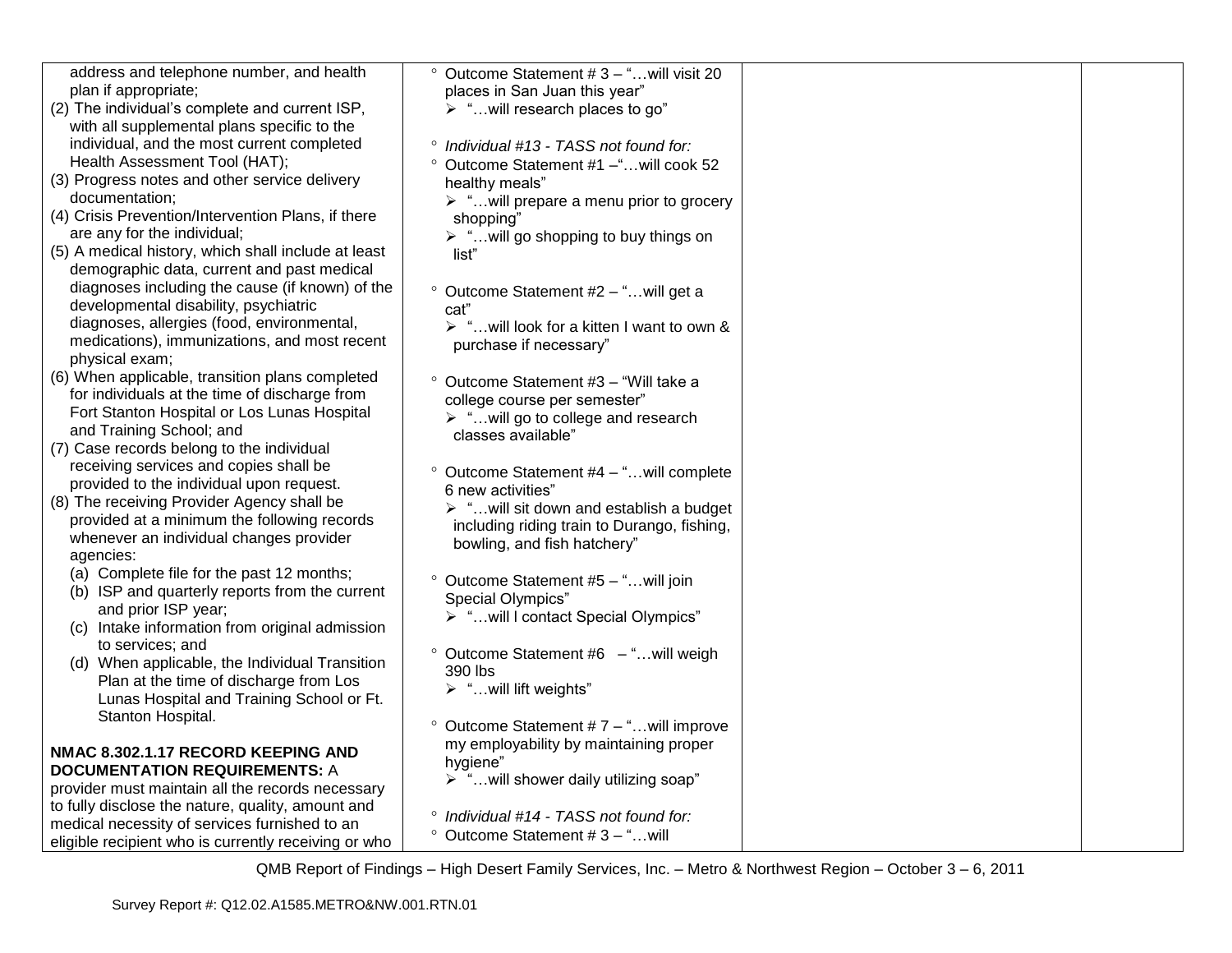| has received services in the past.                                                                                                                                                                        | advertise his business in 3 advertising                                                                                                                                                                                                                                                                                                                                                                                                                                                                                                                                                                                                                                                                                                                                                                                                                                                  |  |
|-----------------------------------------------------------------------------------------------------------------------------------------------------------------------------------------------------------|------------------------------------------------------------------------------------------------------------------------------------------------------------------------------------------------------------------------------------------------------------------------------------------------------------------------------------------------------------------------------------------------------------------------------------------------------------------------------------------------------------------------------------------------------------------------------------------------------------------------------------------------------------------------------------------------------------------------------------------------------------------------------------------------------------------------------------------------------------------------------------------|--|
| B. Documentation of test results: Results of<br>tests and services must be documented, which<br>includes results of laboratory and radiology<br>procedures or progress following therapy or<br>treatment. | sources"<br>> "will advertise his business (flyers,<br>blogging, job fairs)<br>$\degree$ Outcome Statement #4 - "will facilitate<br>6 trainings and/or speaking events as a<br>self advocator"<br>$\triangleright$ "will research speaking events<br>and/or training events in Farmington"<br>$\triangleright$ "will facilitate 6 speaking and/or<br>trainings events"<br>$^{\circ}$ Outcome Statement #6 - "will<br>independently propel himself one foot in<br>the water"<br>> "will go swimming"<br>° Individual #16 - TASS not found for:<br><sup>o</sup> Outcome Statement #3 - " will learn<br>about electronics"<br>$\triangleright$ " will develop a list of questions he<br>wants to ask about electronics<br>equipment<br>• Occupational Therapy Plan (#9 &12)<br>• Physical Therapy Plan (#14)<br>• Documentation of Guardianship/Power of<br>Attorney (#12)<br>• Vision Exam |  |
|                                                                                                                                                                                                           | ° Individual #15 - As indicated by the DDSD<br>file matrix vision exams are to be<br>conducted every other year. No evidence<br>of exam was found.                                                                                                                                                                                                                                                                                                                                                                                                                                                                                                                                                                                                                                                                                                                                       |  |
|                                                                                                                                                                                                           |                                                                                                                                                                                                                                                                                                                                                                                                                                                                                                                                                                                                                                                                                                                                                                                                                                                                                          |  |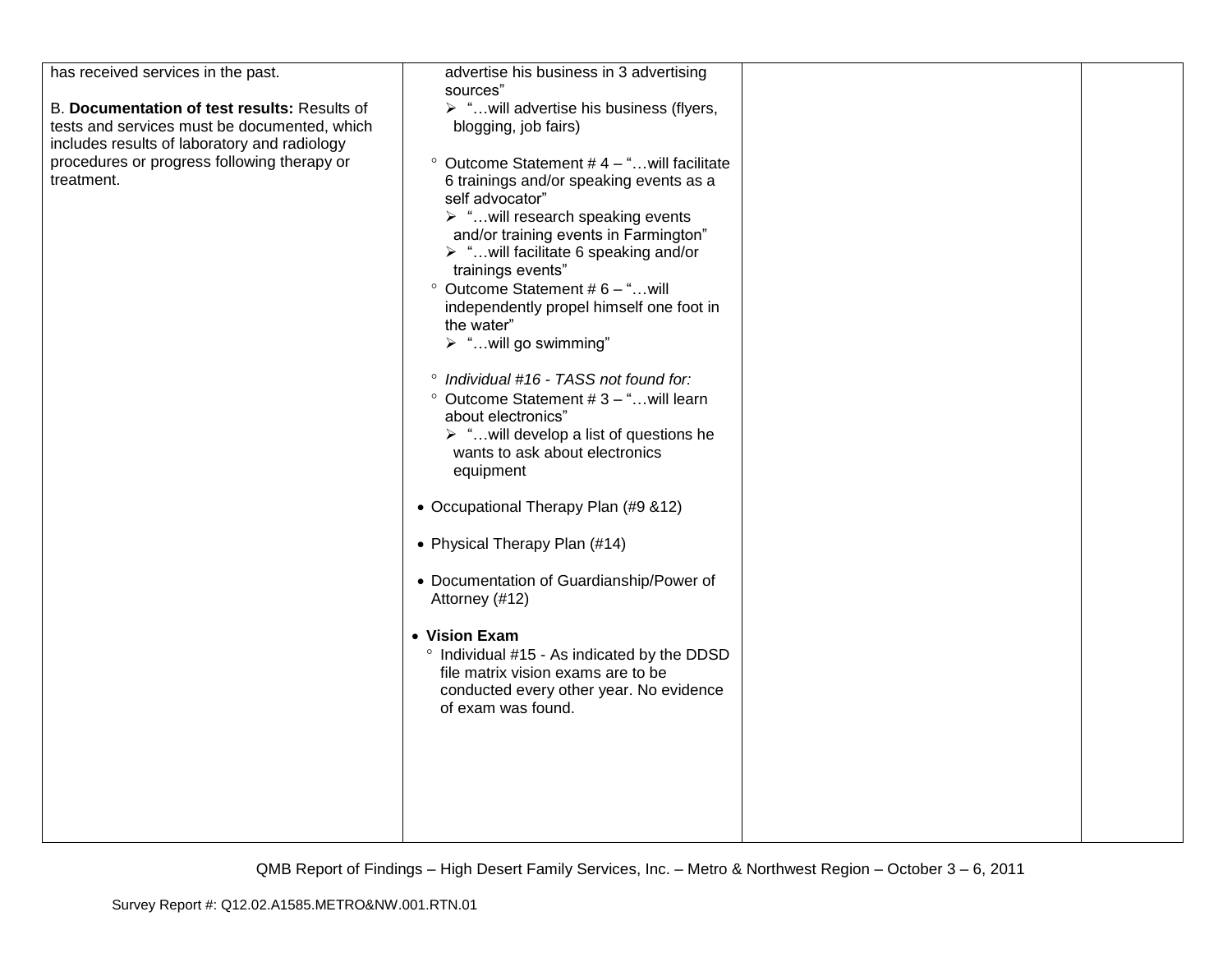| Tag # 1A08.1 Agency Case File -                                                                   |                                                   |                                                                |  |
|---------------------------------------------------------------------------------------------------|---------------------------------------------------|----------------------------------------------------------------|--|
| <b>Progress Notes</b>                                                                             |                                                   |                                                                |  |
| Developmental Disabilities (DD) Waiver Service                                                    | Based on record review, the Agency failed to      |                                                                |  |
| Standards effective 4/1/2007                                                                      | maintain progress notes and other service         |                                                                |  |
| <b>CHAPTER 1 II. PROVIDER AGENCY</b>                                                              | delivery documentation for 2 of 17 Individuals.   |                                                                |  |
| <b>REQUIREMENTS:</b> The objective of these                                                       |                                                   |                                                                |  |
| standards is to establish Provider Agency policy,                                                 | <b>Community Access Progress Notes/Daily</b>      |                                                                |  |
| procedure and reporting requirements for DD                                                       | <b>Contact Logs</b>                               |                                                                |  |
| Medicaid Waiver program. These requirements                                                       | $\bullet$ Individual #13- None found for 6/2011 - |                                                                |  |
| apply to all such Provider Agency staff, whether                                                  | 8/2011                                            |                                                                |  |
| directly employed or subcontracting with the                                                      |                                                   |                                                                |  |
| Provider Agency. Additional Provider Agency                                                       | • Individual #16 - None found for 8/2011          |                                                                |  |
| requirements and personnel qualifications may be                                                  |                                                   |                                                                |  |
| applicable for specific service standards.                                                        |                                                   | Provider:<br>In addition to stating the Plan of Correction for |  |
| D. Provider Agency Case File for the                                                              |                                                   | these findings above, also please provide your                 |  |
| Individual: All Provider Agencies shall maintain                                                  |                                                   | evidence of on-going Quality Assurance /                       |  |
| at the administrative office a confidential case file                                             |                                                   | Quality Improvement specific to this tag below                 |  |
| for each individual. Case records belong to the                                                   |                                                   | this line.                                                     |  |
| individual receiving services and copies shall be<br>provided to the receiving agency whenever an |                                                   |                                                                |  |
| individual changes providers. The record must                                                     |                                                   |                                                                |  |
| also be made available for review when                                                            |                                                   |                                                                |  |
| requested by DOH, HSD or federal government                                                       |                                                   |                                                                |  |
| representatives for oversight purposes. The                                                       |                                                   |                                                                |  |
| individual's case file shall include the following                                                |                                                   |                                                                |  |
| requirements:                                                                                     |                                                   |                                                                |  |
|                                                                                                   |                                                   |                                                                |  |
| (3) Progress notes and other service delivery                                                     |                                                   |                                                                |  |
| documentation;                                                                                    |                                                   |                                                                |  |
|                                                                                                   |                                                   |                                                                |  |
|                                                                                                   |                                                   |                                                                |  |
|                                                                                                   |                                                   |                                                                |  |
|                                                                                                   |                                                   |                                                                |  |
|                                                                                                   |                                                   |                                                                |  |
|                                                                                                   |                                                   |                                                                |  |
|                                                                                                   |                                                   |                                                                |  |
|                                                                                                   |                                                   |                                                                |  |
|                                                                                                   |                                                   |                                                                |  |
|                                                                                                   |                                                   |                                                                |  |
|                                                                                                   |                                                   |                                                                |  |
|                                                                                                   |                                                   |                                                                |  |
|                                                                                                   |                                                   |                                                                |  |
|                                                                                                   |                                                   |                                                                |  |
|                                                                                                   |                                                   |                                                                |  |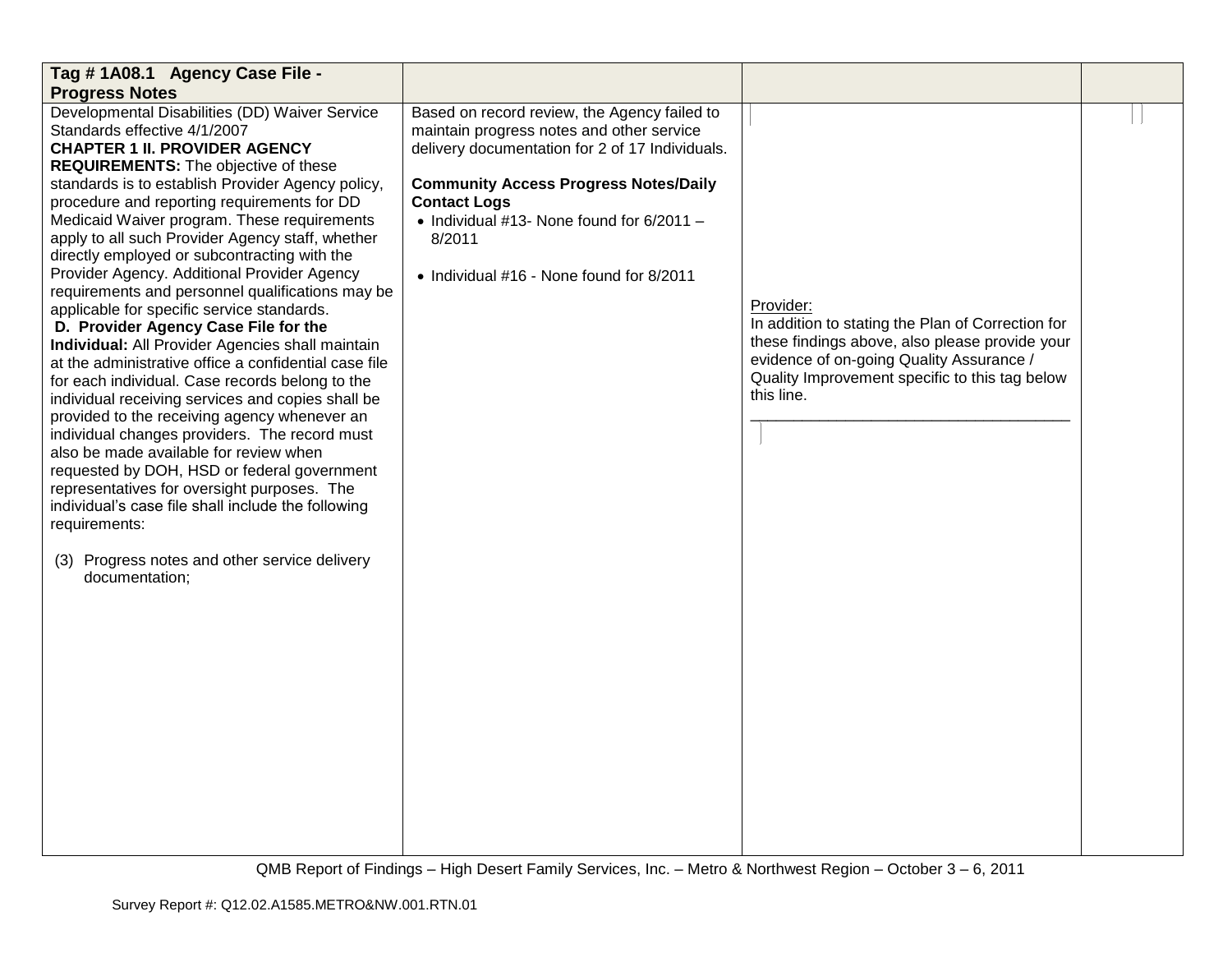| Tag #1A32 & 6L14 ISP Implementation                                                                                                                                                                                                                                                                                                                                                                                                                                                                                                                                                                                                                                                                                                                                                                                                                                                                                                                                                                                                                                                                                                                                                                                                                                                                                                                                                                                                                                                                                                                                                                                                                                                                                                                                                                                                                                                                                                                    |                                                                                                                                                                                                                                                                                                                                                                                                                                                                                                                                                                                                                                                                                                                                                                                                                                                                                                                                                                                                                                                                                             |                                                                                                                                                                                                                              |  |
|--------------------------------------------------------------------------------------------------------------------------------------------------------------------------------------------------------------------------------------------------------------------------------------------------------------------------------------------------------------------------------------------------------------------------------------------------------------------------------------------------------------------------------------------------------------------------------------------------------------------------------------------------------------------------------------------------------------------------------------------------------------------------------------------------------------------------------------------------------------------------------------------------------------------------------------------------------------------------------------------------------------------------------------------------------------------------------------------------------------------------------------------------------------------------------------------------------------------------------------------------------------------------------------------------------------------------------------------------------------------------------------------------------------------------------------------------------------------------------------------------------------------------------------------------------------------------------------------------------------------------------------------------------------------------------------------------------------------------------------------------------------------------------------------------------------------------------------------------------------------------------------------------------------------------------------------------------|---------------------------------------------------------------------------------------------------------------------------------------------------------------------------------------------------------------------------------------------------------------------------------------------------------------------------------------------------------------------------------------------------------------------------------------------------------------------------------------------------------------------------------------------------------------------------------------------------------------------------------------------------------------------------------------------------------------------------------------------------------------------------------------------------------------------------------------------------------------------------------------------------------------------------------------------------------------------------------------------------------------------------------------------------------------------------------------------|------------------------------------------------------------------------------------------------------------------------------------------------------------------------------------------------------------------------------|--|
| NMAC 7.26.5.16.C and D Development of the<br>ISP. Implementation of the ISP. The ISP shall<br>be implemented according to the timelines<br>determined by the IDT and as specified in the ISP<br>for each stated desired outcomes and action plan.<br>C. The IDT shall review and discuss information<br>and recommendations with the individual, with the<br>goal of supporting the individual in attaining<br>desired outcomes. The IDT develops an ISP<br>based upon the individual's personal vision<br>statement, strengths, needs, interests and<br>preferences. The ISP is a dynamic document,<br>revised periodically, as needed, and amended to<br>reflect progress towards personal goals and<br>achievements consistent with the individual's<br>future vision. This regulation is consistent with<br>standards established for individual plan<br>development as set forth by the commission on<br>the accreditation of rehabilitation facilities (CARF)<br>and/or other program accreditation approved and<br>adopted by the developmental disabilities division<br>and the department of health. It is the policy of<br>the developmental disabilities division (DDD), that<br>to the extent permitted by funding, each individual<br>receive supports and services that will assist and<br>encourage independence and productivity in the<br>community and attempt to prevent regression or<br>loss of current capabilities. Services and<br>supports include specialized and/or generic<br>services, training, education and/or treatment as<br>determined by the IDT and documented in the<br>ISP.<br>D. The intent is to provide choice and obtain<br>opportunities for individuals to live, work and play<br>with full participation in their communities. The<br>following principles provide direction and purpose<br>in planning for individuals with developmental<br>disabilities.<br>[05/03/94; 01/15/97; Recompiled 10/31/01] | Based on record review, the Agency failed to<br>implement the ISP according to the timelines<br>determined by the IDT and as specified in the<br>ISP for each stated desired outcomes and<br>action plan for 5 of 17 individuals.<br>Per Individuals ISP the following was found<br>with regards to the implementation of ISP<br>Outcomes:<br><b>Administrative Files Reviewed:</b><br><b>Independent Living Data Collection/Data</b><br>Tracking/Progress with regards to ISP<br><b>Outcomes:</b><br>Individual #10<br>• None found for 6/2011 - 8/2011<br>Individual #13<br>• None found for 6/2011 - 8/2011<br><b>Supported Employment Data</b><br><b>Collection/Data Tracking/Progress with</b><br>regards to ISP Outcomes:<br>Individual #7<br>• None found for 6/2011 - 8/2011<br>Individual #14<br>• None found for 6/2011 - 8/2011<br>Individual #15<br>• None found for 6/2011 - 8/2011<br><b>Community Access Data Collection/Data</b><br><b>Tracking/Progress with regards to ISP</b><br><b>Outcomes:</b><br>Individual #7<br>• None found for 6/2011 - 8/2011<br>Individual #10 | Provider:<br>In addition to stating the Plan of Correction for<br>these findings above, also please provide your<br>evidence of on-going Quality Assurance /<br>Quality Improvement specific to this tag below<br>this line. |  |
|                                                                                                                                                                                                                                                                                                                                                                                                                                                                                                                                                                                                                                                                                                                                                                                                                                                                                                                                                                                                                                                                                                                                                                                                                                                                                                                                                                                                                                                                                                                                                                                                                                                                                                                                                                                                                                                                                                                                                        |                                                                                                                                                                                                                                                                                                                                                                                                                                                                                                                                                                                                                                                                                                                                                                                                                                                                                                                                                                                                                                                                                             |                                                                                                                                                                                                                              |  |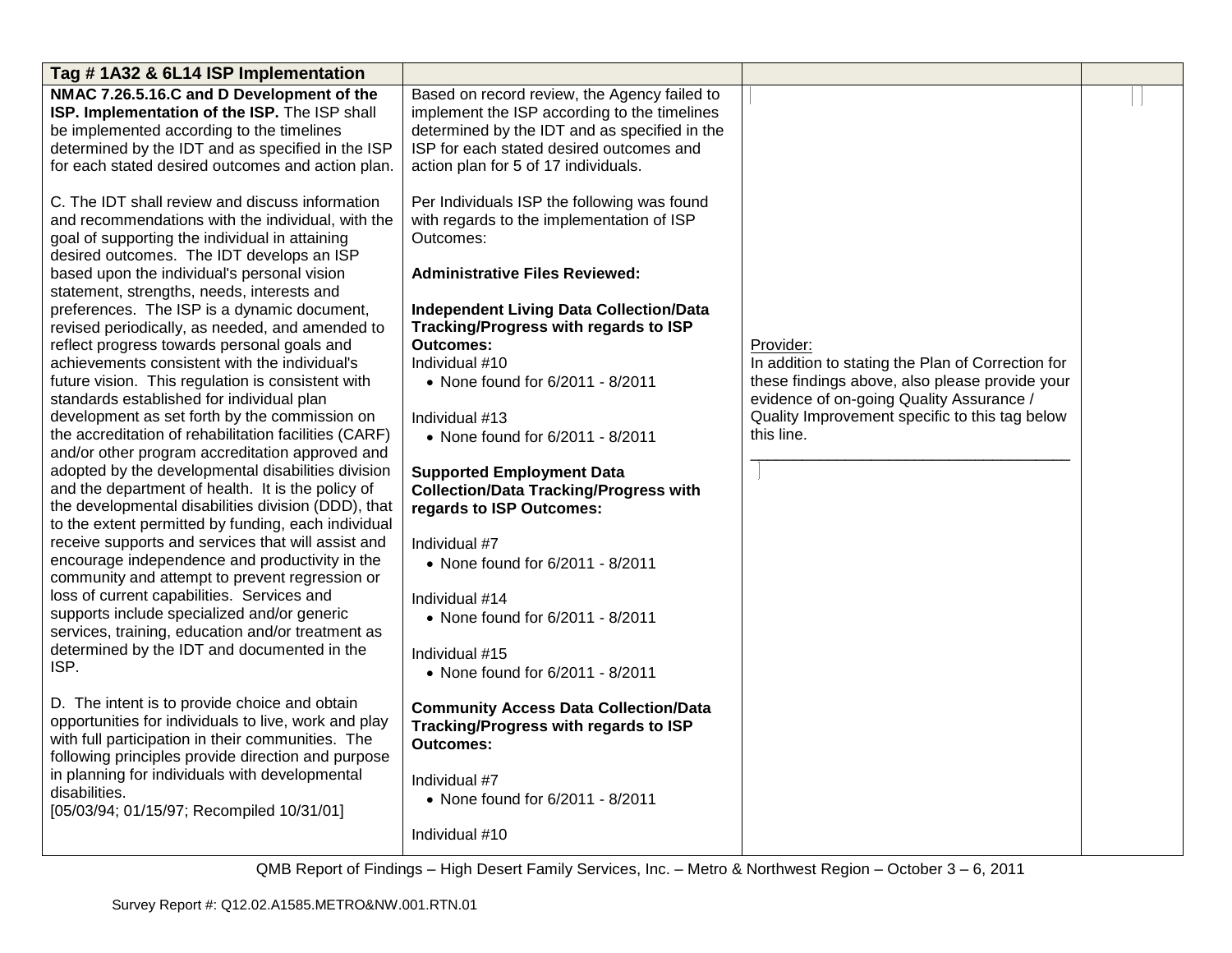| • None found for 6/2011 - 8/2011 |  |
|----------------------------------|--|
| Individual #13                   |  |
| • None found for 6/2011 - 8/2011 |  |
|                                  |  |
| Individual #14                   |  |
| • None found for 6/2011 - 8/2011 |  |
| Individual #15                   |  |
| • None found for 6/2011 - 8/2011 |  |
|                                  |  |
|                                  |  |
|                                  |  |
|                                  |  |
|                                  |  |
|                                  |  |
|                                  |  |
|                                  |  |
|                                  |  |
|                                  |  |
|                                  |  |
|                                  |  |
|                                  |  |
|                                  |  |
|                                  |  |
|                                  |  |
|                                  |  |
|                                  |  |
|                                  |  |
|                                  |  |
|                                  |  |
|                                  |  |
|                                  |  |
|                                  |  |
|                                  |  |
|                                  |  |
|                                  |  |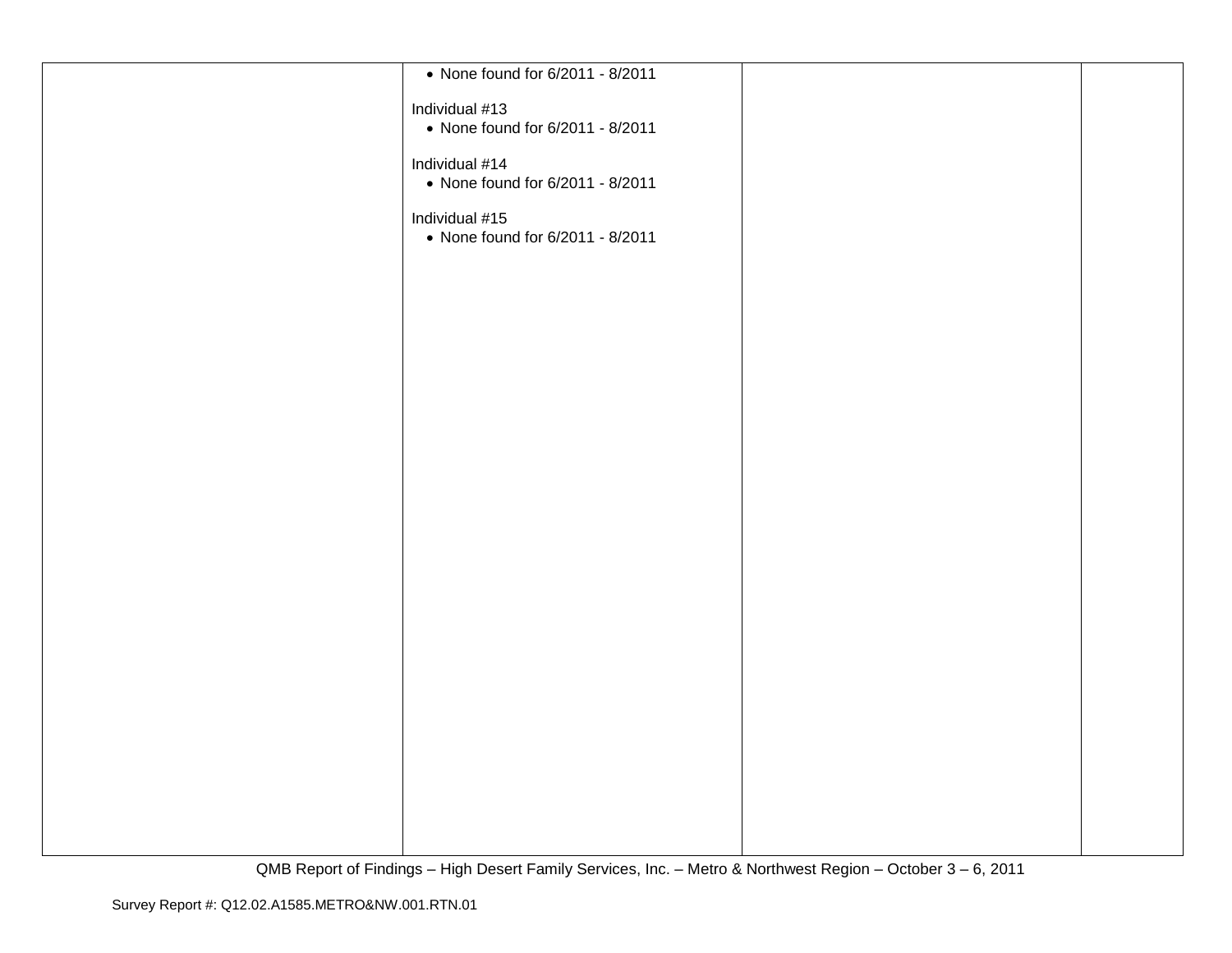| Tag # 5111 Reporting Requirements                                                                                                                                                                                                                                                                                                                                                                                                                                                                                                                                                                                                                                                                                                                                                                                                                                                                                                                                                                                                                                                                                                                                                                                                                                                                                                                                                                                                                                                                                                                         |                                                                                                                                                                                                                                                                                                                                                                                                                                                                                                                                                                                                                                                                                 |                                                                                                                                                                                                                              |  |
|-----------------------------------------------------------------------------------------------------------------------------------------------------------------------------------------------------------------------------------------------------------------------------------------------------------------------------------------------------------------------------------------------------------------------------------------------------------------------------------------------------------------------------------------------------------------------------------------------------------------------------------------------------------------------------------------------------------------------------------------------------------------------------------------------------------------------------------------------------------------------------------------------------------------------------------------------------------------------------------------------------------------------------------------------------------------------------------------------------------------------------------------------------------------------------------------------------------------------------------------------------------------------------------------------------------------------------------------------------------------------------------------------------------------------------------------------------------------------------------------------------------------------------------------------------------|---------------------------------------------------------------------------------------------------------------------------------------------------------------------------------------------------------------------------------------------------------------------------------------------------------------------------------------------------------------------------------------------------------------------------------------------------------------------------------------------------------------------------------------------------------------------------------------------------------------------------------------------------------------------------------|------------------------------------------------------------------------------------------------------------------------------------------------------------------------------------------------------------------------------|--|
| (Community Inclusion Quarterly Reports)                                                                                                                                                                                                                                                                                                                                                                                                                                                                                                                                                                                                                                                                                                                                                                                                                                                                                                                                                                                                                                                                                                                                                                                                                                                                                                                                                                                                                                                                                                                   |                                                                                                                                                                                                                                                                                                                                                                                                                                                                                                                                                                                                                                                                                 |                                                                                                                                                                                                                              |  |
| Developmental Disabilities (DD) Waiver Service<br>Standards effective 4/1/2007<br><b>CHAPTER 5 IV. COMMUNITY INCLUSION</b><br><b>SERVICES PROVIDER AGENCY</b><br><b>REQUIREMENTS</b><br>E. Provider Agency Reporting Requirements:<br>All Community Inclusion Provider Agencies are<br>required to submit written quarterly status reports<br>to the individual's Case Manager no later than<br>fourteen (14) calendar days following the end of<br>each quarter. In addition to reporting required by<br>specific Community Access, Supported<br>Employment, and Adult Habilitation Standards,<br>the quarterly reports shall contain the following<br>written documentation:<br>(1) Identification and implementation of a<br>meaningful day definition for each person served;<br>(2) Documentation summarizing the following:<br>(a) Daily choice-based options; and<br>(b) Daily progress toward goals using age-<br>appropriate strategies specified in each<br>individual's action plan in the ISP.<br>(3) Significant changes in the individual's routine<br>or staffing;<br>(4) Unusual or significant life events;<br>(5) Quarterly updates on health status, including<br>changes in medication, assistive technology<br>needs and durable medical equipment needs;<br>(6) Record of personally meaningful community<br>inclusion;<br>(7) Success of supports as measured by whether<br>or not the person makes progress toward his or<br>her desired outcomes as identified in the ISP; and<br>(8) Any additional reporting required by DDSD. | Based on record review, the Agency failed to<br>complete quarterly reports as required for 6 of<br>8 individuals receiving Community Inclusion<br>services.<br><b>Community Access Quarterly Reports</b><br>• Individual #7 - None found for 8/2010 -<br>8/2011<br>• Individual #10 - None found for 3/2011 -<br>8/2011<br>• Individual $#13$ – None found for $3/2011$ –<br>6/2011<br>• Individual $\#16$ – None found for 8/2010 –<br>10/2010<br><b>Supported Employment Quarterly Reports</b><br>• Individual #7 - None found for 2/2011 -<br>7/2011<br>• Individual #14 - None found for 8/2010 -<br>8/2011<br>$\bullet$ Individual #15 - None found for 8/2010 -<br>8/2011 | Provider:<br>In addition to stating the Plan of Correction for<br>these findings above, also please provide your<br>evidence of on-going Quality Assurance /<br>Quality Improvement specific to this tag below<br>this line. |  |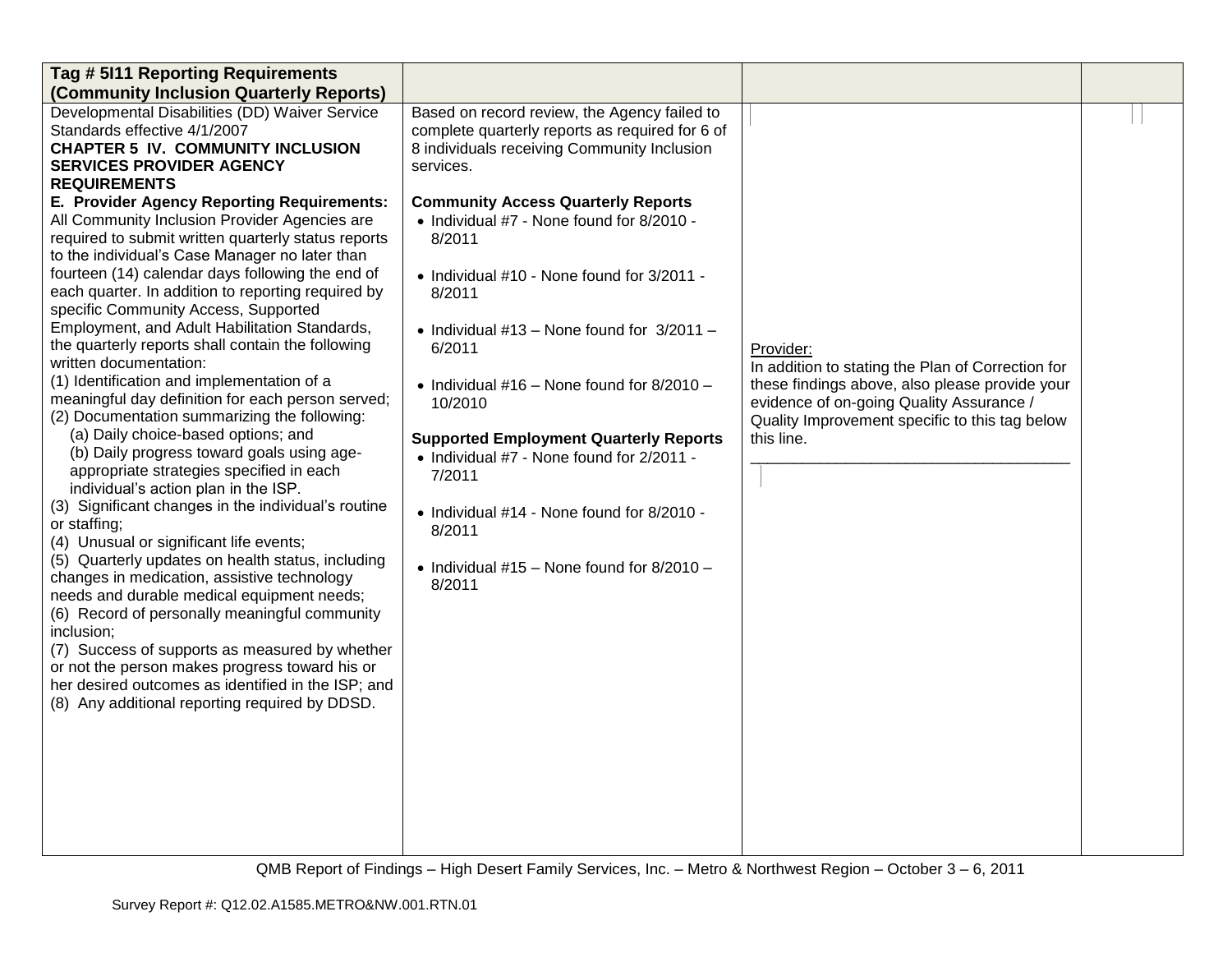| Tag # 5I11.1 Reporting Requirements (CI             |                                                  |                                                   |  |
|-----------------------------------------------------|--------------------------------------------------|---------------------------------------------------|--|
| <b>Quarterly Report Components)</b>                 |                                                  |                                                   |  |
| Developmental Disabilities (DD) Waiver Service      | Based on record review, the Agency failed to     |                                                   |  |
| Standards effective 4/1/2007                        | complete written quarterly status reports in     |                                                   |  |
| <b>CHAPTER 5 IV. COMMUNITY INCLUSION</b>            | compliance with standards for 6 of 17            |                                                   |  |
| <b>SERVICES PROVIDER AGENCY</b>                     | individuals receiving Community Inclusion        |                                                   |  |
| <b>REQUIREMENTS</b>                                 | Services.                                        |                                                   |  |
| E. Provider Agency Reporting Requirements:          |                                                  |                                                   |  |
| All Community Inclusion Provider Agencies are       | Review of quarterly reports found the following  |                                                   |  |
| required to submit written quarterly status reports | components were not addressed, as required       |                                                   |  |
| to the individual's Case Manager no later than      | for the following individuals #7, 10, 13, 14, 15 |                                                   |  |
| fourteen (14) calendar days following the end of    | 8.16                                             |                                                   |  |
| each quarter. In addition to reporting required by  |                                                  |                                                   |  |
| specific Community Access, Supported                | 1) Timely completion of relevant activities      |                                                   |  |
| Employment, and Adult Habilitation Standards,       | from ISP Action Plans                            |                                                   |  |
| the quarterly reports shall contain the following   |                                                  |                                                   |  |
| written documentation:                              | 2) Progress towards desired outcomes in          |                                                   |  |
| (1) Identification and implementation of a          | the ISP accomplished during the quarter;         |                                                   |  |
| meaningful day definition for each person served;   |                                                  |                                                   |  |
| (2) Documentation summarizing the following:        | 3) Significant changes in routine or staffing;   | Provider:                                         |  |
| (a) Daily choice-based options; and                 |                                                  | In addition to stating the Plan of Correction for |  |
| (b) Daily progress toward goals using age-          | 4) Unusual or significant life events;           | these findings above, also please provide your    |  |
| appropriate strategies specified in each            |                                                  | evidence of on-going Quality Assurance /          |  |
| individual's action plan in the ISP.                | 5) Updates on health status, including           | Quality Improvement specific to this tag below    |  |
| (3) Significant changes in the individual's routine | medication, assistive technology needs           | this line.                                        |  |
| or staffing;                                        | and durable medical equipment needs              |                                                   |  |
| (4) Unusual or significant life events;             | identified during the quarter; and               |                                                   |  |
| (5) Quarterly updates on health status, including   |                                                  |                                                   |  |
| changes in medication, assistive technology         | 6) Data reports as determined by IDT             |                                                   |  |
| needs and durable medical equipment needs;          | members.                                         |                                                   |  |
| (6) Record of personally meaningful community       |                                                  |                                                   |  |
| inclusion;                                          | 7) Identification and implementation of a        |                                                   |  |
| (7) Success of supports as measured by whether      | meaningful day definition for each person        |                                                   |  |
| or not the person makes progress toward his or      | served;                                          |                                                   |  |
| her desired outcomes as identified in the ISP; and  |                                                  |                                                   |  |
| (8) Any additional reporting required by DDSD.      | 8) Documentation summarizing the                 |                                                   |  |
|                                                     | following:                                       |                                                   |  |
|                                                     | (a) Daily choice-based options; and              |                                                   |  |
|                                                     | (b) Daily progress toward goals using            |                                                   |  |
|                                                     | age-appropriate strategies specified in          |                                                   |  |
|                                                     | each individual's action plan in the<br>ISP.     |                                                   |  |
|                                                     |                                                  |                                                   |  |
|                                                     | 9) Record of personally meaningful               |                                                   |  |
|                                                     |                                                  |                                                   |  |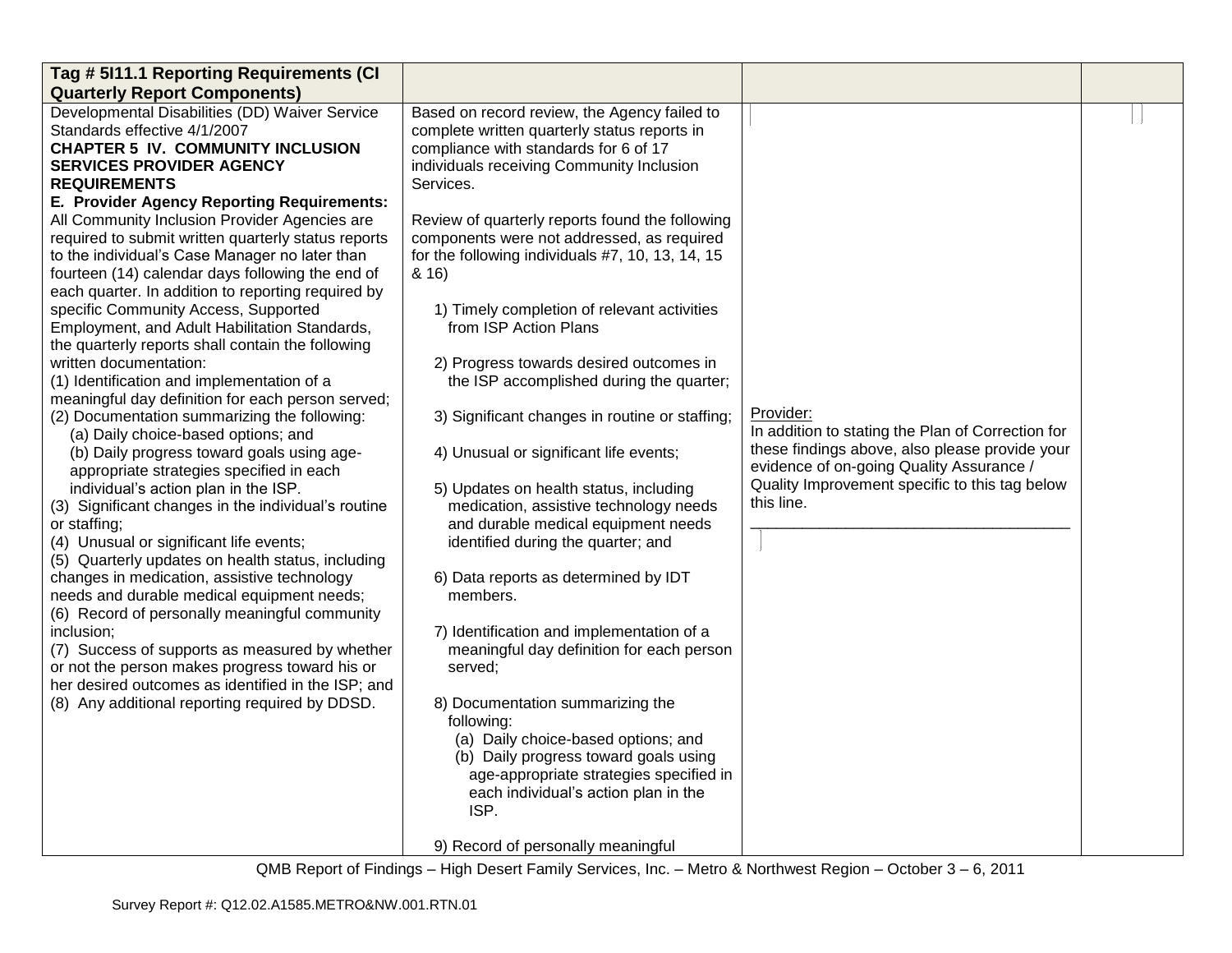| community inclusion;                                                                                                                                 |  |
|------------------------------------------------------------------------------------------------------------------------------------------------------|--|
| 10) Success of supports as measured by<br>whether or not the person makes<br>progress toward his or her desired<br>outcomes as identified in the ISP |  |
|                                                                                                                                                      |  |
|                                                                                                                                                      |  |
|                                                                                                                                                      |  |
|                                                                                                                                                      |  |
|                                                                                                                                                      |  |
|                                                                                                                                                      |  |
|                                                                                                                                                      |  |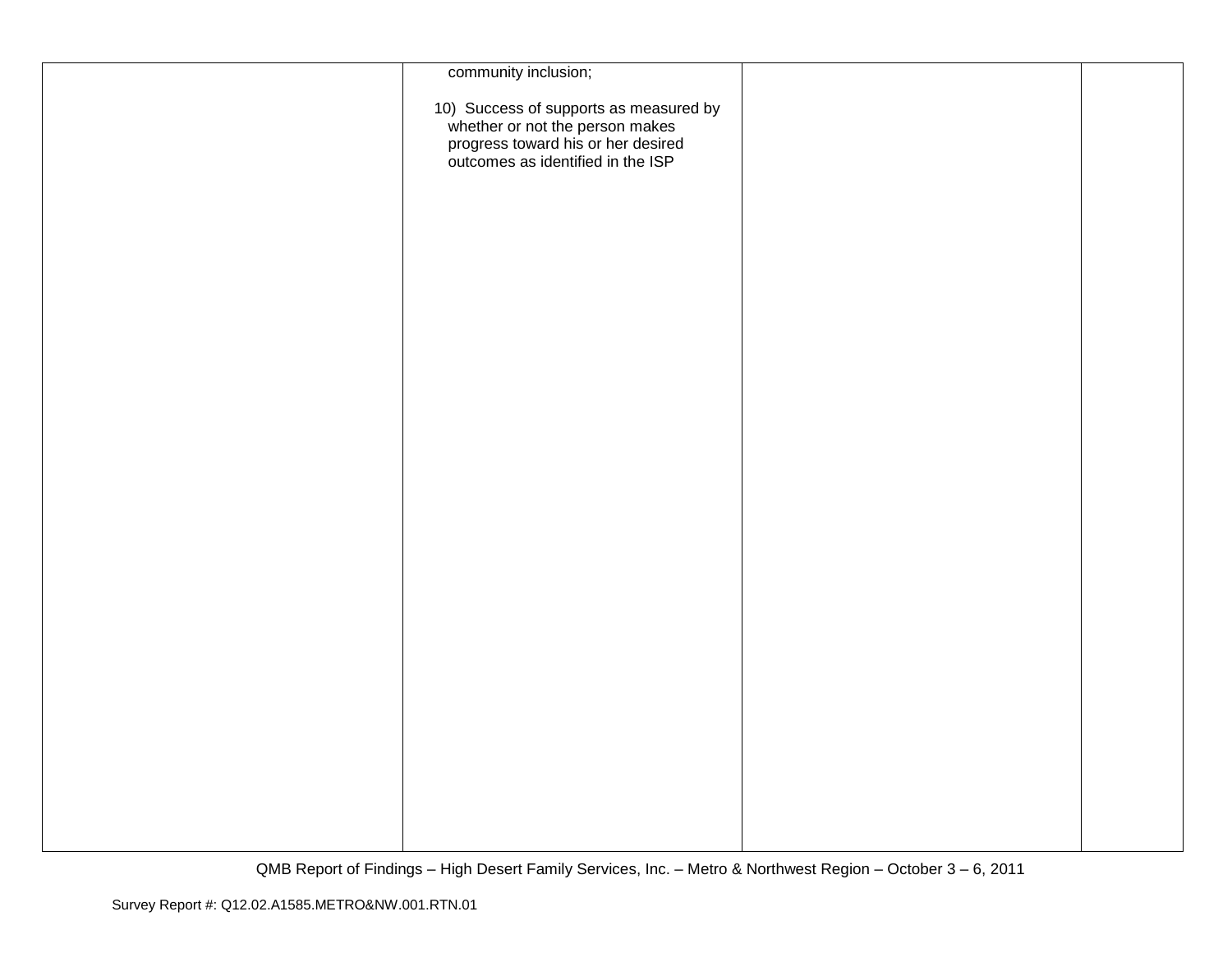| Tag # 6L14 Residential Case File                    |                                                                             |                                                   |  |
|-----------------------------------------------------|-----------------------------------------------------------------------------|---------------------------------------------------|--|
| Developmental Disabilities (DD) Waiver Service      | Based on record review, the Agency failed to                                |                                                   |  |
| Standards effective 4/1/2007                        | maintain a complete and confidential case file                              |                                                   |  |
| <b>CHAPTER 6. VIII. COMMUNITY LIVING</b>            | in the residence for 10 of 12 Individuals                                   |                                                   |  |
| <b>SERVICE PROVIDER AGENCY</b>                      | receiving Family Living Services.                                           |                                                   |  |
| <b>REQUIREMENTS</b>                                 |                                                                             |                                                   |  |
|                                                     | The following was not found, incomplete                                     |                                                   |  |
| A. Residence Case File: For individuals             | and/or not current:                                                         |                                                   |  |
| receiving Supported Living or Family Living, the    |                                                                             |                                                   |  |
| Agency shall maintain in the individual's home a    | • Current Emergency & Personal                                              |                                                   |  |
| complete and current confidential case file for     | <b>Identification Information</b>                                           |                                                   |  |
| each individual. For individuals receiving          | <sup>o</sup> Did not contain Pharmacy Information (#5)                      |                                                   |  |
| Independent Living Services, rather than            | ° Did not contain Health Plan Information                                   |                                                   |  |
| maintaining this file at the individual's home, the | $(\#1, 2, 3, 4 \& 5)$                                                       |                                                   |  |
| complete and current confidential case file for     |                                                                             |                                                   |  |
| each individual shall be maintained at the          | • Annual ISP $(#5)$                                                         |                                                   |  |
| agency's administrative site. Each file shall       |                                                                             |                                                   |  |
| include the following:                              | • ISP Signature Page (#5)                                                   |                                                   |  |
| (1) Complete and current ISP and all                |                                                                             | Provider:                                         |  |
| supplemental plans specific to the individual;      |                                                                             | In addition to stating the Plan of Correction for |  |
| (2) Complete and current Health Assessment          | • Addendum A $(#5)$                                                         | these findings above, also please provide your    |  |
| Tool;                                               |                                                                             | evidence of on-going Quality Assurance /          |  |
| (3) Current emergency contact information,          | • Individual Specific Training Section of ISP<br>(formerly Addendum B) (#5) | Quality Improvement specific to this tag below    |  |
| which includes the individual's address, telephone  |                                                                             | this line.                                        |  |
| number, names and telephone numbers of              |                                                                             |                                                   |  |
| residential Community Living Support providers,     | • Positive Behavioral Crisis Plan (#6)                                      |                                                   |  |
| relatives, or guardian or conservator, primary care |                                                                             |                                                   |  |
| physician's name(s) and telephone number(s),        | • Speech Therapy Plan (#9)                                                  |                                                   |  |
| pharmacy name, address and telephone number         |                                                                             |                                                   |  |
| and dentist name, address and telephone             | • Occupational Therapy Plan (#9, 12 & 13)                                   |                                                   |  |
| number, and health plan;                            |                                                                             |                                                   |  |
|                                                     | • Physical Therapy Plan (#3 & 5)                                            |                                                   |  |
| (4) Up-to-date progress notes, signed and dated     |                                                                             |                                                   |  |
| by the person making the note for at least the      | • Special Health Care Needs                                                 |                                                   |  |
| past month (older notes may be transferred to       | <sup>o</sup> Meal Time Plan (#3)                                            |                                                   |  |
| the agency office);                                 | <sup>o</sup> Nutritional Plan (#17)                                         |                                                   |  |
| (5) Data collected to document ISP Action Plan      |                                                                             |                                                   |  |
| implementation                                      | • Health Care Plans                                                         |                                                   |  |
|                                                     | <sup>o</sup> Aspiration (#3)                                                |                                                   |  |
| (6) Progress notes written by direct care staff and | $^{\circ}$ Immobility (#3)                                                  |                                                   |  |
| by nurses regarding individual health status and    | <sup>o</sup> Seizures (#3)                                                  |                                                   |  |
| physical conditions including action taken in       |                                                                             |                                                   |  |
| response to identified changes in condition for at  | • Crisis Plan/ Medical Emergency                                            |                                                   |  |
| least the past month;                               | <b>Response Plans</b>                                                       |                                                   |  |
|                                                     |                                                                             |                                                   |  |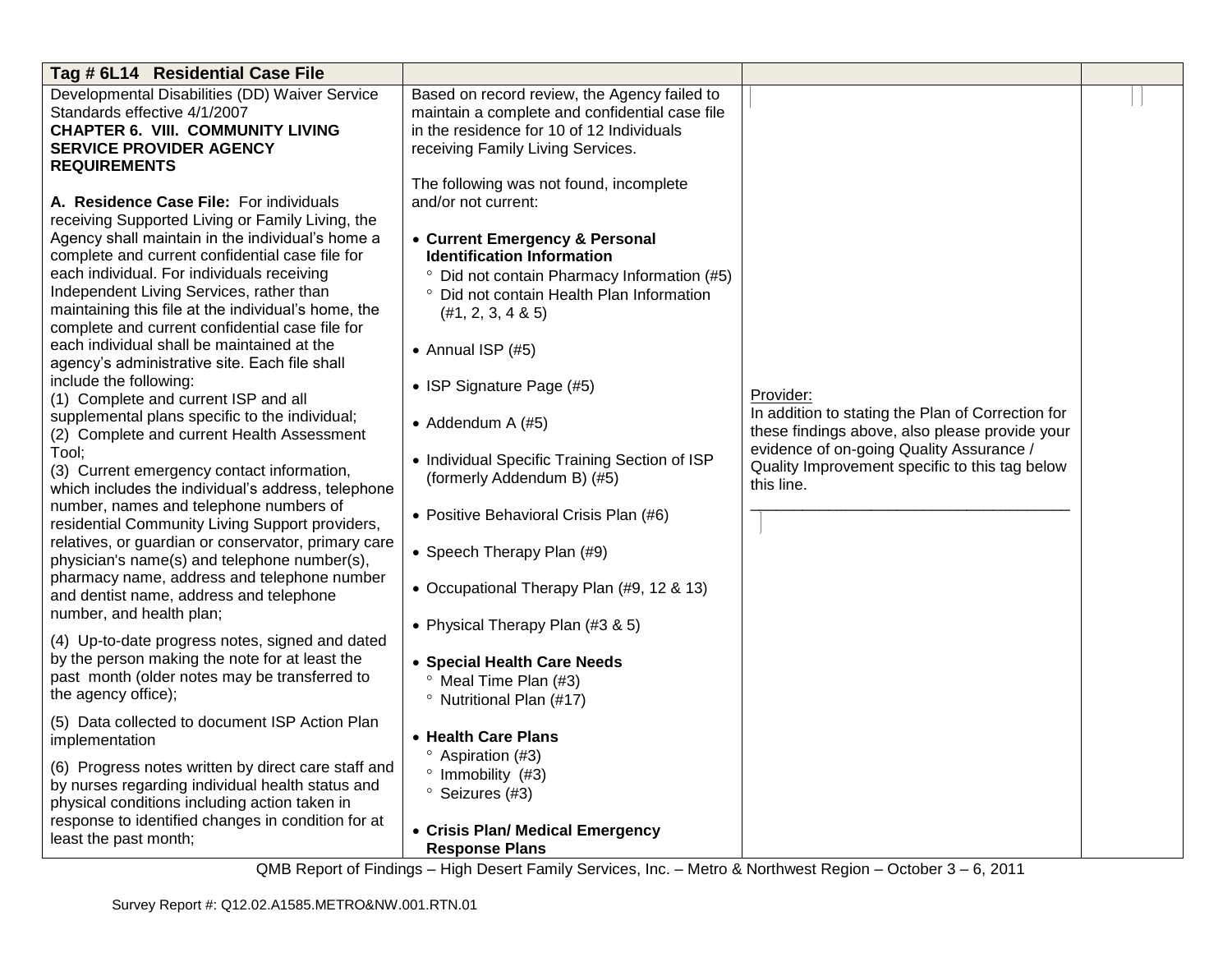|                                           | (7) Physician's or qualified health care providers   | <sup>o</sup> Seizures (#3)                  |  |
|-------------------------------------------|------------------------------------------------------|---------------------------------------------|--|
| written orders;                           |                                                      | <sup>o</sup> Skin Wound (#3)                |  |
|                                           | (8) Progress notes documenting implementation        | $\degree$ Falls (#3)                        |  |
|                                           | of a physician's or qualified health care provider's |                                             |  |
| order(s);                                 |                                                      | • Progress Notes/Daily Contacts Logs:       |  |
|                                           | (9) Medication Administration Record (MAR) for       | ° Individual #5 - None found for 10/01/2011 |  |
| the past three (3) months which includes: |                                                      | $-10/04/2011$                               |  |
| (a) The name of the individual;           |                                                      |                                             |  |
|                                           | (b) A transcription of the healthcare practitioners  |                                             |  |
|                                           | prescription including the brand and generic         | ° Individual #17 - None found for           |  |
| name of the medication;                   |                                                      | 10/01/2011 - 10/4/2011                      |  |
|                                           | (c) Diagnosis for which the medication is            |                                             |  |
| prescribed;                               |                                                      |                                             |  |
|                                           | (d) Dosage, frequency and method/route of            |                                             |  |
| delivery;                                 |                                                      |                                             |  |
| (e) Times and dates of delivery;          |                                                      |                                             |  |
| (f)                                       | Initials of person administering or assisting        |                                             |  |
| with medication; and                      |                                                      |                                             |  |
|                                           | (g) An explanation of any medication irregularity,   |                                             |  |
|                                           | allergic reaction or adverse effect.                 |                                             |  |
|                                           | (h) For PRN medication an explanation for the        |                                             |  |
| use of the PRN must include:              |                                                      |                                             |  |
|                                           | Observable signs/symptoms or                         |                                             |  |
|                                           | circumstances in which the medication is             |                                             |  |
| to be used, and                           |                                                      |                                             |  |
| Documentation of the                      |                                                      |                                             |  |
|                                           | effectiveness/result of the PRN                      |                                             |  |
| delivered.                                |                                                      |                                             |  |
| (i) A MAR is not required for individuals |                                                      |                                             |  |
|                                           | participating in Independent Living Services         |                                             |  |
|                                           | who self-administer their own medication.            |                                             |  |
|                                           | However, when medication administration is           |                                             |  |
|                                           | provided as part of the Independent Living           |                                             |  |
|                                           | Service a MAR must be maintained at the              |                                             |  |
|                                           | individual's home and an updated copy must           |                                             |  |
|                                           | be placed in the agency file on a weekly             |                                             |  |
| basis.                                    |                                                      |                                             |  |
|                                           | (10) Record of visits to healthcare practitioners    |                                             |  |
|                                           | including any treatment provided at the visit and a  |                                             |  |
|                                           | record of all diagnostic testing for the current ISP |                                             |  |
| year; and                                 |                                                      |                                             |  |
|                                           | (11) Medical History to include: demographic         |                                             |  |
| data, current and past medical diagnoses  |                                                      |                                             |  |
| including the cause (if known) of the     |                                                      |                                             |  |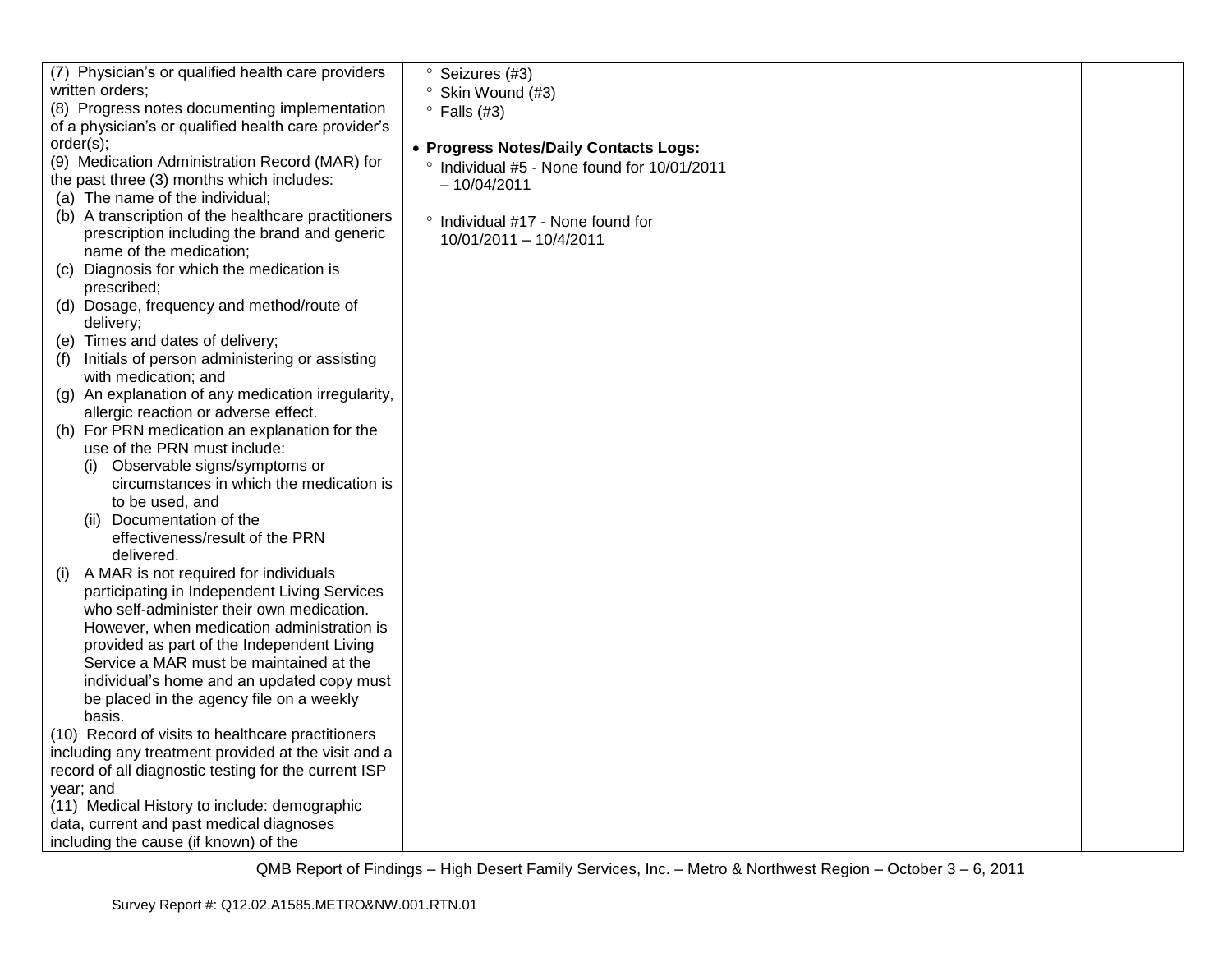| developmental disability and any psychiatric                                                   |  |  |
|------------------------------------------------------------------------------------------------|--|--|
| diagnosis, allergies (food, environmental,                                                     |  |  |
| medications), status of routine adult health care                                              |  |  |
| screenings, immunizations, hospital discharge<br>summaries for past twelve (12) months, past   |  |  |
|                                                                                                |  |  |
| medical history including hospitalizations,<br>surgeries, injuries, family history and current |  |  |
| physical exam.                                                                                 |  |  |
|                                                                                                |  |  |
|                                                                                                |  |  |
|                                                                                                |  |  |
|                                                                                                |  |  |
|                                                                                                |  |  |
|                                                                                                |  |  |
|                                                                                                |  |  |
|                                                                                                |  |  |
|                                                                                                |  |  |
|                                                                                                |  |  |
|                                                                                                |  |  |
|                                                                                                |  |  |
|                                                                                                |  |  |
|                                                                                                |  |  |
|                                                                                                |  |  |
|                                                                                                |  |  |
|                                                                                                |  |  |
|                                                                                                |  |  |
|                                                                                                |  |  |
|                                                                                                |  |  |
|                                                                                                |  |  |
|                                                                                                |  |  |
|                                                                                                |  |  |
|                                                                                                |  |  |
|                                                                                                |  |  |
|                                                                                                |  |  |
|                                                                                                |  |  |
|                                                                                                |  |  |
|                                                                                                |  |  |
|                                                                                                |  |  |
|                                                                                                |  |  |
|                                                                                                |  |  |
|                                                                                                |  |  |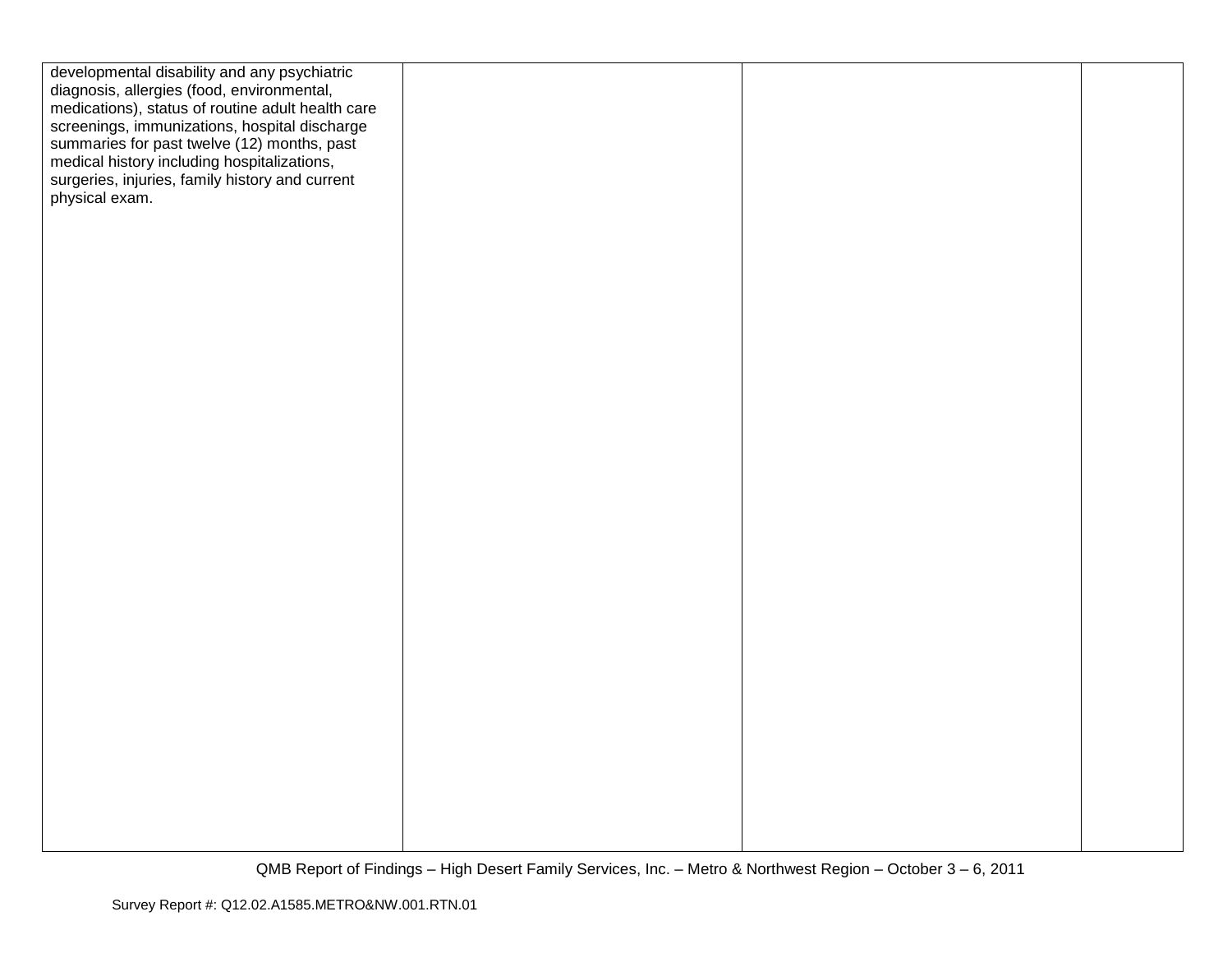|     | Tag # 6L17 Reporting Requirements<br>(Community Living Quarterly Reports)                                                                                                                                                                                                                                                                                                                    |                                                                                                                                                                                                             |                                                                                                                  |  |
|-----|----------------------------------------------------------------------------------------------------------------------------------------------------------------------------------------------------------------------------------------------------------------------------------------------------------------------------------------------------------------------------------------------|-------------------------------------------------------------------------------------------------------------------------------------------------------------------------------------------------------------|------------------------------------------------------------------------------------------------------------------|--|
|     | Developmental Disabilities (DD) Waiver Service<br>Standards effective 4/1/2007<br><b>CHAPTER 6. VIII. COMMUNITY LIVING</b><br><b>SERVICE PROVIDER AGENCY</b><br><b>REQUIREMENTS</b>                                                                                                                                                                                                          | Based on record review, the Agency failed to<br>complete written quarterly status reports for 2<br>of 15 individuals receiving Community Living<br>Services.<br><b>Family Living Quarterly Reports:</b>     |                                                                                                                  |  |
|     | D. Community Living Service Provider<br><b>Agency Reporting Requirements: All</b><br>Community Living Support providers shall submit<br>written quarterly status reports to the individual's<br>Case Manager and other IDT Members no later<br>than fourteen (14) days following the end of each<br>ISP quarter. The quarterly reports shall contain<br>the following written documentation: | $\bullet$ Individual #7 - None found for 8/2010 -<br>8/2011<br><b>Family Living Annual Assessment</b><br>• Individual #7 - None found for 4/2011 -<br>4/2012<br><b>Independent Living Quarterly Report:</b> |                                                                                                                  |  |
| (1) | Timely completion of relevant activities from<br><b>ISP Action Plans</b>                                                                                                                                                                                                                                                                                                                     | • Individual #10 - None found for 8/2010 -<br>8/2011                                                                                                                                                        | Provider:<br>In addition to stating the Plan of Correction for<br>these findings above, also please provide your |  |
| (2) | Progress towards desired outcomes in the<br>ISP accomplished during the quarter;                                                                                                                                                                                                                                                                                                             | <b>Independent Living Annual Assessment</b><br>• Individual #10 - None found for 6/2011 -<br>6/2012                                                                                                         | evidence of on-going Quality Assurance /<br>Quality Improvement specific to this tag below<br>this line.         |  |
| (3) | Significant changes in routine or staffing;                                                                                                                                                                                                                                                                                                                                                  |                                                                                                                                                                                                             |                                                                                                                  |  |
| (4) | Unusual or significant life events;                                                                                                                                                                                                                                                                                                                                                          |                                                                                                                                                                                                             |                                                                                                                  |  |
| (5) | Updates on health status, including<br>medication and durable medical equipment<br>needs identified during the quarter; and                                                                                                                                                                                                                                                                  |                                                                                                                                                                                                             |                                                                                                                  |  |
| (6) | Data reports as determined by IDT<br>members.                                                                                                                                                                                                                                                                                                                                                |                                                                                                                                                                                                             |                                                                                                                  |  |
|     |                                                                                                                                                                                                                                                                                                                                                                                              |                                                                                                                                                                                                             |                                                                                                                  |  |
|     |                                                                                                                                                                                                                                                                                                                                                                                              |                                                                                                                                                                                                             |                                                                                                                  |  |
|     |                                                                                                                                                                                                                                                                                                                                                                                              |                                                                                                                                                                                                             |                                                                                                                  |  |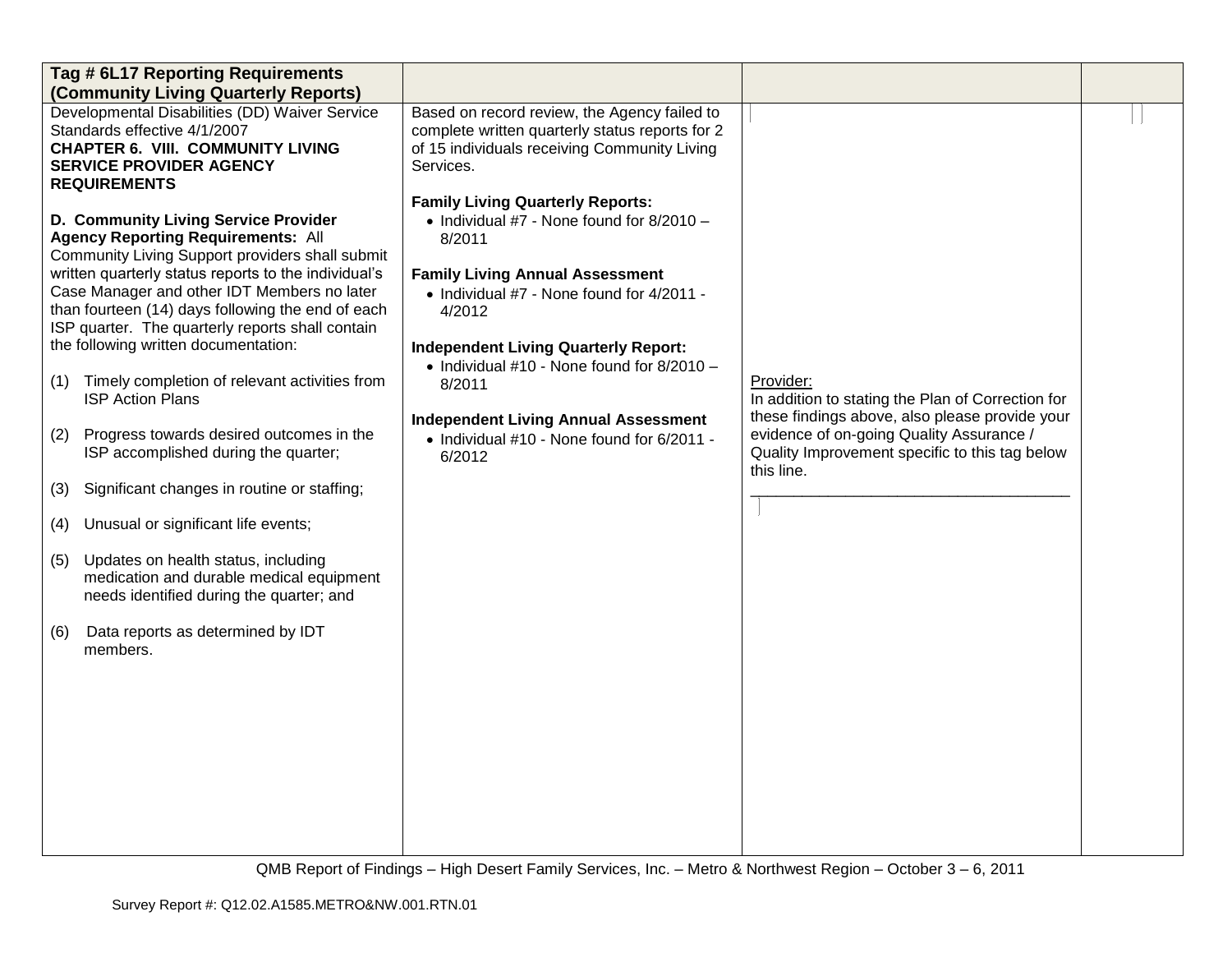| Tag # 6L17.1 Reporting Requirements (CL<br><b>Quarterly Report Components)</b>                                                                                                                                                                                                                                                                                                                                                                                                                                                                                                                                                                                                                                                                                                                                                                                               |                                                                                                                                                                                                                                                                                                                                                                                                                                                                                                                                                                                       |                                                                                                                                                                                                                              |  |
|------------------------------------------------------------------------------------------------------------------------------------------------------------------------------------------------------------------------------------------------------------------------------------------------------------------------------------------------------------------------------------------------------------------------------------------------------------------------------------------------------------------------------------------------------------------------------------------------------------------------------------------------------------------------------------------------------------------------------------------------------------------------------------------------------------------------------------------------------------------------------|---------------------------------------------------------------------------------------------------------------------------------------------------------------------------------------------------------------------------------------------------------------------------------------------------------------------------------------------------------------------------------------------------------------------------------------------------------------------------------------------------------------------------------------------------------------------------------------|------------------------------------------------------------------------------------------------------------------------------------------------------------------------------------------------------------------------------|--|
| Developmental Disabilities (DD) Waiver Service<br>Standards effective 4/1/2007<br><b>CHAPTER 6. VIII. COMMUNITY LIVING</b><br><b>SERVICE PROVIDER AGENCY</b><br><b>REQUIREMENTS</b>                                                                                                                                                                                                                                                                                                                                                                                                                                                                                                                                                                                                                                                                                          | Based on record review, the Agency failed to<br>complete written quarterly status reports in<br>compliance with standards for 2 of 15<br>individuals receiving Community Living<br>Services.                                                                                                                                                                                                                                                                                                                                                                                          |                                                                                                                                                                                                                              |  |
| D. Community Living Service Provider<br><b>Agency Reporting Requirements: All</b><br>Community Living Support providers shall submit<br>written quarterly status reports to the individual's<br>Case Manager and other IDT Members no later<br>than fourteen (14) days following the end of each<br>ISP quarter. The quarterly reports shall contain<br>the following written documentation:<br>Timely completion of relevant activities from<br>(1)<br><b>ISP Action Plans</b><br>Progress towards desired outcomes in the<br>(2)<br>ISP accomplished during the quarter;<br>Significant changes in routine or staffing;<br>(3)<br>Unusual or significant life events;<br>(4)<br>Updates on health status, including<br>(5)<br>medication and durable medical equipment<br>needs identified during the quarter; and<br>Data reports as determined by IDT<br>(6)<br>members. | Review of quarterly reports found the following<br>components were not addressed as required<br>for Individual #1:<br>(1) Timely completion of relevant<br>activities from ISP Action Plans<br>(2) Progress towards desired outcomes in<br>the ISP accomplished during the<br>quarter;<br>(3) Significant changes in routine or<br>staffing;<br>(4) Unusual or significant life events;<br>(5) Updates on health status, including<br>medication and durable medical<br>equipment needs identified during the<br>quarter; and<br>Data reports as determined by IDT<br>(6)<br>members. | Provider:<br>In addition to stating the Plan of Correction for<br>these findings above, also please provide your<br>evidence of on-going Quality Assurance /<br>Quality Improvement specific to this tag below<br>this line. |  |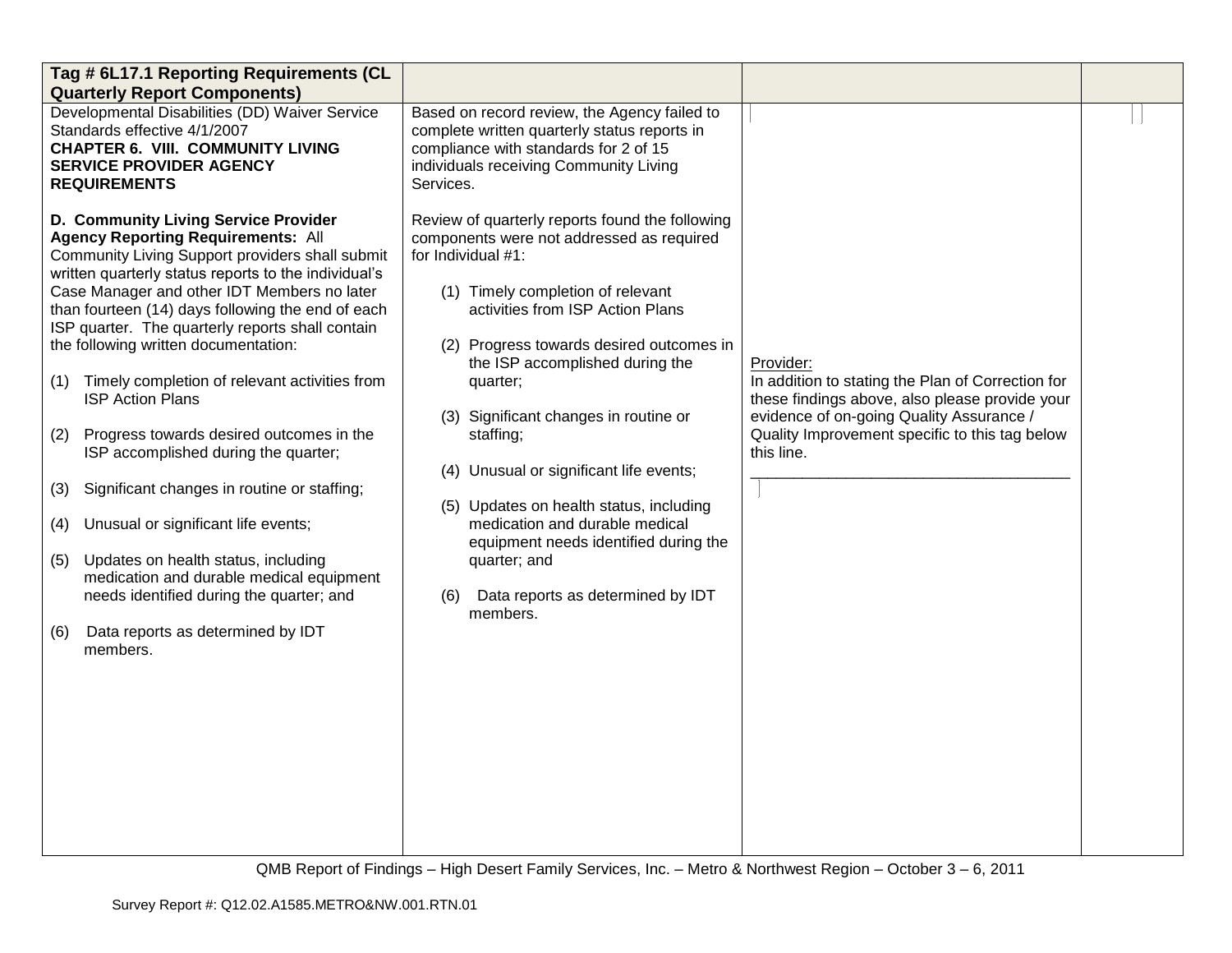| <b>Standard of Care</b>                                                                                                                                                                                                                                                                                                                                                                                                                                                                                                                                                                                                                                                                                                                                                                                                                                                                                                                                                                                                                                                                                                                                                                                                                                                                                                                                                                                                                                                                                                                                                                                                         | <b>Deficiencies</b>                                                                                                                                                                                                                                                                                                                                                                                                                     | <b>Agency Plan of Correction, On-</b><br>going QA/QI & Responsible Party                                                                                                                                                     | <b>Date Due</b> |
|---------------------------------------------------------------------------------------------------------------------------------------------------------------------------------------------------------------------------------------------------------------------------------------------------------------------------------------------------------------------------------------------------------------------------------------------------------------------------------------------------------------------------------------------------------------------------------------------------------------------------------------------------------------------------------------------------------------------------------------------------------------------------------------------------------------------------------------------------------------------------------------------------------------------------------------------------------------------------------------------------------------------------------------------------------------------------------------------------------------------------------------------------------------------------------------------------------------------------------------------------------------------------------------------------------------------------------------------------------------------------------------------------------------------------------------------------------------------------------------------------------------------------------------------------------------------------------------------------------------------------------|-----------------------------------------------------------------------------------------------------------------------------------------------------------------------------------------------------------------------------------------------------------------------------------------------------------------------------------------------------------------------------------------------------------------------------------------|------------------------------------------------------------------------------------------------------------------------------------------------------------------------------------------------------------------------------|-----------------|
| CMS Assurance - Qualified Providers - The state monitors non-licensed/non-certified providers to assure adherence to waiver                                                                                                                                                                                                                                                                                                                                                                                                                                                                                                                                                                                                                                                                                                                                                                                                                                                                                                                                                                                                                                                                                                                                                                                                                                                                                                                                                                                                                                                                                                     |                                                                                                                                                                                                                                                                                                                                                                                                                                         |                                                                                                                                                                                                                              |                 |
| requirements                                                                                                                                                                                                                                                                                                                                                                                                                                                                                                                                                                                                                                                                                                                                                                                                                                                                                                                                                                                                                                                                                                                                                                                                                                                                                                                                                                                                                                                                                                                                                                                                                    |                                                                                                                                                                                                                                                                                                                                                                                                                                         |                                                                                                                                                                                                                              |                 |
| Tag #1A11.1 Transportation Training                                                                                                                                                                                                                                                                                                                                                                                                                                                                                                                                                                                                                                                                                                                                                                                                                                                                                                                                                                                                                                                                                                                                                                                                                                                                                                                                                                                                                                                                                                                                                                                             |                                                                                                                                                                                                                                                                                                                                                                                                                                         |                                                                                                                                                                                                                              |                 |
| Developmental Disabilities (DD) Waiver Service<br>Standards effective 4/1/2007<br><b>CHAPTER 1 II. PROVIDER AGENCY</b><br><b>REQUIREMENTS:</b> The objective of these<br>standards is to establish Provider Agency policy,<br>procedure and reporting requirements for DD<br>Medicaid Waiver program. These requirements<br>apply to all such Provider Agency staff, whether<br>directly employed or subcontracting with the<br>Provider Agency. Additional Provider Agency<br>requirements and personnel qualifications may be<br>applicable for specific service standards<br>Department of Health (DOH) Developmental<br><b>Disabilities Supports Division (DDSD) Policy</b><br><b>Training Requirements for Direct Service Agency</b><br>Staff Policy Eff Date: March 1, 2007<br><b>II. POLICY STATEMENTS:</b><br>I. Staff providing direct services shall<br>complete safety training within the first thirty (30)<br>days of employment and before working alone<br>with an individual receiving services. The training<br>shall address at least the following:<br>1. Operating a fire extinguisher<br>2. Proper lifting procedures<br>3. General vehicle safety precautions (e.g., pre-<br>trip inspection, removing keys from the ignition<br>when not in the driver's seat)<br>4. Assisting passengers with cognitive and/or<br>physical impairments (e.g., general guidelines<br>for supporting individuals who may be unaware<br>of safety issues involving traffic or those who<br>require physical assistance to enter/exit a<br>vehicle)<br>5. Operating wheelchair lifts (if applicable to the<br>staff's role) | Based on record review, the Agency failed to<br>provide staff training regarding the safe<br>operation of the vehicle, assisting passengers<br>and safe lifting procedures for 26 of 48 Direct<br>Service Professionals.<br>No documented evidence was found of the<br>following required training:<br>• Transportation #42, 49, 51, 53, 55, 56, 57,<br>58, 59, 60, 61, 63, 64, 65, 67, 68, 71, 73,<br>76, 77, 79, 80, 81, 82, 85 & 86) | Provider:<br>In addition to stating the Plan of Correction for<br>these findings above, also please provide your<br>evidence of on-going Quality Assurance /<br>Quality Improvement specific to this tag below<br>this line. |                 |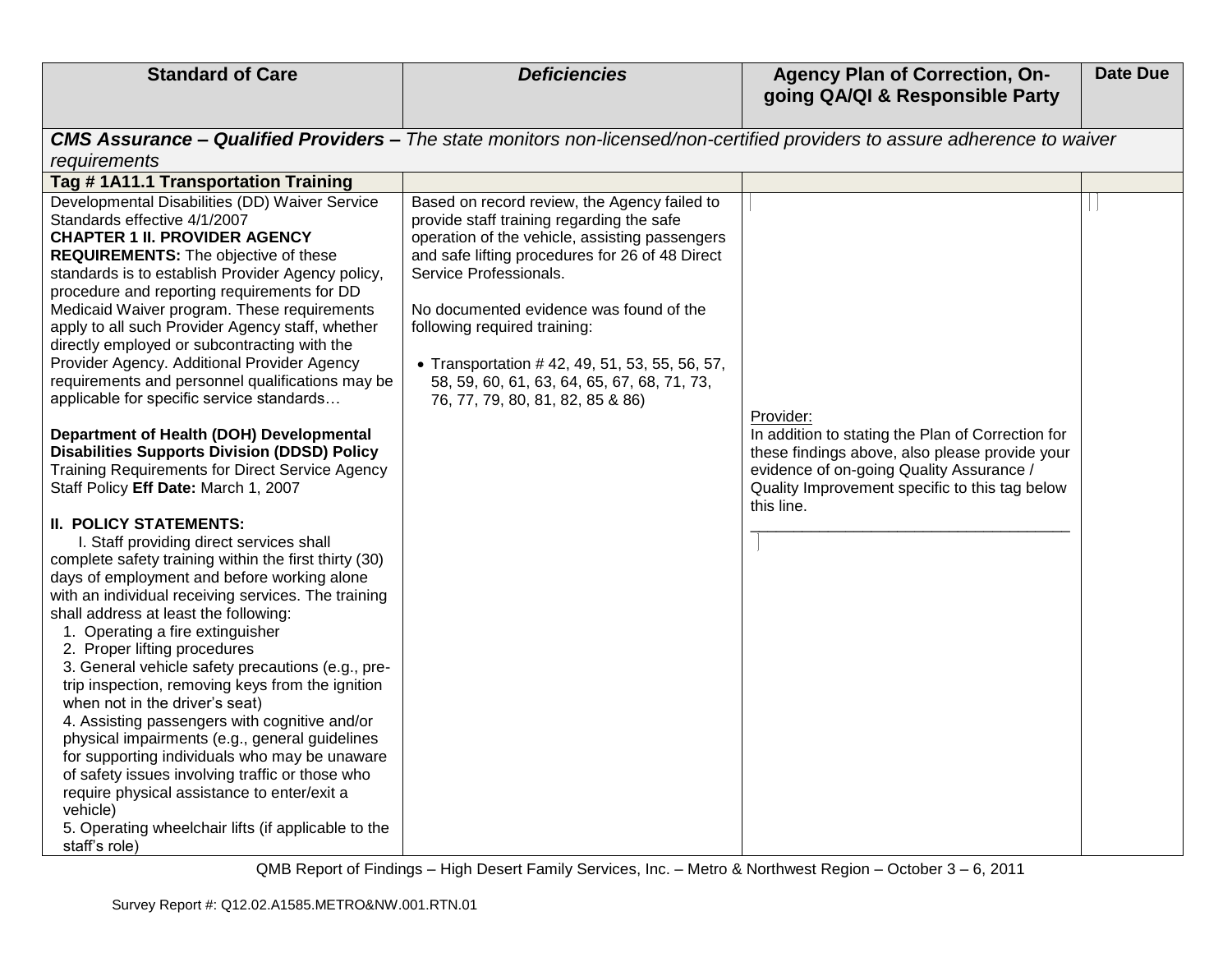| 6. Wheelchair tie-down procedures (if<br>applicable to the staff's role)<br>7. Emergency and evacuation procedures (e.g.,<br>roadside emergency, fire emergency) |  |  |
|------------------------------------------------------------------------------------------------------------------------------------------------------------------|--|--|
|                                                                                                                                                                  |  |  |
|                                                                                                                                                                  |  |  |
|                                                                                                                                                                  |  |  |
|                                                                                                                                                                  |  |  |
|                                                                                                                                                                  |  |  |
|                                                                                                                                                                  |  |  |
|                                                                                                                                                                  |  |  |
|                                                                                                                                                                  |  |  |
|                                                                                                                                                                  |  |  |
|                                                                                                                                                                  |  |  |
|                                                                                                                                                                  |  |  |
|                                                                                                                                                                  |  |  |
|                                                                                                                                                                  |  |  |
|                                                                                                                                                                  |  |  |
|                                                                                                                                                                  |  |  |
|                                                                                                                                                                  |  |  |
|                                                                                                                                                                  |  |  |
|                                                                                                                                                                  |  |  |
|                                                                                                                                                                  |  |  |
|                                                                                                                                                                  |  |  |
|                                                                                                                                                                  |  |  |
|                                                                                                                                                                  |  |  |
|                                                                                                                                                                  |  |  |
|                                                                                                                                                                  |  |  |
|                                                                                                                                                                  |  |  |
|                                                                                                                                                                  |  |  |
|                                                                                                                                                                  |  |  |
|                                                                                                                                                                  |  |  |
|                                                                                                                                                                  |  |  |
|                                                                                                                                                                  |  |  |
|                                                                                                                                                                  |  |  |
|                                                                                                                                                                  |  |  |
|                                                                                                                                                                  |  |  |
|                                                                                                                                                                  |  |  |
|                                                                                                                                                                  |  |  |
|                                                                                                                                                                  |  |  |
|                                                                                                                                                                  |  |  |
|                                                                                                                                                                  |  |  |
|                                                                                                                                                                  |  |  |
|                                                                                                                                                                  |  |  |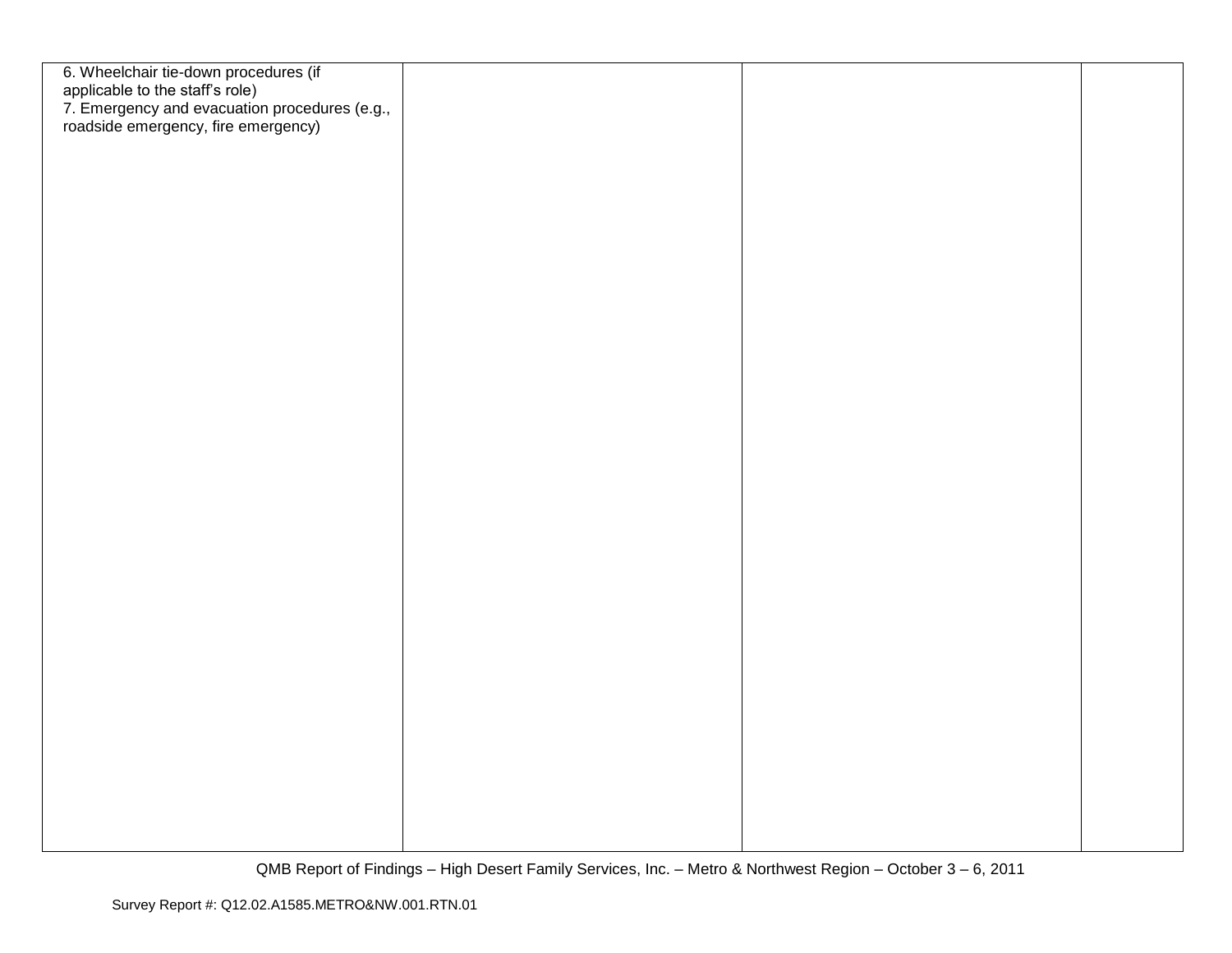| Tag #1A20 Direct Service Professional                                                                                                                                                                                                                                                                                                                                                                                                                                                                                                                                                                                                                                                                                                                                                                                                                                                                                                                                                                                                                                                                                                                                                                                                                                                                                                                                                                                                                                                                                                                                                                                                                                                                                                                                                                                                                                       |                                                                                                                                                                                                                                                                                                                                                                                                                                                                                                        |                                                                                                                                                                                                                              |  |
|-----------------------------------------------------------------------------------------------------------------------------------------------------------------------------------------------------------------------------------------------------------------------------------------------------------------------------------------------------------------------------------------------------------------------------------------------------------------------------------------------------------------------------------------------------------------------------------------------------------------------------------------------------------------------------------------------------------------------------------------------------------------------------------------------------------------------------------------------------------------------------------------------------------------------------------------------------------------------------------------------------------------------------------------------------------------------------------------------------------------------------------------------------------------------------------------------------------------------------------------------------------------------------------------------------------------------------------------------------------------------------------------------------------------------------------------------------------------------------------------------------------------------------------------------------------------------------------------------------------------------------------------------------------------------------------------------------------------------------------------------------------------------------------------------------------------------------------------------------------------------------|--------------------------------------------------------------------------------------------------------------------------------------------------------------------------------------------------------------------------------------------------------------------------------------------------------------------------------------------------------------------------------------------------------------------------------------------------------------------------------------------------------|------------------------------------------------------------------------------------------------------------------------------------------------------------------------------------------------------------------------------|--|
| <b>Training</b>                                                                                                                                                                                                                                                                                                                                                                                                                                                                                                                                                                                                                                                                                                                                                                                                                                                                                                                                                                                                                                                                                                                                                                                                                                                                                                                                                                                                                                                                                                                                                                                                                                                                                                                                                                                                                                                             |                                                                                                                                                                                                                                                                                                                                                                                                                                                                                                        |                                                                                                                                                                                                                              |  |
| Developmental Disabilities (DD) Waiver Service<br>Standards effective 4/1/2007<br><b>CHAPTER 1 IV. GENERAL REQUIREMENTS</b><br><b>FOR PROVIDER AGENCY SERVICE</b><br><b>PERSONNEL:</b> The objective of this section is to<br>establish personnel standards for DD Medicaid<br>Waiver Provider Agencies for the following<br>services: Community Living Supports, Community<br>Inclusion Services, Respite, Substitute Care and<br>Personal Support Companion Services. These<br>standards apply to all personnel who provide<br>services, whether directly employed or<br>subcontracting with the Provider Agency.<br>Additional personnel requirements and<br>qualifications may be applicable for specific<br>service standards.<br>C. Orientation and Training Requirements:<br>Orientation and training for direct support staff<br>and his or her supervisors shall comply with the<br>DDSD/DOH Policy Governing the Training<br>Requirements for Direct Support Staff and<br>Internal Service Coordinators Serving Individuals<br>with Developmental Disabilities to include the<br>following:<br>(1) Each new employee shall receive<br>appropriate orientation, including but not<br>limited to, all policies relating to fire<br>prevention, accident prevention, incident<br>management and reporting, and emergency<br>procedures; and<br>(2)<br>Individual-specific training for each individual<br>under his or her direct care, as described in<br>the individual service plan, prior to working<br>alone with the individual.<br>Department of Health (DOH) Developmental<br><b>Disabilities Supports Division (DDSD) Policy -</b><br><b>Policy Title: Training Requirements for Direct</b><br>Service Agency Staff Policy - Eff. March 1,<br>2007 - II. POLICY STATEMENTS:<br>A. Individuals shall receive services from<br>competent and qualified staff. | Based on record review, the Agency failed to<br>ensure that Orientation and Training<br>requirements were met for 5 of 48 Direct<br>Service Professionals.<br>Review of Direct Service Professionals<br>training records found no evidence of the<br>following required DOH/DDSD trainings and<br>certification being completed:<br>• Foundation for Health & Wellness (DSP<br>#49 & 61)<br>• First Aid (DSP #57 & 80)<br>• CPR (DSP #57, 70& 80)<br>• Assisting With Medication Delivery (DSP<br>#57) | Provider:<br>In addition to stating the Plan of Correction for<br>these findings above, also please provide your<br>evidence of on-going Quality Assurance /<br>Quality Improvement specific to this tag below<br>this line. |  |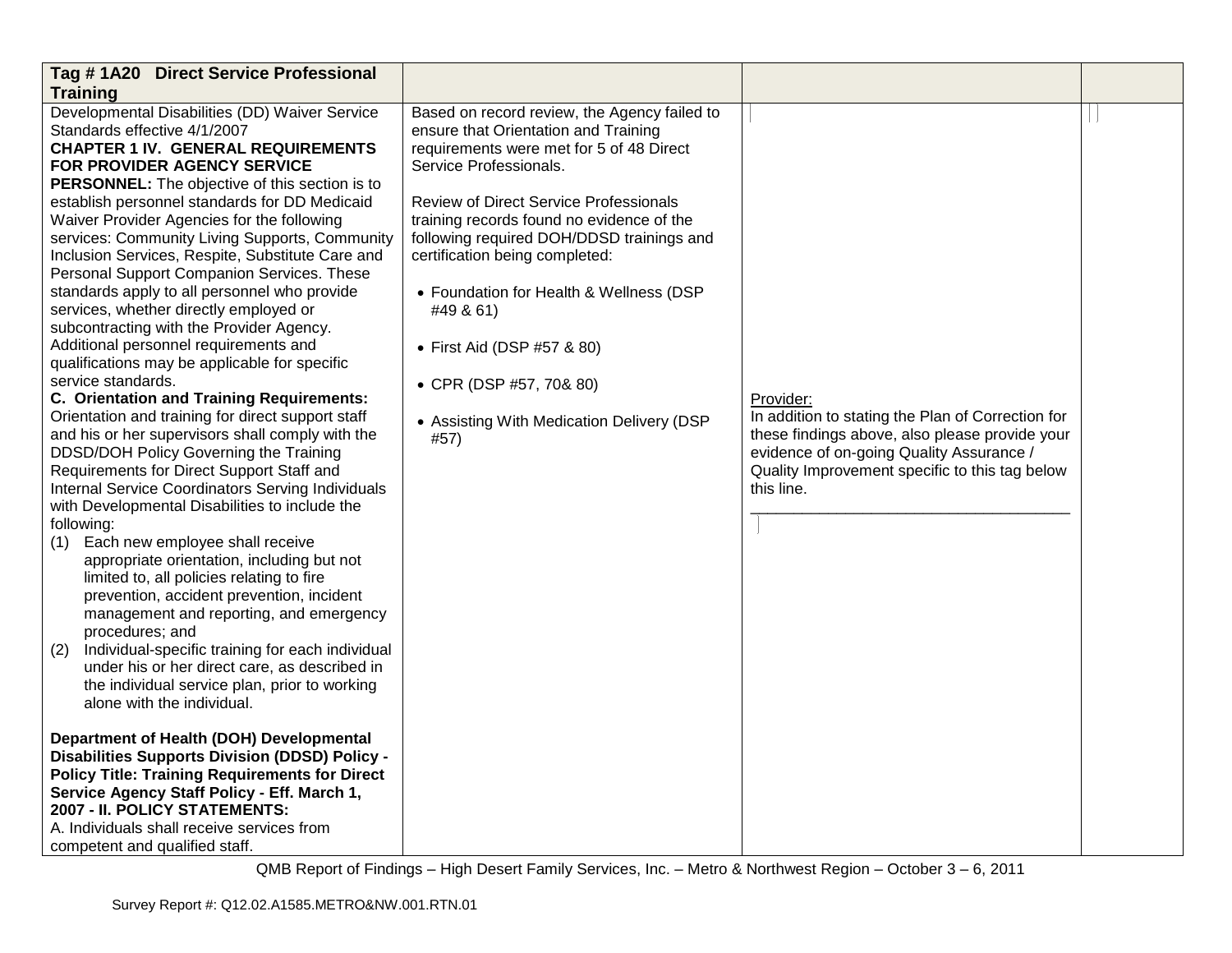| B. Staff shall complete individual-specific          |  |  |
|------------------------------------------------------|--|--|
| (formerly known as "Addendum B") training            |  |  |
| requirements in accordance with the                  |  |  |
| specifications described in the individual service   |  |  |
| plan (ISP) of each individual served.                |  |  |
| C. Staff shall complete training on DOH-approved     |  |  |
| incident reporting procedures in accordance with     |  |  |
| 7 NMAC 1.13.                                         |  |  |
| D. Staff providing direct services shall complete    |  |  |
| training in universal precautions on an annual       |  |  |
| basis. The training materials shall meet             |  |  |
| Occupational Safety and Health Administration        |  |  |
| (OSHA) requirements.                                 |  |  |
| E. Staff providing direct services shall maintain    |  |  |
| certification in first aid and CPR. The training     |  |  |
| materials shall meet OSHA                            |  |  |
| requirements/guidelines.                             |  |  |
| F. Staff who may be exposed to hazardous             |  |  |
| chemicals shall complete relevant training in        |  |  |
| accordance with OSHA requirements.                   |  |  |
| G. Staff shall be certified in a DDSD-approved       |  |  |
| behavioral intervention system (e.g., Mandt, CPI)    |  |  |
| before using physical restraint techniques. Staff    |  |  |
| members providing direct services shall maintain     |  |  |
| certification in a DDSD-approved behavioral          |  |  |
| intervention system if an individual they support    |  |  |
| has a behavioral crisis plan that includes the use   |  |  |
| of physical restraint techniques.                    |  |  |
| H. Staff shall complete and maintain certification   |  |  |
| in a DDSD-approved medication course in              |  |  |
| accordance with the DDSD Medication Delivery         |  |  |
| Policy M-001.                                        |  |  |
| I. Staff providing direct services shall complete    |  |  |
| safety training within the first thirty (30) days of |  |  |
| employment and before working alone with an          |  |  |
| individual receiving services.                       |  |  |
|                                                      |  |  |
|                                                      |  |  |
|                                                      |  |  |
|                                                      |  |  |
|                                                      |  |  |
|                                                      |  |  |
|                                                      |  |  |
|                                                      |  |  |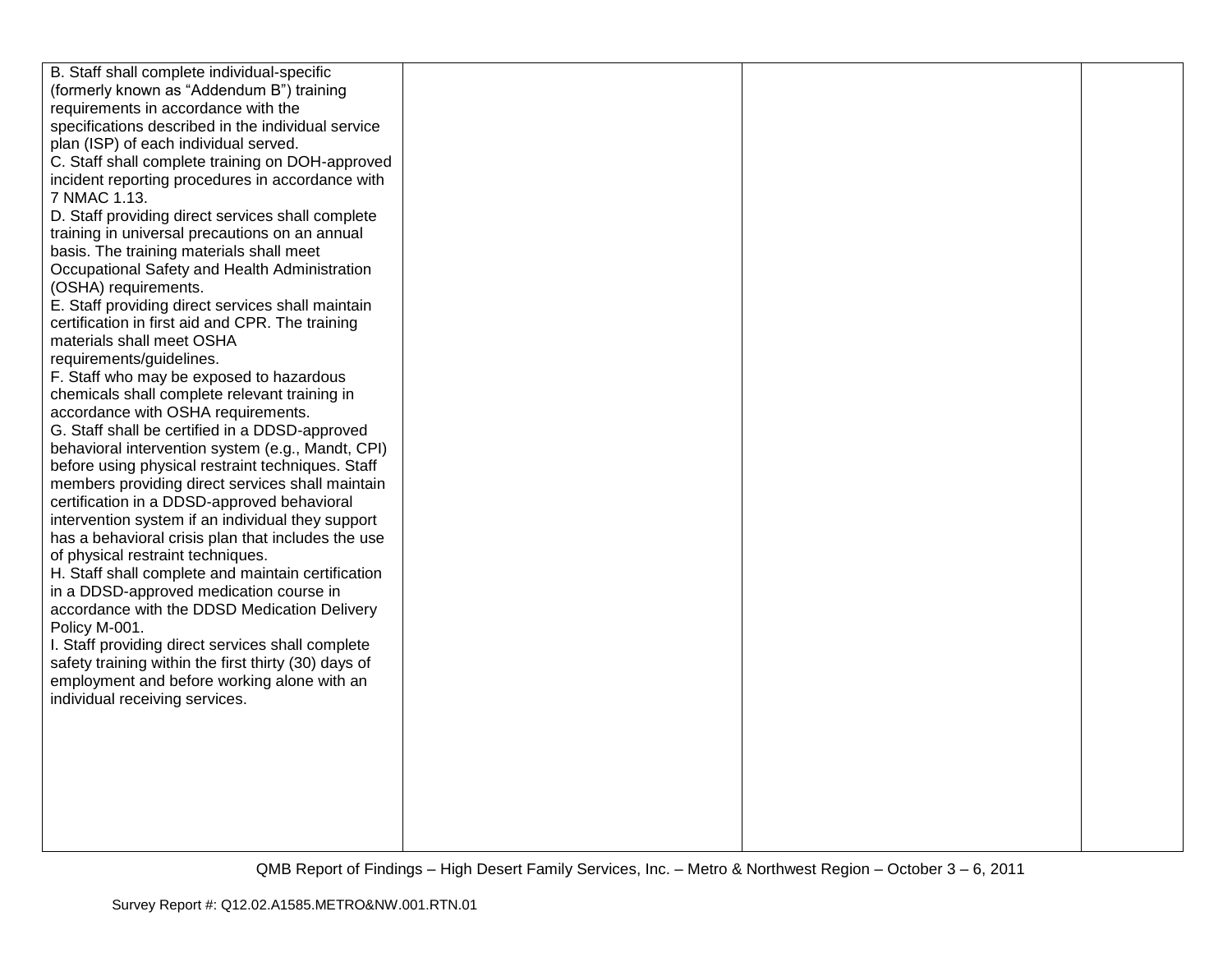| Tag #1A22 Agency Personnel                                                                                                                                                                                                                                                                                                                                                                                                                                                                                                                                                                                                                                                                                                                                                                                                                                                                                                                                                                                                                                                                                                                                                                                                                                                                                                                                                                                                                                                                                                                                                                                                                                |                                                                                                                                                                                                                                                                                                                                                                                                                                                                                       |                                                                                                                                                                                                                              |  |
|-----------------------------------------------------------------------------------------------------------------------------------------------------------------------------------------------------------------------------------------------------------------------------------------------------------------------------------------------------------------------------------------------------------------------------------------------------------------------------------------------------------------------------------------------------------------------------------------------------------------------------------------------------------------------------------------------------------------------------------------------------------------------------------------------------------------------------------------------------------------------------------------------------------------------------------------------------------------------------------------------------------------------------------------------------------------------------------------------------------------------------------------------------------------------------------------------------------------------------------------------------------------------------------------------------------------------------------------------------------------------------------------------------------------------------------------------------------------------------------------------------------------------------------------------------------------------------------------------------------------------------------------------------------|---------------------------------------------------------------------------------------------------------------------------------------------------------------------------------------------------------------------------------------------------------------------------------------------------------------------------------------------------------------------------------------------------------------------------------------------------------------------------------------|------------------------------------------------------------------------------------------------------------------------------------------------------------------------------------------------------------------------------|--|
| <b>Competency</b>                                                                                                                                                                                                                                                                                                                                                                                                                                                                                                                                                                                                                                                                                                                                                                                                                                                                                                                                                                                                                                                                                                                                                                                                                                                                                                                                                                                                                                                                                                                                                                                                                                         |                                                                                                                                                                                                                                                                                                                                                                                                                                                                                       |                                                                                                                                                                                                                              |  |
| Developmental Disabilities (DD) Waiver Service<br>Standards effective 4/1/2007<br><b>CHAPTER 1 IV. GENERAL REQUIREMENTS</b><br><b>FOR PROVIDER AGENCY SERVICE</b><br><b>PERSONNEL:</b> The objective of this section is to<br>establish personnel standards for DD Medicaid<br>Waiver Provider Agencies for the following<br>services: Community Living Supports, Community<br>Inclusion Services, Respite, Substitute Care and<br>Personal Support Companion Services. These<br>standards apply to all personnel who provide<br>services, whether directly employed or<br>subcontracting with the Provider Agency.<br>Additional personnel requirements and<br>qualifications may be applicable for specific<br>service standards.<br>F. Qualifications for Direct Service Personnel:<br>The following employment qualifications and<br>competency requirements are applicable to all<br>Direct Service Personnel employed by a Provider<br>Agency:<br>(1) Direct service personnel shall be eighteen (18)<br>years or older. Exception: Adult Habilitation<br>can employ direct care personnel under the<br>age of eighteen 18 years, but the employee<br>shall work directly under a supervisor, who is<br>physically present at all times;<br>(2) Direct service personnel shall have the ability<br>to read and carry out the requirements in an<br>ISP;<br>(3) Direct service personnel shall be available to<br>communicate in the language that is<br>functionally required by the individual or in the<br>use of any specific augmentative<br>communication system utilized by the<br>individual;<br>(4) Direct service personnel shall meet the | Based on interview, the Agency failed to<br>ensure that training competencies were met<br>for 1 of 17 Direct Service Professionals.<br>When DSP were asked if they received<br>training on the Individual's Health Care<br>Plans and what the plan covered, the<br>following was reported:<br>• DSP #49 stated, "I did not receive training<br>on Health Care Plans." As indicated by the<br>Agency file, the Individual has Health Care<br>Plans for skin break down (Individual #5) | Provider:<br>In addition to stating the Plan of Correction for<br>these findings above, also please provide your<br>evidence of on-going Quality Assurance /<br>Quality Improvement specific to this tag below<br>this line. |  |
| qualifications specified by DDSD in the Policy<br>Governing the Training Requirements for                                                                                                                                                                                                                                                                                                                                                                                                                                                                                                                                                                                                                                                                                                                                                                                                                                                                                                                                                                                                                                                                                                                                                                                                                                                                                                                                                                                                                                                                                                                                                                 |                                                                                                                                                                                                                                                                                                                                                                                                                                                                                       |                                                                                                                                                                                                                              |  |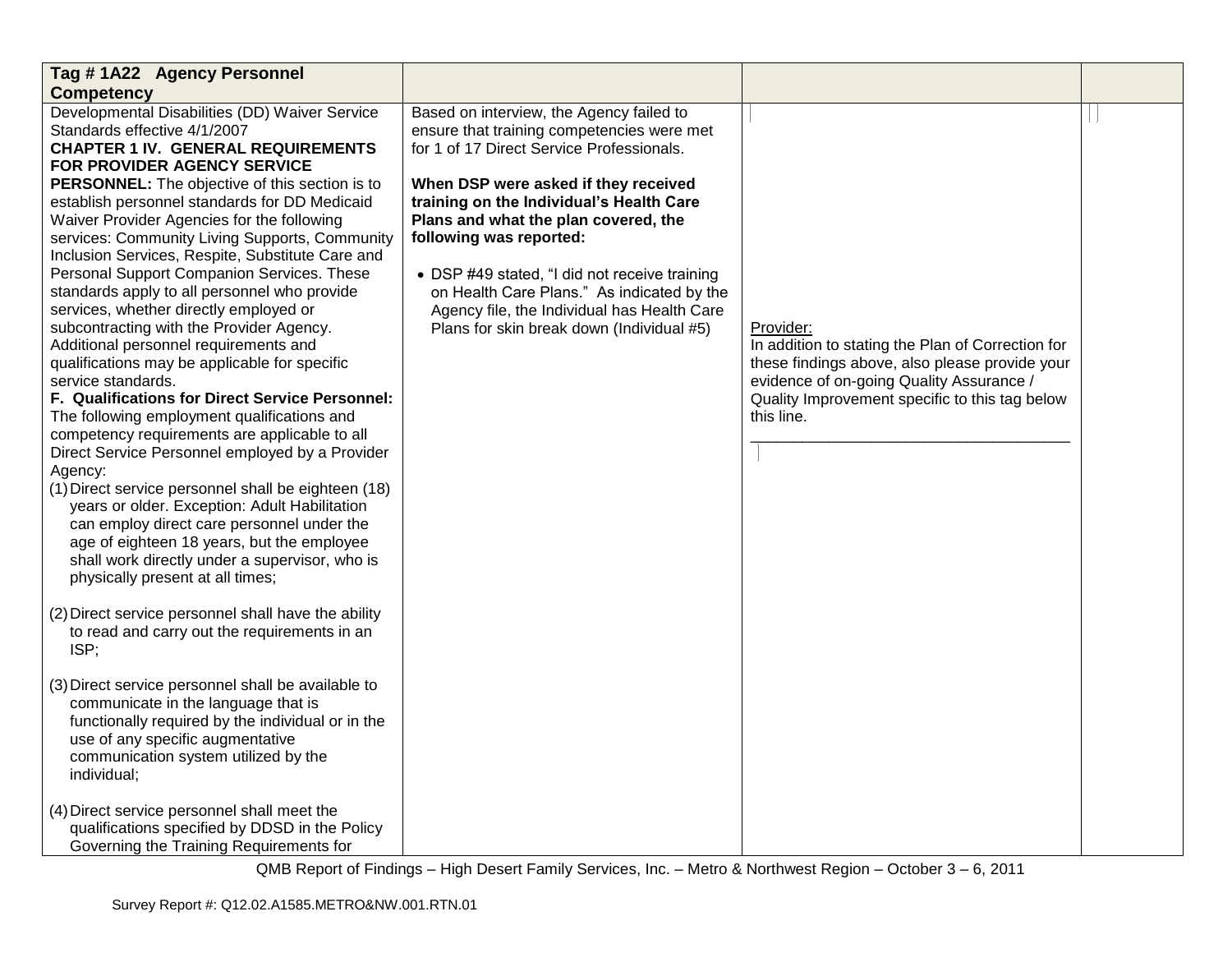| Direct Support Staff and Internal Service                                                                                                                                                                                                                                                                                                                                                                                                            |  |  |
|------------------------------------------------------------------------------------------------------------------------------------------------------------------------------------------------------------------------------------------------------------------------------------------------------------------------------------------------------------------------------------------------------------------------------------------------------|--|--|
| Coordinators, Serving Individuals with                                                                                                                                                                                                                                                                                                                                                                                                               |  |  |
| Developmental Disabilities; and                                                                                                                                                                                                                                                                                                                                                                                                                      |  |  |
| (5) Direct service Provider Agencies of Respite<br>Services, Substitute Care, Personal Support<br>Services, Nutritional Counseling, Therapists<br>and Nursing shall demonstrate basic<br>knowledge of developmental disabilities and<br>have training or demonstrable qualifications<br>related to the role he or she is performing and<br>complete individual specific training as<br>required in the ISP for each individual he or<br>she support. |  |  |
| (6) Report required personnel training status to                                                                                                                                                                                                                                                                                                                                                                                                     |  |  |
| the DDSD Statewide Training Database as                                                                                                                                                                                                                                                                                                                                                                                                              |  |  |
| specified in DDSD policies as related to<br>training requirements as follows:                                                                                                                                                                                                                                                                                                                                                                        |  |  |
| (a) Initial comprehensive personnel status                                                                                                                                                                                                                                                                                                                                                                                                           |  |  |
| report (name, date of hire, Social Security                                                                                                                                                                                                                                                                                                                                                                                                          |  |  |
| number category) on all required<br>personnel to be submitted to DDSD                                                                                                                                                                                                                                                                                                                                                                                |  |  |
| Statewide Training Database within the                                                                                                                                                                                                                                                                                                                                                                                                               |  |  |
| first ninety (90) calendar days of providing                                                                                                                                                                                                                                                                                                                                                                                                         |  |  |
| services;<br>(b) Staff who do not wish to use his or her                                                                                                                                                                                                                                                                                                                                                                                             |  |  |
| Social Security Number may request an                                                                                                                                                                                                                                                                                                                                                                                                                |  |  |
| alternative tracking number; and                                                                                                                                                                                                                                                                                                                                                                                                                     |  |  |
| (c) Quarterly personnel update reports sent to<br>DDSD Statewide Training Database to                                                                                                                                                                                                                                                                                                                                                                |  |  |
| reflect new hires, terminations, inter-                                                                                                                                                                                                                                                                                                                                                                                                              |  |  |
| provider Agency position changes, and                                                                                                                                                                                                                                                                                                                                                                                                                |  |  |
| name changes.                                                                                                                                                                                                                                                                                                                                                                                                                                        |  |  |
| Department of Health (DOH) Developmental                                                                                                                                                                                                                                                                                                                                                                                                             |  |  |
| <b>Disabilities Supports Division (DDSD) Policy -</b><br><b>Policy Title: Training Requirements for Direct</b>                                                                                                                                                                                                                                                                                                                                       |  |  |
| Service Agency Staff Policy - Eff. March 1,                                                                                                                                                                                                                                                                                                                                                                                                          |  |  |
| 2007 - II. POLICY STATEMENTS:                                                                                                                                                                                                                                                                                                                                                                                                                        |  |  |
| A. Individuals shall receive services from<br>competent and qualified staff.                                                                                                                                                                                                                                                                                                                                                                         |  |  |
|                                                                                                                                                                                                                                                                                                                                                                                                                                                      |  |  |
|                                                                                                                                                                                                                                                                                                                                                                                                                                                      |  |  |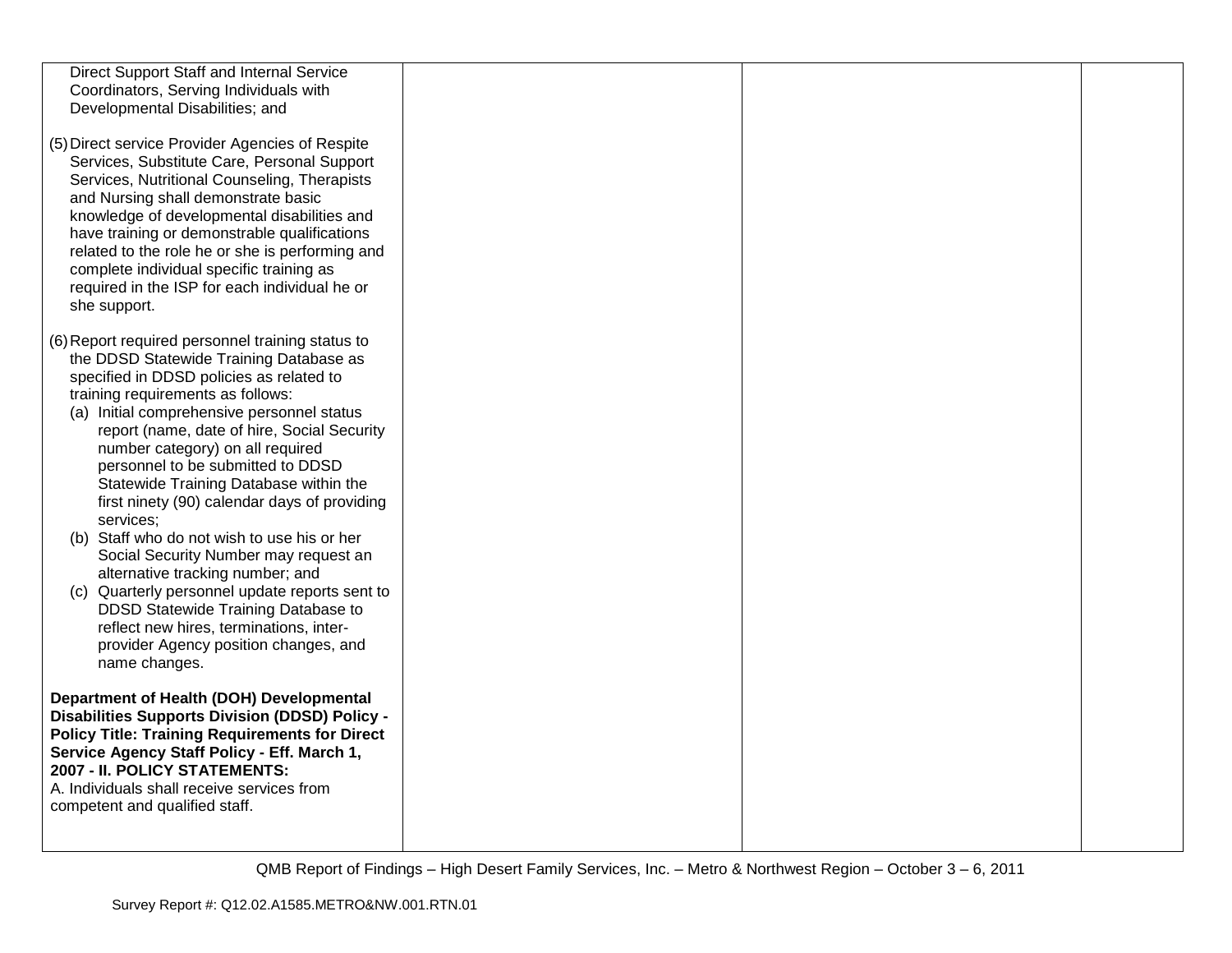| Tag #1A25 Criminal Caregiver History                                                                                                                                                                                                                                                                                                                                                                                                                                                                               |                                                                                                                                                                                                                                                                                                                                                                                                                                   |                                                                                                                                                                                                                              |  |
|--------------------------------------------------------------------------------------------------------------------------------------------------------------------------------------------------------------------------------------------------------------------------------------------------------------------------------------------------------------------------------------------------------------------------------------------------------------------------------------------------------------------|-----------------------------------------------------------------------------------------------------------------------------------------------------------------------------------------------------------------------------------------------------------------------------------------------------------------------------------------------------------------------------------------------------------------------------------|------------------------------------------------------------------------------------------------------------------------------------------------------------------------------------------------------------------------------|--|
| <b>Screening</b>                                                                                                                                                                                                                                                                                                                                                                                                                                                                                                   |                                                                                                                                                                                                                                                                                                                                                                                                                                   |                                                                                                                                                                                                                              |  |
| NMAC 7.1.9.8 CAREGIVER AND HOSPITAL<br><b>CAREGIVER EMPLOYMENT REQUIREMENTS:</b><br>F. Timely Submission: Care providers shall<br>submit all fees and pertinent application<br>information for all individuals who meet the<br>definition of an applicant, caregiver or hospital<br>caregiver as described in Subsections B, D and K<br>of 7.1.9.7 NMAC, no later than twenty (20)<br>calendar days from the first day of employment or<br>effective date of a contractual relationship with<br>the care provider. | Based on record review, the Agency failed to<br>maintain documentation indicating no<br>"disqualifying convictions" or documentation of<br>the timely submission of pertinent application<br>information to the Caregiver Criminal History<br>Screening Program was on file for 1 of 52<br>Agency Personnel.<br>The following Agency Personnel Files<br>contained no evidence of Caregiver<br><b>Criminal History Screenings:</b> |                                                                                                                                                                                                                              |  |
| NMAC 7.1.9.9 CAREGIVERS OR HOSPITAL<br><b>CAREGIVERS AND APPLICANTS WITH</b><br><b>DISQUALIFYING CONVICTIONS:</b><br>A. Prohibition on Employment: A care<br>provider shall not hire or continue the<br>employment or contractual services of any<br>applicant, caregiver or hospital caregiver for<br>whom the care provider has received notice of a<br>disqualifying conviction, except as provided in<br>Subsection B of this section.                                                                         | <b>Direct Service Professional Personnel</b><br>(DSP):<br>• #57 - Date of Hire 2/1/2004                                                                                                                                                                                                                                                                                                                                           | Provider:<br>In addition to stating the Plan of Correction for<br>these findings above, also please provide your<br>evidence of on-going Quality Assurance /<br>Quality Improvement specific to this tag below<br>this line. |  |
| NMAC 7.1.9.11 DISQUALIFYING<br><b>CONVICTIONS.</b> The following felony convictions<br>disqualify an applicant, caregiver or hospital<br>caregiver from employment or contractual<br>services with a care provider:<br>A. homicide;                                                                                                                                                                                                                                                                                |                                                                                                                                                                                                                                                                                                                                                                                                                                   |                                                                                                                                                                                                                              |  |
| <b>B.</b> trafficking, or trafficking in controlled<br>substances:                                                                                                                                                                                                                                                                                                                                                                                                                                                 |                                                                                                                                                                                                                                                                                                                                                                                                                                   |                                                                                                                                                                                                                              |  |
| C. kidnapping, false imprisonment, aggravated<br>assault or aggravated battery;                                                                                                                                                                                                                                                                                                                                                                                                                                    |                                                                                                                                                                                                                                                                                                                                                                                                                                   |                                                                                                                                                                                                                              |  |
| D. rape, criminal sexual penetration, criminal<br>sexual contact, incest, indecent exposure, or<br>other related felony sexual offenses;                                                                                                                                                                                                                                                                                                                                                                           |                                                                                                                                                                                                                                                                                                                                                                                                                                   |                                                                                                                                                                                                                              |  |
| E. crimes involving adult abuse, neglect or<br>financial exploitation;                                                                                                                                                                                                                                                                                                                                                                                                                                             |                                                                                                                                                                                                                                                                                                                                                                                                                                   |                                                                                                                                                                                                                              |  |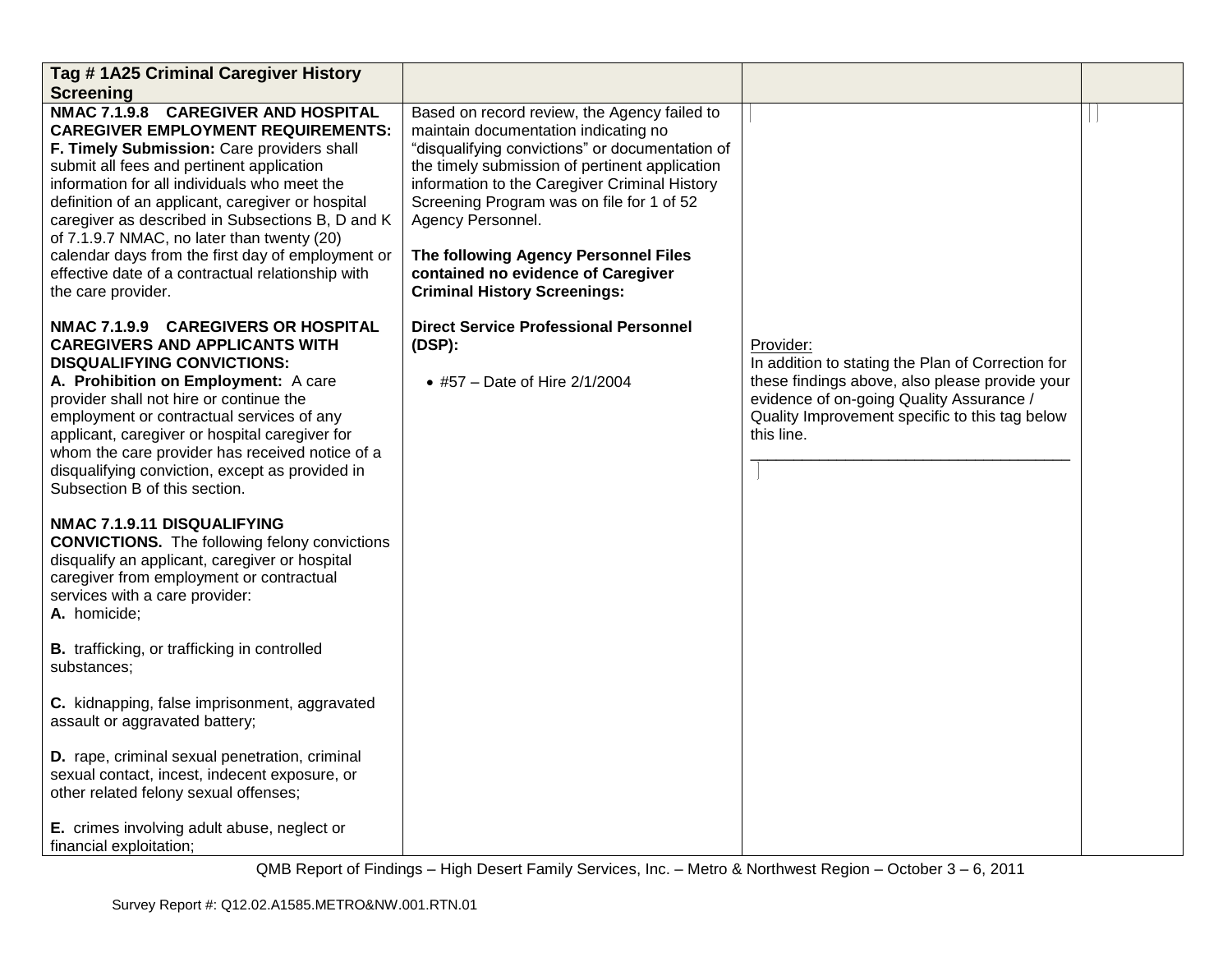| F. crimes involving child abuse or neglect;                                                                                                        |  |  |
|----------------------------------------------------------------------------------------------------------------------------------------------------|--|--|
| G. crimes involving robbery, larceny, extortion,<br>burglary, fraud, forgery, embezzlement, credit<br>card fraud, or receiving stolen property; or |  |  |
| H. an attempt, solicitation, or conspiracy<br>involving any of the felonies in this subsection.                                                    |  |  |
|                                                                                                                                                    |  |  |
|                                                                                                                                                    |  |  |
|                                                                                                                                                    |  |  |
|                                                                                                                                                    |  |  |
|                                                                                                                                                    |  |  |
|                                                                                                                                                    |  |  |
|                                                                                                                                                    |  |  |
|                                                                                                                                                    |  |  |
|                                                                                                                                                    |  |  |
|                                                                                                                                                    |  |  |
|                                                                                                                                                    |  |  |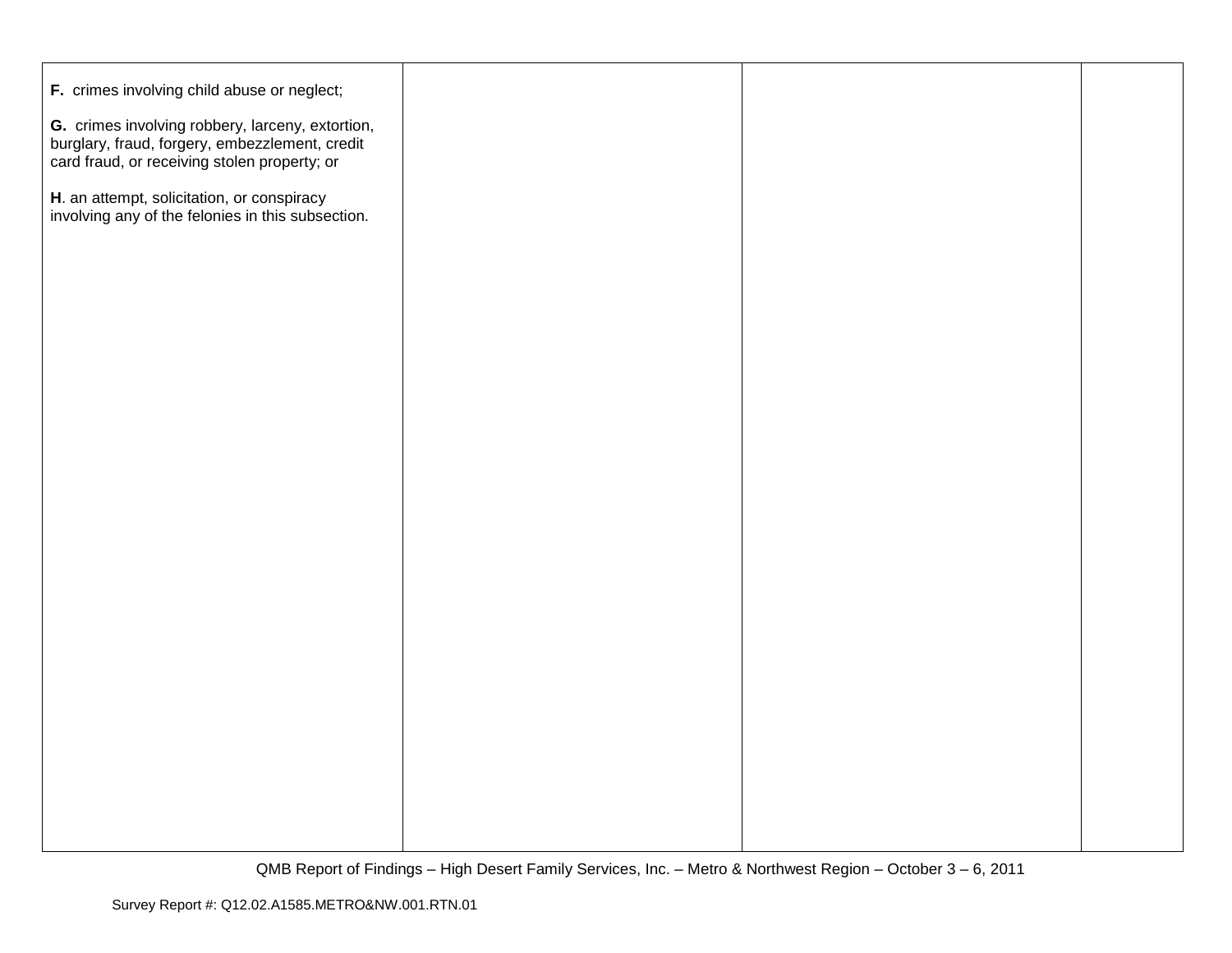| Tag #1A26 Consolidated On-line                             |                                              |                                                   |  |
|------------------------------------------------------------|----------------------------------------------|---------------------------------------------------|--|
| <b>Registry/Employee Abuse Registry</b>                    |                                              |                                                   |  |
| NMAC 7.1.12.8 REGISTRY ESTABLISHED;                        | Based on record review, the Agency failed to |                                                   |  |
| PROVIDER INQUIRY REQUIRED: Upon the                        | maintain documentation in the employee's     |                                                   |  |
| effective date of this rule, the department has            | personnel records that evidenced inquiry to  |                                                   |  |
| established and maintains an accurate and                  | the Employee Abuse Registry prior to         |                                                   |  |
| complete electronic registry that contains the             | employment for 6 of 52 Agency Personnel.     |                                                   |  |
| name, date of birth, address, social security              |                                              |                                                   |  |
| number, and other appropriate identifying                  | The following Agency personnel records       |                                                   |  |
| information of all persons who, while employed by          | contained no evidence of the Employee        |                                                   |  |
| a provider, have been determined by the                    | <b>Abuse Registry being completed:</b>       |                                                   |  |
| department, as a result of an investigation of a           |                                              |                                                   |  |
| complaint, to have engaged in a substantiated              | <b>Direct Service Professional Personnel</b> |                                                   |  |
| registry-referred incident of abuse, neglect or            | (DSP):                                       |                                                   |  |
| exploitation of a person receiving care or services        |                                              |                                                   |  |
| from a provider. Additions and updates to the              | • #60 - Date of Hire 8/9/2006                |                                                   |  |
| registry shall be posted no later than two (2)             |                                              |                                                   |  |
| business days following receipt. Only department           | • #62 - Date of Hire 8/10/2011               |                                                   |  |
| staff designated by the custodian may access,              |                                              | Provider:                                         |  |
| maintain and update the data in the registry.              | • #68 – Date of Hire $7/1/2011$              | In addition to stating the Plan of Correction for |  |
| Provider requirement to inquire of<br>А.                   |                                              | these findings above, also please provide your    |  |
| registry. A provider, prior to employing or                | • #76 – Date of Hire 2/6/2007                | evidence of on-going Quality Assurance /          |  |
| contracting with an employee, shall inquire of the         |                                              | Quality Improvement specific to this tag below    |  |
| registry whether the individual under                      | The following Agency Personnel records       | this line.                                        |  |
| consideration for employment or contracting is             | contained evidence that indicated the        |                                                   |  |
| listed on the registry.                                    | <b>Employee Abuse Registry was completed</b> |                                                   |  |
| Prohibited employment. A provider<br>В.                    | after hire:                                  |                                                   |  |
| may not employ or contract with an individual to           |                                              |                                                   |  |
| be an employee if the individual is listed on the          | <b>Direct Service Professional Personnel</b> |                                                   |  |
| registry as having a substantiated registry-               | (DSP):                                       |                                                   |  |
| referred incident of abuse, neglect or exploitation        |                                              |                                                   |  |
| of a person receiving care or services from a<br>provider. | $*$ #41 - Date of Hire 7/21/2006. Completed  |                                                   |  |
| D.<br>Documentation of inquiry to registry.                | $2/26/09$ .                                  |                                                   |  |
| The provider shall maintain documentation in the           |                                              |                                                   |  |
| employee's personnel or employment records                 | • #84 - Date of Hire 8/9/2006. Completed     |                                                   |  |
| that evidences the fact that the provider made an          | 2/23/2009                                    |                                                   |  |
| inquiry to the registry concerning that employee           |                                              |                                                   |  |
| prior to employment. Such documentation must               |                                              |                                                   |  |
| include evidence, based on the response to such            |                                              |                                                   |  |
| inquiry received from the custodian by the                 |                                              |                                                   |  |
| provider, that the employee was not listed on the          |                                              |                                                   |  |
| registry as having a substantiated registry-               |                                              |                                                   |  |
| referred incident of abuse, neglect or exploitation.       |                                              |                                                   |  |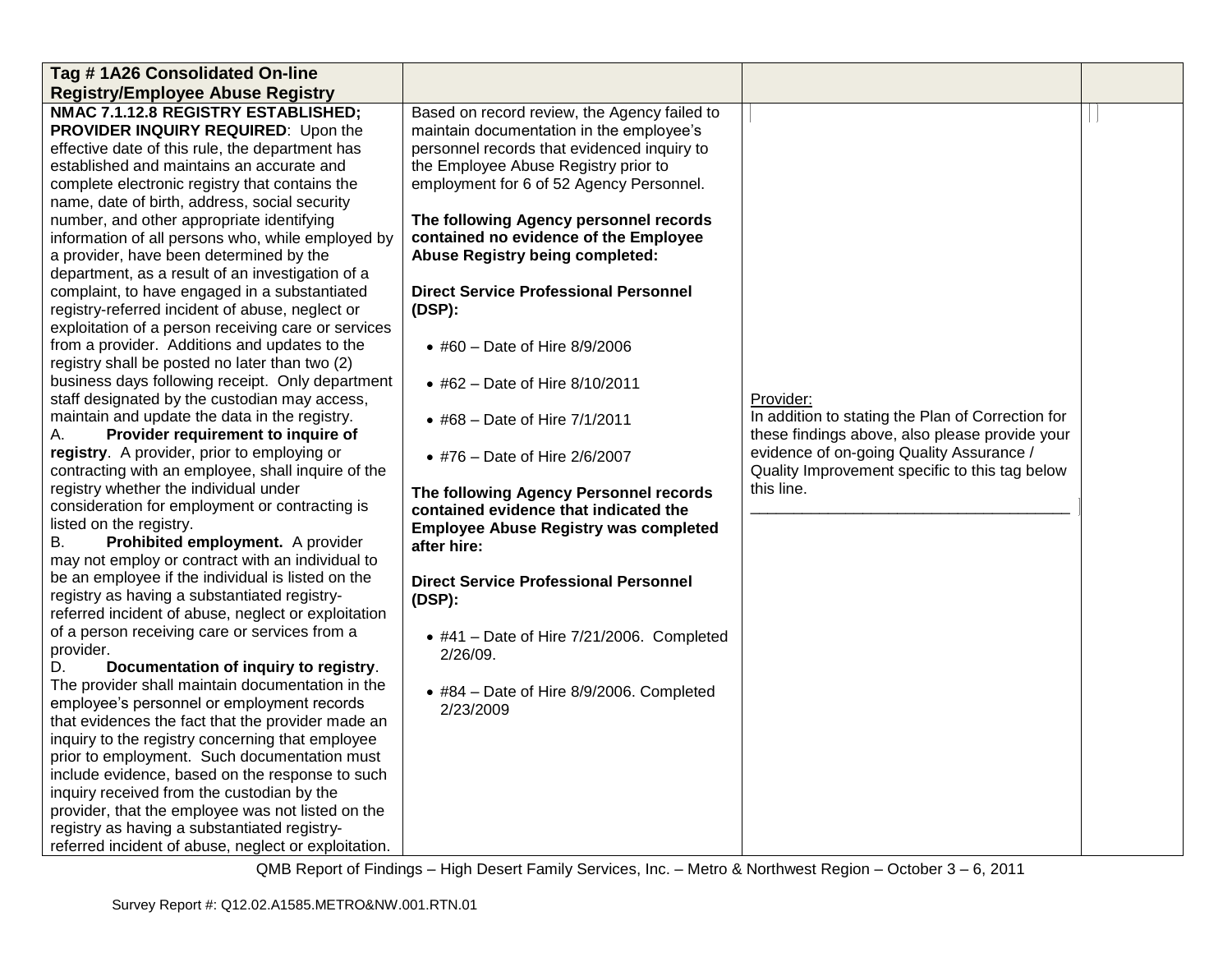| $\overline{E}$ .<br>Documentation for other staff. With |  |  |
|---------------------------------------------------------|--|--|
| respect to all employed or contracted individuals       |  |  |
| providing direct care who are licensed health care      |  |  |
| professionals or certified nurse aides, the provider    |  |  |
| shall maintain documentation reflecting the             |  |  |
| individual's current licensure as a health care         |  |  |
| professional or current certification as a nurse        |  |  |
| aide.                                                   |  |  |
| F.<br>Consequences of noncompliance. The                |  |  |
|                                                         |  |  |
| department or other governmental agency having          |  |  |
| regulatory enforcement authority over a provider        |  |  |
| may sanction a provider in accordance with              |  |  |
| applicable law if the provider fails to make an         |  |  |
| appropriate and timely inquiry of the registry, or      |  |  |
| fails to maintain evidence of such inquiry, in          |  |  |
| connection with the hiring or contracting of an         |  |  |
| employee; or for employing or contracting any           |  |  |
| person to work as an employee who is listed on          |  |  |
| the registry. Such sanctions may include a              |  |  |
| directed plan of correction, civil monetary penalty     |  |  |
| not to exceed five thousand dollars (\$5000) per        |  |  |
| instance, or termination or non-renewal of any          |  |  |
|                                                         |  |  |
| contract with the department or other                   |  |  |
| governmental agency.                                    |  |  |
|                                                         |  |  |
| Developmental Disabilities (DD) Waiver Service          |  |  |
| Standards effective 4/1/2007                            |  |  |
| <b>Chapter 1.IV. General Provider Requirements.</b>     |  |  |
| D. Criminal History Screening: All personnel            |  |  |
| shall be screened by the Provider Agency in             |  |  |
| regard to the employee's qualifications,                |  |  |
| references, and employment history, prior to            |  |  |
| employment. All Provider Agencies shall comply          |  |  |
| with the Criminal Records Screening for                 |  |  |
| Caregivers 7.1.12 NMAC and Employee Abuse               |  |  |
| Registry 7.1.12 NMAC as required by the                 |  |  |
|                                                         |  |  |
| Department of Health, Division of Health                |  |  |
| Improvement.                                            |  |  |
|                                                         |  |  |
|                                                         |  |  |
|                                                         |  |  |
|                                                         |  |  |
|                                                         |  |  |
|                                                         |  |  |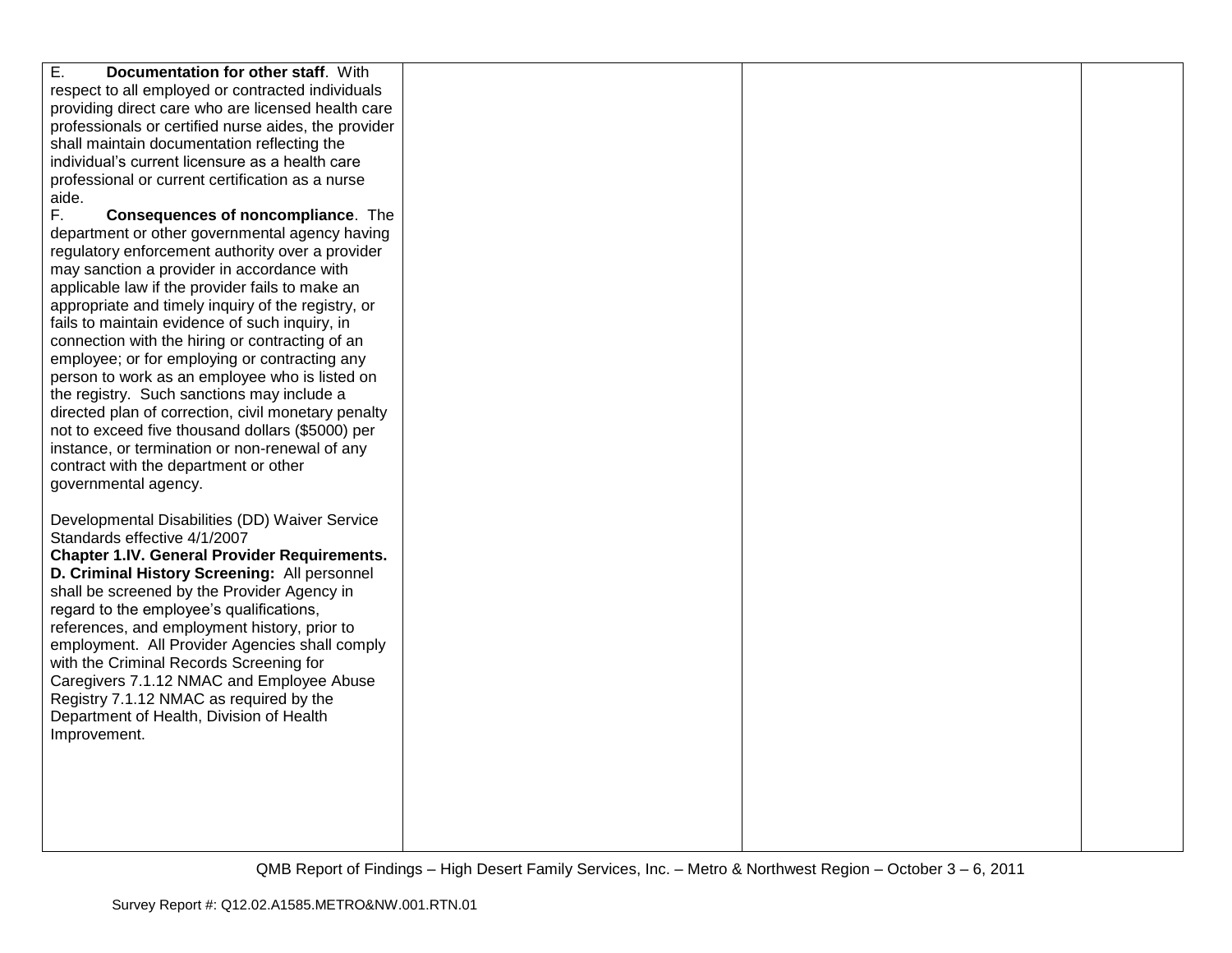| Tag # 1A28.1 Incident Mgt. System -                                                           |                                              |                                                   |  |
|-----------------------------------------------------------------------------------------------|----------------------------------------------|---------------------------------------------------|--|
| <b>Personnel Training</b>                                                                     |                                              |                                                   |  |
| NMAC 7.1.13.10 INCIDENT MANAGEMENT                                                            | Based on record review and interview, the    |                                                   |  |
| <b>SYSTEM REQUIREMENTS:</b>                                                                   | Agency failed to provide documentation       |                                                   |  |
| A. General: All licensed health care facilities and                                           | verifying completion of Incident Management  |                                                   |  |
| community based service providers shall                                                       | Training for 7 of 48 Agency Personnel.       |                                                   |  |
| establish and maintain an incident management                                                 |                                              |                                                   |  |
| system, which emphasizes the principles of                                                    | <b>Direct Service Professional Personnel</b> |                                                   |  |
| prevention and staff involvement. The licensed                                                | (DSP):                                       |                                                   |  |
| health care facility or community based service                                               | • Incident Management Training (Abuse,       |                                                   |  |
| provider shall ensure that the incident                                                       | Neglect & Misappropriation of Consumers'     |                                                   |  |
| management system policies and procedures                                                     | Property) (#51, 57, 60, 64, 73, 77 & 83)     |                                                   |  |
| requires all employees to be competently trained                                              |                                              |                                                   |  |
| to respond to, report, and document incidents in a                                            |                                              |                                                   |  |
| timely and accurate manner.                                                                   |                                              | Provider:                                         |  |
| D. Training Documentation: All licensed health                                                |                                              | In addition to stating the Plan of Correction for |  |
| care facilities and community based service                                                   |                                              | these findings above, also please provide your    |  |
| providers shall prepare training documentation for                                            |                                              | evidence of on-going Quality Assurance /          |  |
| each employee to include a signed statement                                                   |                                              | Quality Improvement specific to this tag below    |  |
| indicating the date, time, and place they received                                            |                                              | this line.                                        |  |
| their incident management reporting instruction.                                              |                                              |                                                   |  |
| The licensed health care facility and community                                               |                                              |                                                   |  |
| based service provider shall maintain                                                         |                                              |                                                   |  |
| documentation of an employee's training for a                                                 |                                              |                                                   |  |
| period of at least twelve (12) months, or six (6)                                             |                                              |                                                   |  |
| months after termination of an employee's                                                     |                                              |                                                   |  |
| employment. Training curricula shall be kept on                                               |                                              |                                                   |  |
| the provider premises and made available on                                                   |                                              |                                                   |  |
| request by the department. Training<br>documentation shall be made available                  |                                              |                                                   |  |
|                                                                                               |                                              |                                                   |  |
| immediately upon a division representative's<br>request. Failure to provide employee training |                                              |                                                   |  |
| documentation shall subject the licensed health                                               |                                              |                                                   |  |
| care facility or community based service provider                                             |                                              |                                                   |  |
| to the penalties provided for in this rule.                                                   |                                              |                                                   |  |
| <b>Policy Title: Training Requirements for Direct</b>                                         |                                              |                                                   |  |
| Service Agency Staff Policy - Eff. March 1,                                                   |                                              |                                                   |  |
| 2007                                                                                          |                                              |                                                   |  |
| <b>II. POLICY STATEMENTS:</b>                                                                 |                                              |                                                   |  |
| A. Individuals shall receive services from                                                    |                                              |                                                   |  |
| competent and qualified staff.                                                                |                                              |                                                   |  |
| C. Staff shall complete training on DOH-approved                                              |                                              |                                                   |  |
| incident reporting procedures in accordance with                                              |                                              |                                                   |  |
| 7 NMAC 1.13.                                                                                  |                                              |                                                   |  |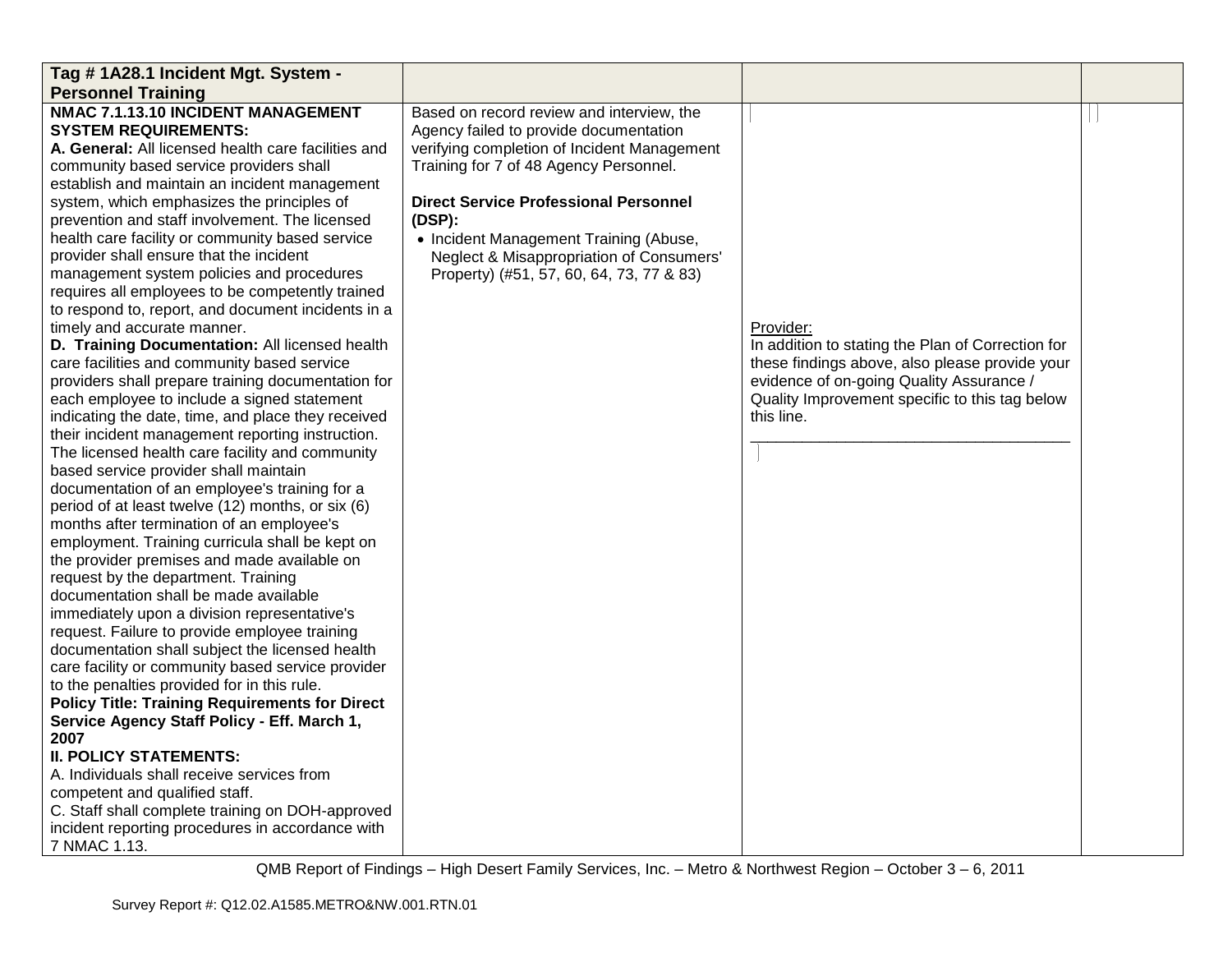| Tag #1A36 Service Coordination                                                                                                                                                                                                                                                                                                                                                                                                                                                                                                                                                                                                                                                                                                                                                                                                                                                                                                                                                                                                                                                                                                                                                                                                                                                                                                                                                                                                                                                                                                                                                                                                                                                                                 |                                                                                                                                                                                                                                                                                                                                                                                                                                                                                                               |                                                                                                                                                                                                                              |  |
|----------------------------------------------------------------------------------------------------------------------------------------------------------------------------------------------------------------------------------------------------------------------------------------------------------------------------------------------------------------------------------------------------------------------------------------------------------------------------------------------------------------------------------------------------------------------------------------------------------------------------------------------------------------------------------------------------------------------------------------------------------------------------------------------------------------------------------------------------------------------------------------------------------------------------------------------------------------------------------------------------------------------------------------------------------------------------------------------------------------------------------------------------------------------------------------------------------------------------------------------------------------------------------------------------------------------------------------------------------------------------------------------------------------------------------------------------------------------------------------------------------------------------------------------------------------------------------------------------------------------------------------------------------------------------------------------------------------|---------------------------------------------------------------------------------------------------------------------------------------------------------------------------------------------------------------------------------------------------------------------------------------------------------------------------------------------------------------------------------------------------------------------------------------------------------------------------------------------------------------|------------------------------------------------------------------------------------------------------------------------------------------------------------------------------------------------------------------------------|--|
| <b>Requirements</b>                                                                                                                                                                                                                                                                                                                                                                                                                                                                                                                                                                                                                                                                                                                                                                                                                                                                                                                                                                                                                                                                                                                                                                                                                                                                                                                                                                                                                                                                                                                                                                                                                                                                                            |                                                                                                                                                                                                                                                                                                                                                                                                                                                                                                               |                                                                                                                                                                                                                              |  |
| Developmental Disabilities (DD) Waiver Service<br>Standards effective 4/1/2007<br><b>CHAPTER 1 IV. GENERAL REQUIREMENTS</b><br>FOR PROVIDER AGENCY SERVICE<br>PERSONNEL: The objective of this section is to<br>establish personnel standards for DD Medicaid<br>Waiver Provider Agencies for the following<br>services: Community Living Supports, Community<br>Inclusion Services, Respite, Substitute Care and<br>Personal Support Companion Services. These<br>standards apply to all personnel who provide<br>services, whether directly employed or<br>subcontracting with the Provider Agency.<br>Additional personnel requirements and<br>qualifications may be applicable for specific<br>service standards.<br>C. Orientation and Training Requirements:<br>Orientation and training for direct support staff<br>and his or her supervisors shall comply with the<br>DDSD/DOH Policy Governing the Training<br>Requirements for Direct Support Staff and<br><b>Internal Service Coordinators Serving</b><br>Individuals with Developmental Disabilities to<br>include the following:<br>(1) Each new employee shall receive appropriate<br>orientation, including but not limited to, all<br>policies relating to fire prevention, accident<br>prevention, incident management and<br>reporting, and emergency procedures; and<br>NMAC 7.26.5.7 "service coordinator": the<br>community provider staff member, sometimes<br>called the program manager or the internal case<br>manager, who supervises, implements and<br>monitors the service plan within the community<br>service provider agency<br>NMAC 7.26.5.11 (b) service coordinator: the<br>service coordinators of the community provider | Based on record review, the Agency failed to<br>ensure that Orientation and Training<br>requirements were met for 3 of 4 Service<br>Coordinators.<br>Review of Service Coordinators training<br>records found no evidence of the following<br>required DOH/DDSD trainings being<br>completed:<br>• Pre-Service Manual (SC #91)<br>• Person Centered Planning (2-Day) (SC<br>#89)<br>• Positive Behavior Supports Strategies (SC<br>#88)<br>• Sexuality for People with Developmental<br>Disabilities (SC #88) | Provider:<br>In addition to stating the Plan of Correction for<br>these findings above, also please provide your<br>evidence of on-going Quality Assurance /<br>Quality Improvement specific to this tag below<br>this line. |  |
| agencies shall assure that appropriate staff                                                                                                                                                                                                                                                                                                                                                                                                                                                                                                                                                                                                                                                                                                                                                                                                                                                                                                                                                                                                                                                                                                                                                                                                                                                                                                                                                                                                                                                                                                                                                                                                                                                                   |                                                                                                                                                                                                                                                                                                                                                                                                                                                                                                               |                                                                                                                                                                                                                              |  |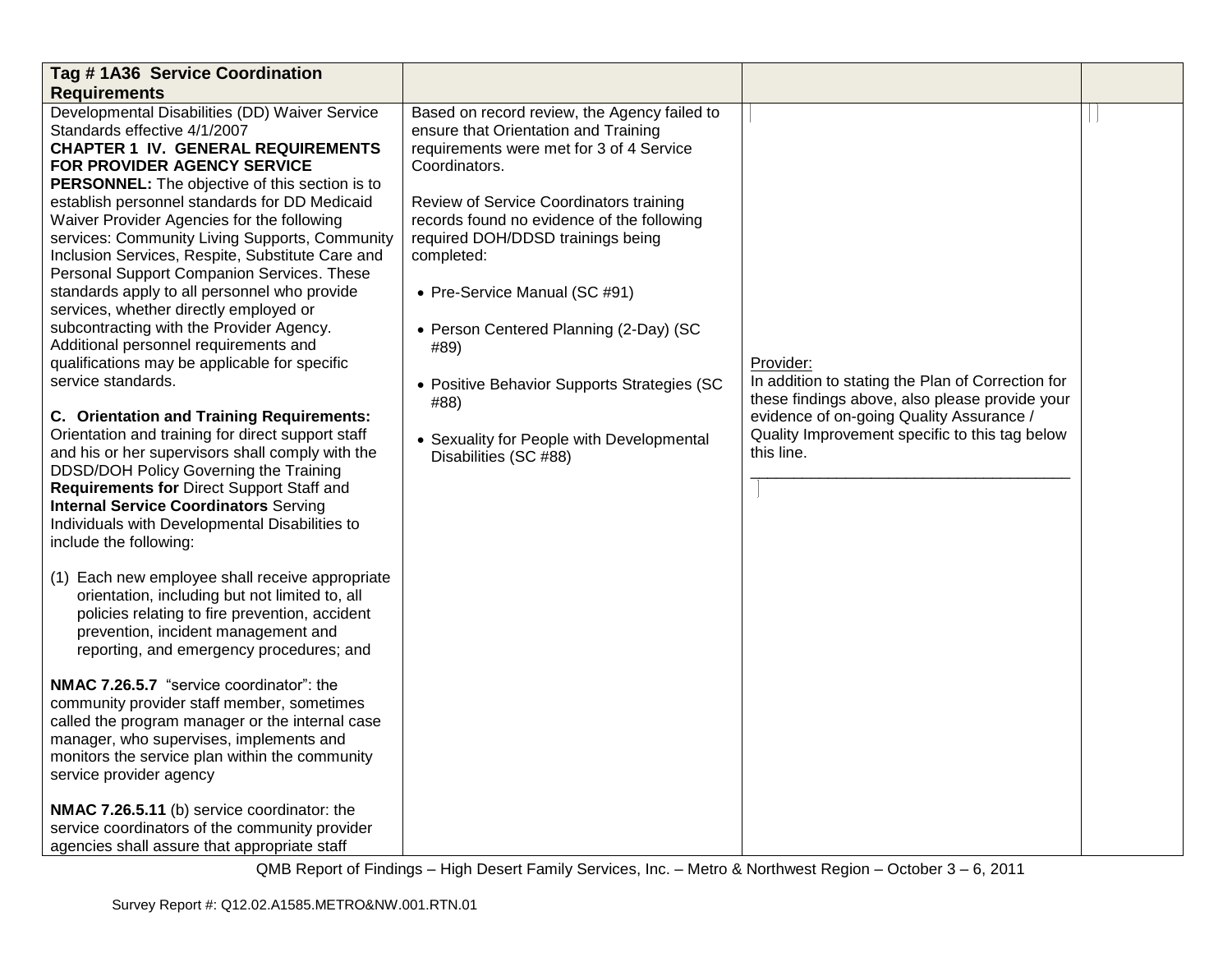| develop strategies specific to their responsibilities                               |  |  |
|-------------------------------------------------------------------------------------|--|--|
| in the ISP; the service coordinators shall assure                                   |  |  |
| the action plans and strategies are implemented                                     |  |  |
| consistent with the provisions of the ISP, and                                      |  |  |
| shall report to the case manager on ISP                                             |  |  |
| implementation and the individual's progress on                                     |  |  |
| action plans within their agencies; for persons                                     |  |  |
| funded solely by state general funds, the service                                   |  |  |
| coordinator shall assume all the duties of the                                      |  |  |
| independent case manager described within                                           |  |  |
| these regulations; if there are two or more "key"                                   |  |  |
| community service provider agencies with two or                                     |  |  |
| more service coordinator staff, the IDT shall                                       |  |  |
| designate which service coordinator shall assume                                    |  |  |
| the duties of the case manager; the criteria to                                     |  |  |
| guide the IDTs selection are set forth as follows:                                  |  |  |
|                                                                                     |  |  |
| (i) the designated service coordinator shall have                                   |  |  |
| the skills necessary to carry out the duties                                        |  |  |
| and responsibilities of the case manager as                                         |  |  |
| defined in these regulations;<br>(ii) the designated service coordinator shall have |  |  |
| the time and interest to fulfill the functions of                                   |  |  |
| the case manager as defined in these                                                |  |  |
| regulations;                                                                        |  |  |
| (iii) the designated service coordinator shall be                                   |  |  |
| familiar with and understand community                                              |  |  |
| service delivery and supports;                                                      |  |  |
| (iv) the designated service coordinator shall                                       |  |  |
| know the individual or be willing to become                                         |  |  |
| familiar and develop a relationship with the                                        |  |  |
| individual being served;                                                            |  |  |
|                                                                                     |  |  |
|                                                                                     |  |  |
|                                                                                     |  |  |
|                                                                                     |  |  |
|                                                                                     |  |  |
|                                                                                     |  |  |
|                                                                                     |  |  |
|                                                                                     |  |  |
|                                                                                     |  |  |
|                                                                                     |  |  |
|                                                                                     |  |  |
|                                                                                     |  |  |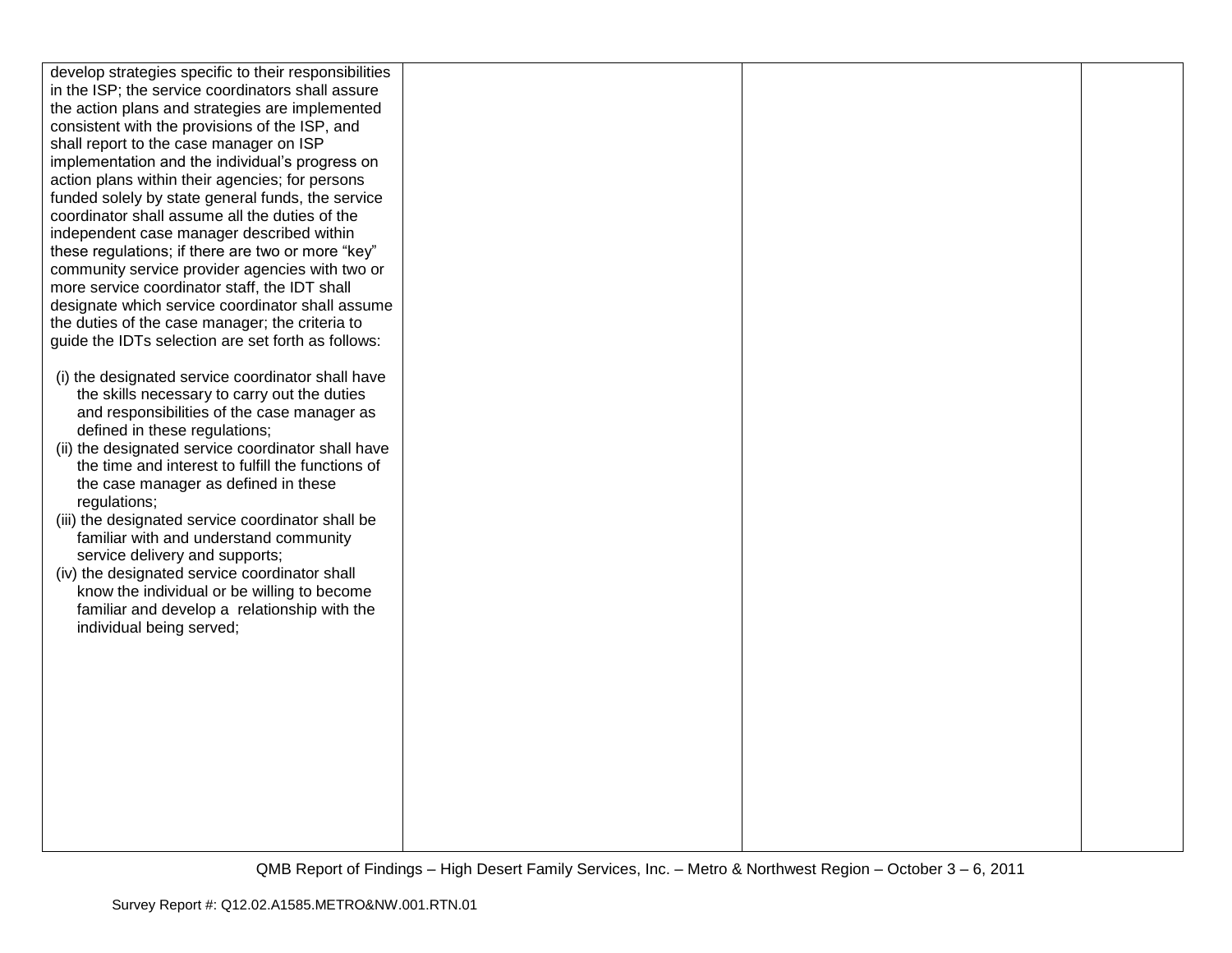| Tag #1A37 Individual Specific Training                |                                              |                                                   |  |
|-------------------------------------------------------|----------------------------------------------|---------------------------------------------------|--|
| Developmental Disabilities (DD) Waiver Service        | Based on record review, the Agency failed to |                                                   |  |
| Standards effective 4/1/2007                          | ensure that Individual Specific Training     |                                                   |  |
| <b>CHAPTER 1 IV. GENERAL REQUIREMENTS</b>             | requirements were met for 14 of 52 Agency    |                                                   |  |
| FOR PROVIDER AGENCY SERVICE                           | Personnel.                                   |                                                   |  |
| PERSONNEL: The objective of this section is to        |                                              |                                                   |  |
| establish personnel standards for DD Medicaid         | Review of personnel records found no         |                                                   |  |
| Waiver Provider Agencies for the following            | evidence of the following:                   |                                                   |  |
| services: Community Living Supports, Community        |                                              |                                                   |  |
| Inclusion Services, Respite, Substitute Care and      | <b>Direct Service Professional Personnel</b> |                                                   |  |
| Personal Support Companion Services. These            | (DSP):                                       |                                                   |  |
| standards apply to all personnel who provide          |                                              |                                                   |  |
| services, whether directly employed or                | • Individual Specific Training (#45, 50, 54, |                                                   |  |
| subcontracting with the Provider Agency.              | 59, 60, 61, 64, 68, 70, 71, 75, & 83)        |                                                   |  |
| Additional personnel requirements and                 |                                              |                                                   |  |
| qualifications may be applicable for specific         |                                              | Provider:                                         |  |
| service standards.                                    | <b>Service Coordination Personnel (SC):</b>  | In addition to stating the Plan of Correction for |  |
|                                                       |                                              | these findings above, also please provide your    |  |
| <b>C. Orientation and Training Requirements:</b>      | • Individual Specific Training (#88 & 89)    | evidence of on-going Quality Assurance /          |  |
| Orientation and training for direct support staff     |                                              | Quality Improvement specific to this tag below    |  |
| and his or her supervisors shall comply with the      |                                              | this line.                                        |  |
| DDSD/DOH Policy Governing the Training                |                                              |                                                   |  |
| Requirements for Direct Support Staff and             |                                              |                                                   |  |
| Internal Service Coordinators Serving Individuals     |                                              |                                                   |  |
| with Developmental Disabilities to include the        |                                              |                                                   |  |
| following:                                            |                                              |                                                   |  |
| Individual-specific training for each<br>(2)          |                                              |                                                   |  |
| individual under his or her direct care, as           |                                              |                                                   |  |
| described in the individual service plan, prior       |                                              |                                                   |  |
| to working alone with the individual.                 |                                              |                                                   |  |
|                                                       |                                              |                                                   |  |
| Department of Health (DOH) Developmental              |                                              |                                                   |  |
| <b>Disabilities Supports Division (DDSD) Policy -</b> |                                              |                                                   |  |
| <b>Policy Title: Training Requirements for Direct</b> |                                              |                                                   |  |
| Service Agency Staff Policy - Eff. March 1,           |                                              |                                                   |  |
| 2007 - II. POLICY STATEMENTS:                         |                                              |                                                   |  |
| A. Individuals shall receive services from            |                                              |                                                   |  |
| competent and qualified staff.                        |                                              |                                                   |  |
| <b>B.</b> Staff shall complete individual-specific    |                                              |                                                   |  |
| (formerly known as "Addendum B") training             |                                              |                                                   |  |
| requirements in accordance with the                   |                                              |                                                   |  |
| specifications described in the individual service    |                                              |                                                   |  |
| plan (ISP) of each individual served.                 |                                              |                                                   |  |
|                                                       |                                              |                                                   |  |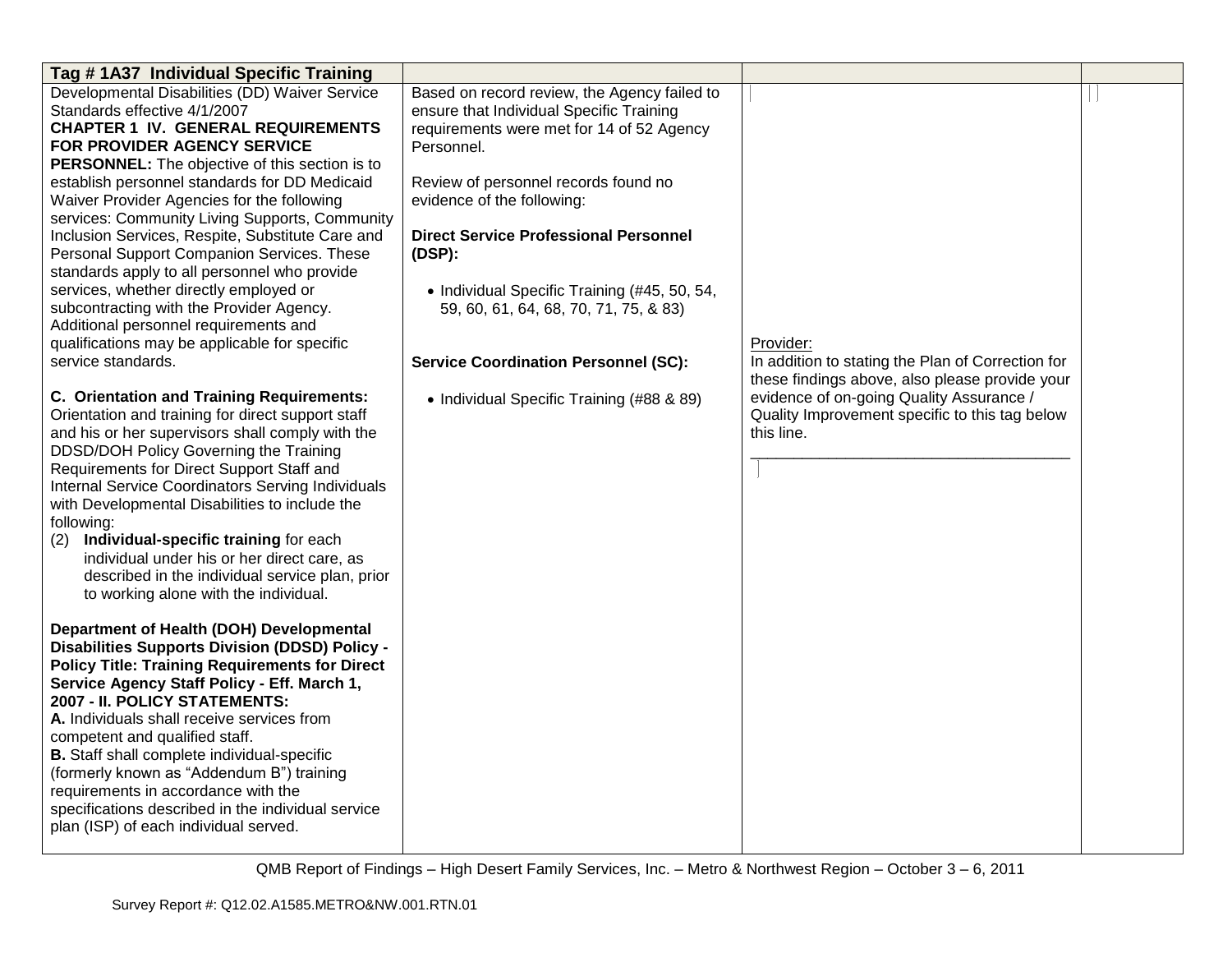| <b>Standard of Care</b>                                                                                                                                                                                                                                                                                                                                                                                                                                                                                                                                                                                                                                                                                                                                                                                                                                                                                                                                                                                                                                                                                                                                                                                                                                                                                                                                                                                                                                                                                                                                                                                                                                                  | <b>Deficiencies</b>                                                                                                                                                                                                                                                                                                                                                                                                                                                                                                                                                 | <b>Agency Plan of Correction, On-</b><br>going QA/QI & Responsible Party                                                                                                                                                     | <b>Date Due</b> |
|--------------------------------------------------------------------------------------------------------------------------------------------------------------------------------------------------------------------------------------------------------------------------------------------------------------------------------------------------------------------------------------------------------------------------------------------------------------------------------------------------------------------------------------------------------------------------------------------------------------------------------------------------------------------------------------------------------------------------------------------------------------------------------------------------------------------------------------------------------------------------------------------------------------------------------------------------------------------------------------------------------------------------------------------------------------------------------------------------------------------------------------------------------------------------------------------------------------------------------------------------------------------------------------------------------------------------------------------------------------------------------------------------------------------------------------------------------------------------------------------------------------------------------------------------------------------------------------------------------------------------------------------------------------------------|---------------------------------------------------------------------------------------------------------------------------------------------------------------------------------------------------------------------------------------------------------------------------------------------------------------------------------------------------------------------------------------------------------------------------------------------------------------------------------------------------------------------------------------------------------------------|------------------------------------------------------------------------------------------------------------------------------------------------------------------------------------------------------------------------------|-----------------|
| CMS Assurance - Health and Welfare - The state, on an ongoing basis, identifies, addresses and seeks to prevent occurrences of                                                                                                                                                                                                                                                                                                                                                                                                                                                                                                                                                                                                                                                                                                                                                                                                                                                                                                                                                                                                                                                                                                                                                                                                                                                                                                                                                                                                                                                                                                                                           |                                                                                                                                                                                                                                                                                                                                                                                                                                                                                                                                                                     |                                                                                                                                                                                                                              |                 |
| abuse, neglect and exploitation.                                                                                                                                                                                                                                                                                                                                                                                                                                                                                                                                                                                                                                                                                                                                                                                                                                                                                                                                                                                                                                                                                                                                                                                                                                                                                                                                                                                                                                                                                                                                                                                                                                         |                                                                                                                                                                                                                                                                                                                                                                                                                                                                                                                                                                     |                                                                                                                                                                                                                              |                 |
| Tag # 1A09 Medication Delivery (MAR) -                                                                                                                                                                                                                                                                                                                                                                                                                                                                                                                                                                                                                                                                                                                                                                                                                                                                                                                                                                                                                                                                                                                                                                                                                                                                                                                                                                                                                                                                                                                                                                                                                                   |                                                                                                                                                                                                                                                                                                                                                                                                                                                                                                                                                                     |                                                                                                                                                                                                                              |                 |
| <b>Routine Medication</b>                                                                                                                                                                                                                                                                                                                                                                                                                                                                                                                                                                                                                                                                                                                                                                                                                                                                                                                                                                                                                                                                                                                                                                                                                                                                                                                                                                                                                                                                                                                                                                                                                                                |                                                                                                                                                                                                                                                                                                                                                                                                                                                                                                                                                                     |                                                                                                                                                                                                                              |                 |
| Developmental Disabilities (DD) Waiver Service<br>Standards effective 4/1/2007<br><b>CHAPTER 1 II. PROVIDER AGENCY</b><br><b>REQUIREMENTS:</b> The objective of these<br>standards is to establish Provider Agency policy,<br>procedure and reporting requirements for DD<br>Medicaid Waiver program. These requirements<br>apply to all such Provider Agency staff, whether<br>directly employed or subcontracting with the<br>Provider Agency. Additional Provider Agency<br>requirements and personnel qualifications may be<br>applicable for specific service standards.<br><b>Medication Delivery: Provider Agencies</b><br>Е.<br>that provide Community Living, Community<br>Inclusion or Private Duty Nursing services shall<br>have written policies and procedures regarding<br>medication(s) delivery and tracking and reporting<br>of medication errors in accordance with DDSD<br>Medication Assessment and Delivery Policy and<br>Procedures, the Board of Nursing Rules and<br>Board of Pharmacy standards and regulations.<br>(2) When required by the DDSD Medication<br>Assessment and Delivery Policy, Medication<br>Administration Records (MAR) shall be<br>maintained and include:<br>(a) The name of the individual, a transcription<br>of the physician's written or licensed health<br>care provider's prescription including the<br>brand and generic name of the medication,<br>diagnosis for which the medication is<br>prescribed;<br>(b) Prescribed dosage, frequency and<br>method/route of administration, times and<br>dates of administration;<br>Initials of the individual administering or<br>(c)<br>assisting with the medication; | Medication Administration Records (MAR)<br>were reviewed for the months of August and<br>September 2011.<br>Based on record review, 1 of 12 individuals<br>had Medication Administration Records, which<br>contained missing medications entries and/or<br>other errors:<br>Individual #17<br>September 2011<br>As indicated by Physician's Orders the<br>individual is to take the following medication.<br>Review of the Medication Administration<br>Record found no evidence that medication is<br>documented on the MAR.<br>• Fish Oil 1000 mg (2 times daily) | Provider:<br>In addition to stating the Plan of Correction for<br>these findings above, also please provide your<br>evidence of on-going Quality Assurance /<br>Quality Improvement specific to this tag below<br>this line. |                 |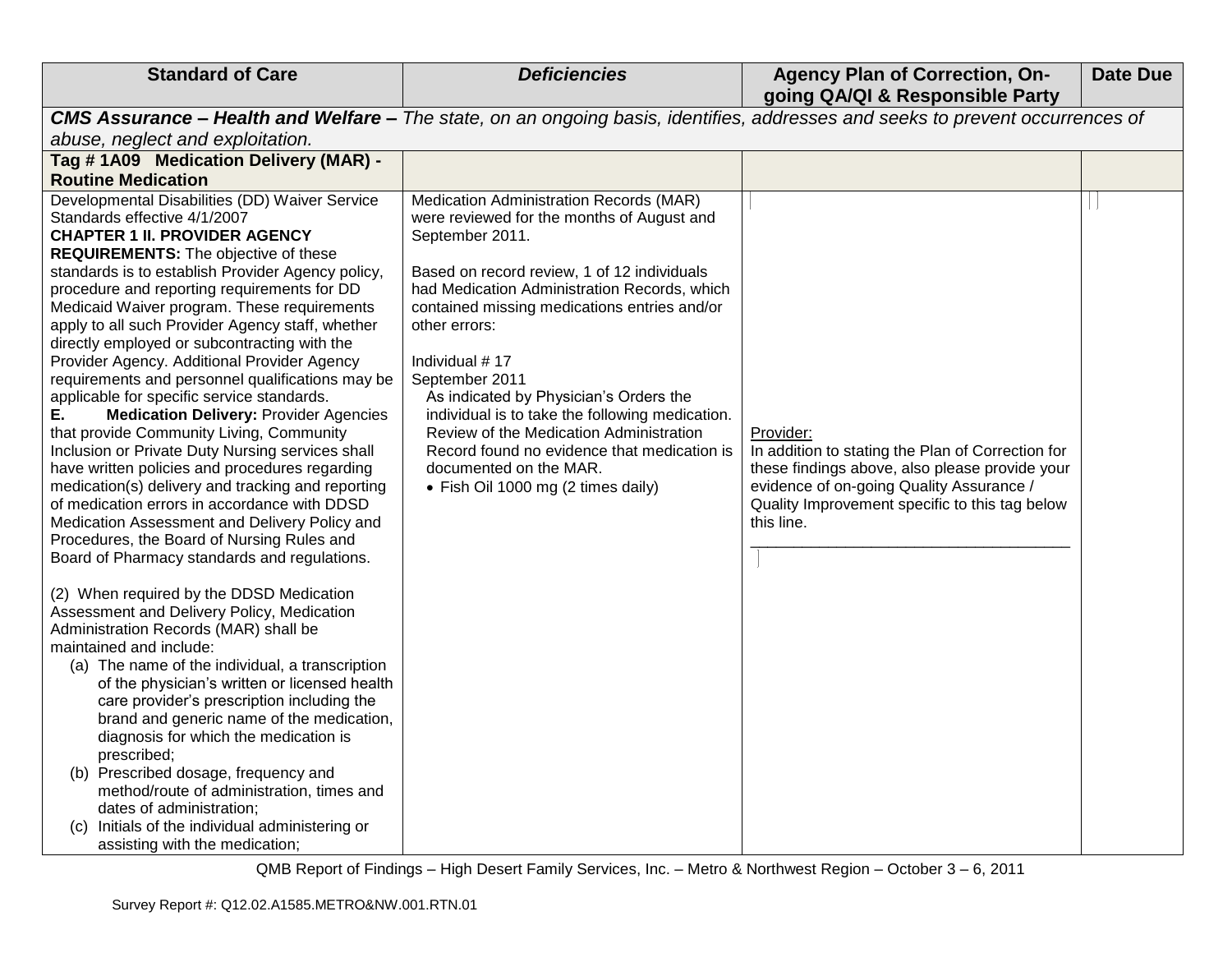| Explanation of any medication irregularity;                                                                                                                                                                                                                                                                                                                                                                                                                                                                                                                                                            |  |  |
|--------------------------------------------------------------------------------------------------------------------------------------------------------------------------------------------------------------------------------------------------------------------------------------------------------------------------------------------------------------------------------------------------------------------------------------------------------------------------------------------------------------------------------------------------------------------------------------------------------|--|--|
| (d)                                                                                                                                                                                                                                                                                                                                                                                                                                                                                                                                                                                                    |  |  |
| (e) Documentation of any allergic reaction or                                                                                                                                                                                                                                                                                                                                                                                                                                                                                                                                                          |  |  |
| adverse medication effect; and                                                                                                                                                                                                                                                                                                                                                                                                                                                                                                                                                                         |  |  |
| For PRN medication, an explanation for<br>(f)                                                                                                                                                                                                                                                                                                                                                                                                                                                                                                                                                          |  |  |
| the use of the PRN medication shall                                                                                                                                                                                                                                                                                                                                                                                                                                                                                                                                                                    |  |  |
| include observable signs/symptoms or                                                                                                                                                                                                                                                                                                                                                                                                                                                                                                                                                                   |  |  |
| circumstances in which the medication is                                                                                                                                                                                                                                                                                                                                                                                                                                                                                                                                                               |  |  |
| to be used, and documentation of                                                                                                                                                                                                                                                                                                                                                                                                                                                                                                                                                                       |  |  |
| effectiveness of PRN medication                                                                                                                                                                                                                                                                                                                                                                                                                                                                                                                                                                        |  |  |
|                                                                                                                                                                                                                                                                                                                                                                                                                                                                                                                                                                                                        |  |  |
| administered.                                                                                                                                                                                                                                                                                                                                                                                                                                                                                                                                                                                          |  |  |
| (3) The Provider Agency shall also maintain a                                                                                                                                                                                                                                                                                                                                                                                                                                                                                                                                                          |  |  |
| signature page that designates the full name that                                                                                                                                                                                                                                                                                                                                                                                                                                                                                                                                                      |  |  |
| corresponds to each initial used to document                                                                                                                                                                                                                                                                                                                                                                                                                                                                                                                                                           |  |  |
| administered or assisted delivery of each dose;                                                                                                                                                                                                                                                                                                                                                                                                                                                                                                                                                        |  |  |
| (4) MARs are not required for individuals                                                                                                                                                                                                                                                                                                                                                                                                                                                                                                                                                              |  |  |
| participating in Independent Living who self-                                                                                                                                                                                                                                                                                                                                                                                                                                                                                                                                                          |  |  |
| administer their own medications;                                                                                                                                                                                                                                                                                                                                                                                                                                                                                                                                                                      |  |  |
| (5) Information from the prescribing pharmacy                                                                                                                                                                                                                                                                                                                                                                                                                                                                                                                                                          |  |  |
| regarding medications shall be kept in the home                                                                                                                                                                                                                                                                                                                                                                                                                                                                                                                                                        |  |  |
| and community inclusion service locations and                                                                                                                                                                                                                                                                                                                                                                                                                                                                                                                                                          |  |  |
| shall include the expected desired outcomes of                                                                                                                                                                                                                                                                                                                                                                                                                                                                                                                                                         |  |  |
|                                                                                                                                                                                                                                                                                                                                                                                                                                                                                                                                                                                                        |  |  |
|                                                                                                                                                                                                                                                                                                                                                                                                                                                                                                                                                                                                        |  |  |
|                                                                                                                                                                                                                                                                                                                                                                                                                                                                                                                                                                                                        |  |  |
|                                                                                                                                                                                                                                                                                                                                                                                                                                                                                                                                                                                                        |  |  |
|                                                                                                                                                                                                                                                                                                                                                                                                                                                                                                                                                                                                        |  |  |
|                                                                                                                                                                                                                                                                                                                                                                                                                                                                                                                                                                                                        |  |  |
|                                                                                                                                                                                                                                                                                                                                                                                                                                                                                                                                                                                                        |  |  |
| DISTRIBUTION, STORAGE, HANDLING AND                                                                                                                                                                                                                                                                                                                                                                                                                                                                                                                                                                    |  |  |
|                                                                                                                                                                                                                                                                                                                                                                                                                                                                                                                                                                                                        |  |  |
|                                                                                                                                                                                                                                                                                                                                                                                                                                                                                                                                                                                                        |  |  |
|                                                                                                                                                                                                                                                                                                                                                                                                                                                                                                                                                                                                        |  |  |
|                                                                                                                                                                                                                                                                                                                                                                                                                                                                                                                                                                                                        |  |  |
|                                                                                                                                                                                                                                                                                                                                                                                                                                                                                                                                                                                                        |  |  |
|                                                                                                                                                                                                                                                                                                                                                                                                                                                                                                                                                                                                        |  |  |
|                                                                                                                                                                                                                                                                                                                                                                                                                                                                                                                                                                                                        |  |  |
|                                                                                                                                                                                                                                                                                                                                                                                                                                                                                                                                                                                                        |  |  |
|                                                                                                                                                                                                                                                                                                                                                                                                                                                                                                                                                                                                        |  |  |
|                                                                                                                                                                                                                                                                                                                                                                                                                                                                                                                                                                                                        |  |  |
| (iii)                                                                                                                                                                                                                                                                                                                                                                                                                                                                                                                                                                                                  |  |  |
| (iv)                                                                                                                                                                                                                                                                                                                                                                                                                                                                                                                                                                                                   |  |  |
| (v)                                                                                                                                                                                                                                                                                                                                                                                                                                                                                                                                                                                                    |  |  |
| Route of administration;<br>(VI)                                                                                                                                                                                                                                                                                                                                                                                                                                                                                                                                                                       |  |  |
| (vii) How often medication is to be taken;                                                                                                                                                                                                                                                                                                                                                                                                                                                                                                                                                             |  |  |
|                                                                                                                                                                                                                                                                                                                                                                                                                                                                                                                                                                                                        |  |  |
| Dates when the medication is<br>(ix)                                                                                                                                                                                                                                                                                                                                                                                                                                                                                                                                                                   |  |  |
| administrating the medication, signs and<br>symptoms of adverse events and interactions with<br>other medications;<br>NMAC 16.19.11.8 MINIMUM STANDARDS:<br>A. MINIMUM STANDARDS FOR THE<br><b>RECORD KEEPING OF DRUGS:</b><br>(d) The facility shall have a Medication<br>Administration Record (MAR) documenting<br>medication administered to residents, including<br>over-the-counter medications. This<br>documentation shall include:<br>Name of resident;<br>(i)<br>Date given;<br>(ii)<br>Drug product name;<br>Dosage and form;<br>Strength of drug;<br>(viii) Time taken and staff initials; |  |  |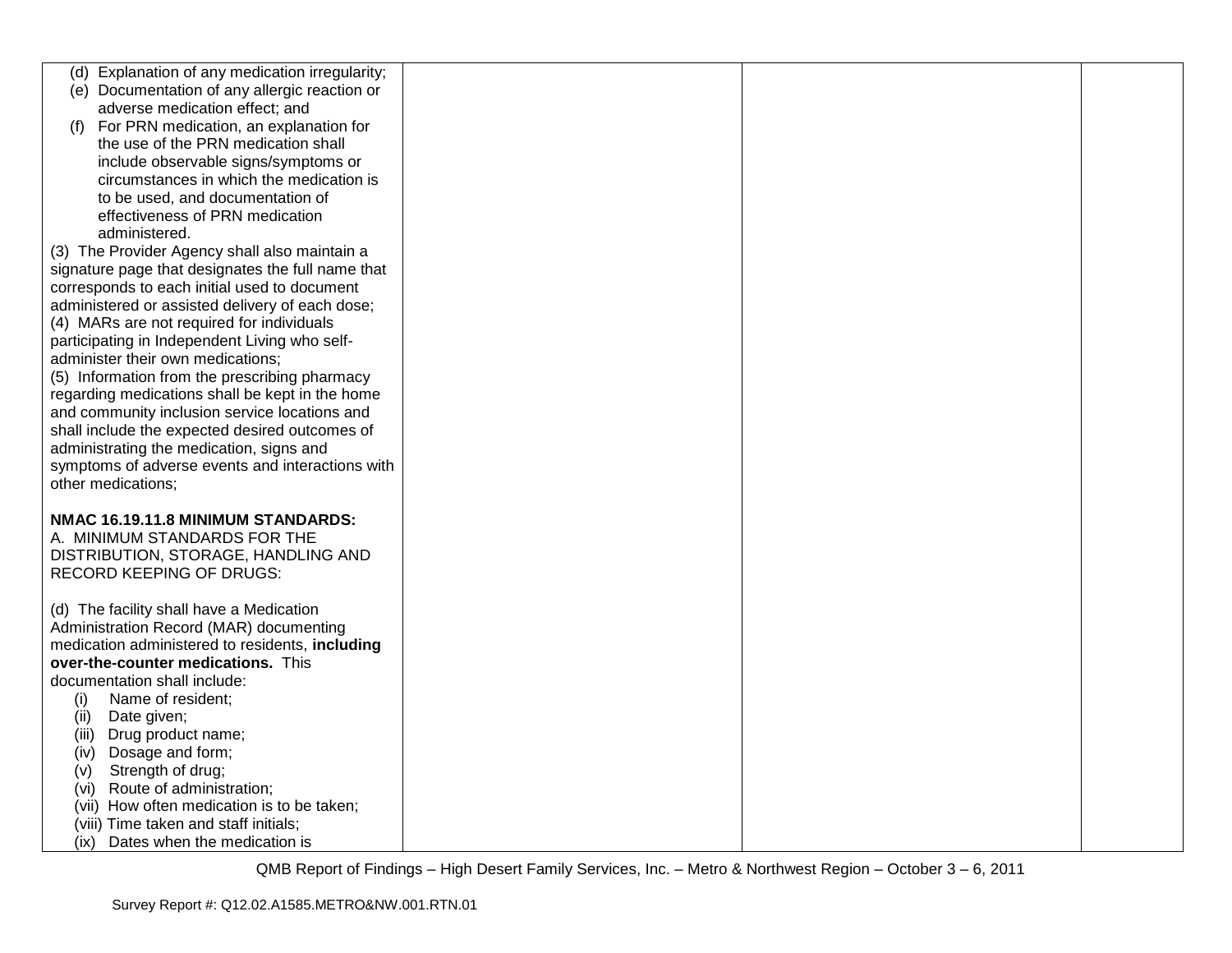| discontinued or changed;                                          |  |  |
|-------------------------------------------------------------------|--|--|
| The name and initials of all staff<br>(x)                         |  |  |
| administering medications.                                        |  |  |
|                                                                   |  |  |
|                                                                   |  |  |
| <b>Model Custodial Procedure Manual</b>                           |  |  |
| <b>D. Administration of Drugs</b>                                 |  |  |
|                                                                   |  |  |
| Unless otherwise stated by practitioner, patients                 |  |  |
| will not be allowed to administer their own                       |  |  |
| medications.                                                      |  |  |
|                                                                   |  |  |
| Document the practitioner's order authorizing the                 |  |  |
| self-administration of medications.                               |  |  |
|                                                                   |  |  |
|                                                                   |  |  |
| All PRN (As needed) medications shall have                        |  |  |
| complete detail instructions regarding the                        |  |  |
| administering of the medication. This shall                       |  |  |
| include:                                                          |  |  |
|                                                                   |  |  |
| $\triangleright$ symptoms that indicate the use of the            |  |  |
| medication,                                                       |  |  |
| exact dosage to be used, and<br>➤                                 |  |  |
|                                                                   |  |  |
| the exact amount to be used in a 24 hour<br>$\blacktriangleright$ |  |  |
| period.                                                           |  |  |
|                                                                   |  |  |
|                                                                   |  |  |
|                                                                   |  |  |
|                                                                   |  |  |
|                                                                   |  |  |
|                                                                   |  |  |
|                                                                   |  |  |
|                                                                   |  |  |
|                                                                   |  |  |
|                                                                   |  |  |
|                                                                   |  |  |
|                                                                   |  |  |
|                                                                   |  |  |
|                                                                   |  |  |
|                                                                   |  |  |
|                                                                   |  |  |
|                                                                   |  |  |
|                                                                   |  |  |
|                                                                   |  |  |
|                                                                   |  |  |
|                                                                   |  |  |
|                                                                   |  |  |
|                                                                   |  |  |
|                                                                   |  |  |
|                                                                   |  |  |
|                                                                   |  |  |
|                                                                   |  |  |
|                                                                   |  |  |
|                                                                   |  |  |
|                                                                   |  |  |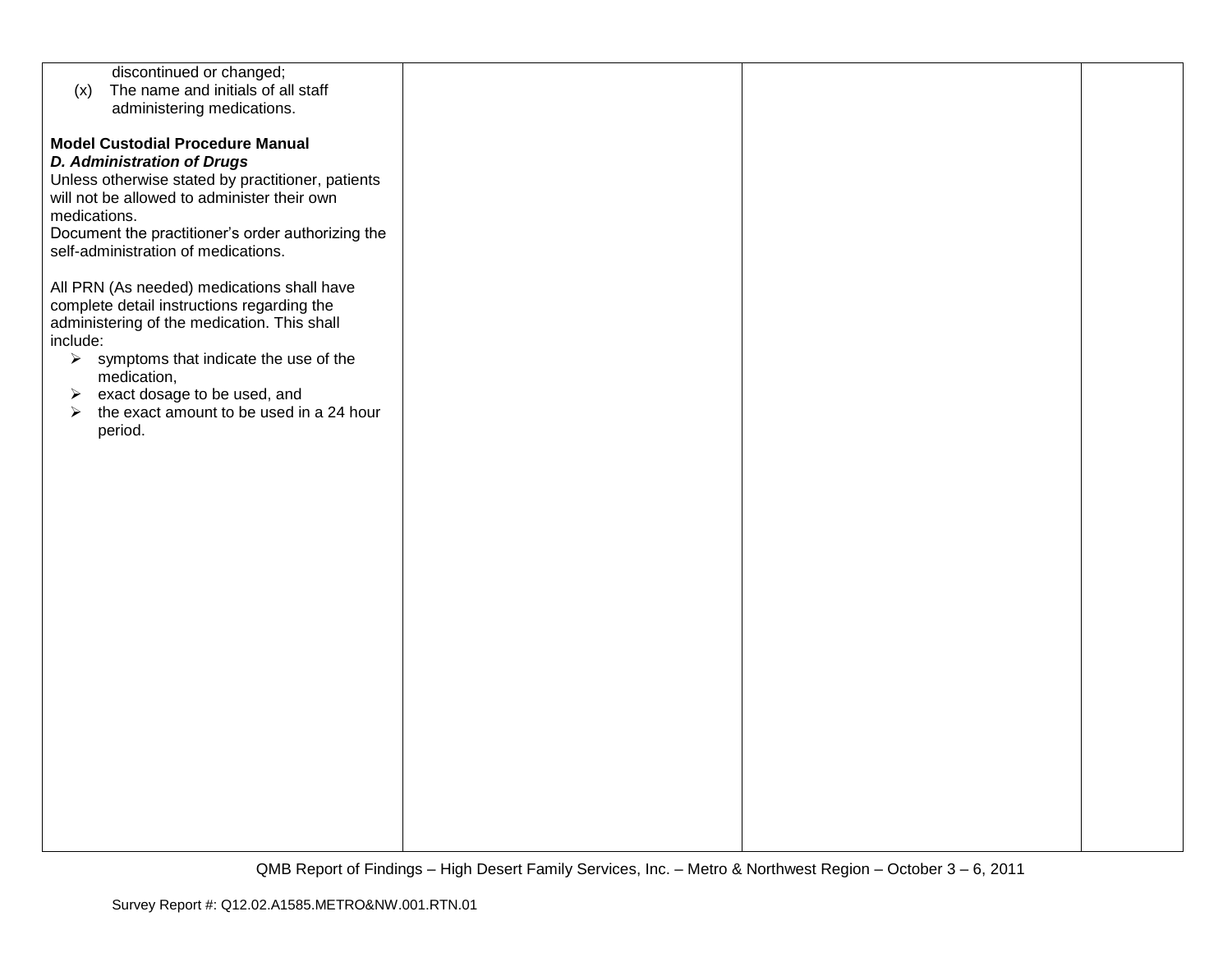| <b>Medication</b><br>Developmental Disabilities (DD) Waiver Service<br>Based on record review, the Agency failed to<br>Standards effective 4/1/2007<br>maintain PRN Medication Administration<br><b>CHAPTER 1 II. PROVIDER AGENCY</b><br>Records which contained all elements<br><b>REQUIREMENTS:</b> The objective of these<br>required by standard for 1 of 12 Individuals.<br>standards is to establish Provider Agency policy,<br>procedure and reporting requirements for DD<br>Individual #8<br>Medicaid Waiver program. These requirements<br>August 2011<br>No evidence of documented<br>apply to all such Provider Agency staff, whether<br>directly employed or subcontracting with the<br>Signs/Symptoms were found for the<br>Provider Agency. Additional Provider Agency<br>following PRN medication:<br>requirements and personnel qualifications may be<br>applicable for specific service standards.<br>• Oxycodone 325 mg – PRN – $8/1, 4, 5, 6$ ,                                                                                                                                                                                                                                                                                                                                                                                                                                                                                                                                                                                                                                                                                                                                                                                                                                                                                                                            | Tag #1A09.1 Medication Delivery - PRN          |                                             |           |  |
|------------------------------------------------------------------------------------------------------------------------------------------------------------------------------------------------------------------------------------------------------------------------------------------------------------------------------------------------------------------------------------------------------------------------------------------------------------------------------------------------------------------------------------------------------------------------------------------------------------------------------------------------------------------------------------------------------------------------------------------------------------------------------------------------------------------------------------------------------------------------------------------------------------------------------------------------------------------------------------------------------------------------------------------------------------------------------------------------------------------------------------------------------------------------------------------------------------------------------------------------------------------------------------------------------------------------------------------------------------------------------------------------------------------------------------------------------------------------------------------------------------------------------------------------------------------------------------------------------------------------------------------------------------------------------------------------------------------------------------------------------------------------------------------------------------------------------------------------------------------------------------------------|------------------------------------------------|---------------------------------------------|-----------|--|
|                                                                                                                                                                                                                                                                                                                                                                                                                                                                                                                                                                                                                                                                                                                                                                                                                                                                                                                                                                                                                                                                                                                                                                                                                                                                                                                                                                                                                                                                                                                                                                                                                                                                                                                                                                                                                                                                                                |                                                |                                             |           |  |
| provide Community Living, Community Inclusion<br>In addition to stating the Plan of Correction for<br>10, 2011 (given 2 times) & 8/3, 11, 12, 16,<br>or Private Duty Nursing services shall have<br>these findings above, also please provide your<br>& 17, 2011 (given 3 times)<br>evidence of on-going Quality Assurance /<br>written policies and procedures regarding<br>medication(s) delivery and tracking and reporting<br>Quality Improvement specific to this tag below<br>$\bullet$ Hydrocodone 500 mg - PRN - 8/1/2011<br>of medication errors in accordance with DDSD<br>this line.<br>(given 1 time)<br>Medication Assessment and Delivery Policy and<br>Procedures, the Board of Nursing Rules and<br>September 2011<br>Board of Pharmacy standards and regulations.<br>No evidence of documented<br>Signs/Symptoms were found for the<br>(2) When required by the DDSD Medication<br>following PRN medication:<br>Assessment and Delivery Policy, Medication<br>Administration Records (MAR) shall be<br>• Oxycodone 325 mg - PRN - 9/16, 21, 22,<br>maintained and include:<br>23 & 20, 2011 (given 2 times) 9/19 & 20,<br>(a) The name of the individual, a transcription<br>2011 (Given 4 times) 9/ 17 & 18, 2011<br>of the physician's written or licensed health<br>(given 6 times)<br>care provider's prescription including the<br>brand and generic name of the medication,<br>diagnosis for which the medication is<br>prescribed;<br>(b) Prescribed dosage, frequency and<br>method/route of administration, times and<br>dates of administration;<br>(c) Initials of the individual administering or<br>assisting with the medication;<br>(d) Explanation of any medication irregularity;<br>(e) Documentation of any allergic reaction or<br>adverse medication effect; and<br>For PRN medication, an explanation for<br>(1)<br>the use of the PRN medication shall | E. Medication Delivery: Provider Agencies that | 7, 8, 9, 13 & 14, 2011 (given 1 time) 8/2 & | Provider: |  |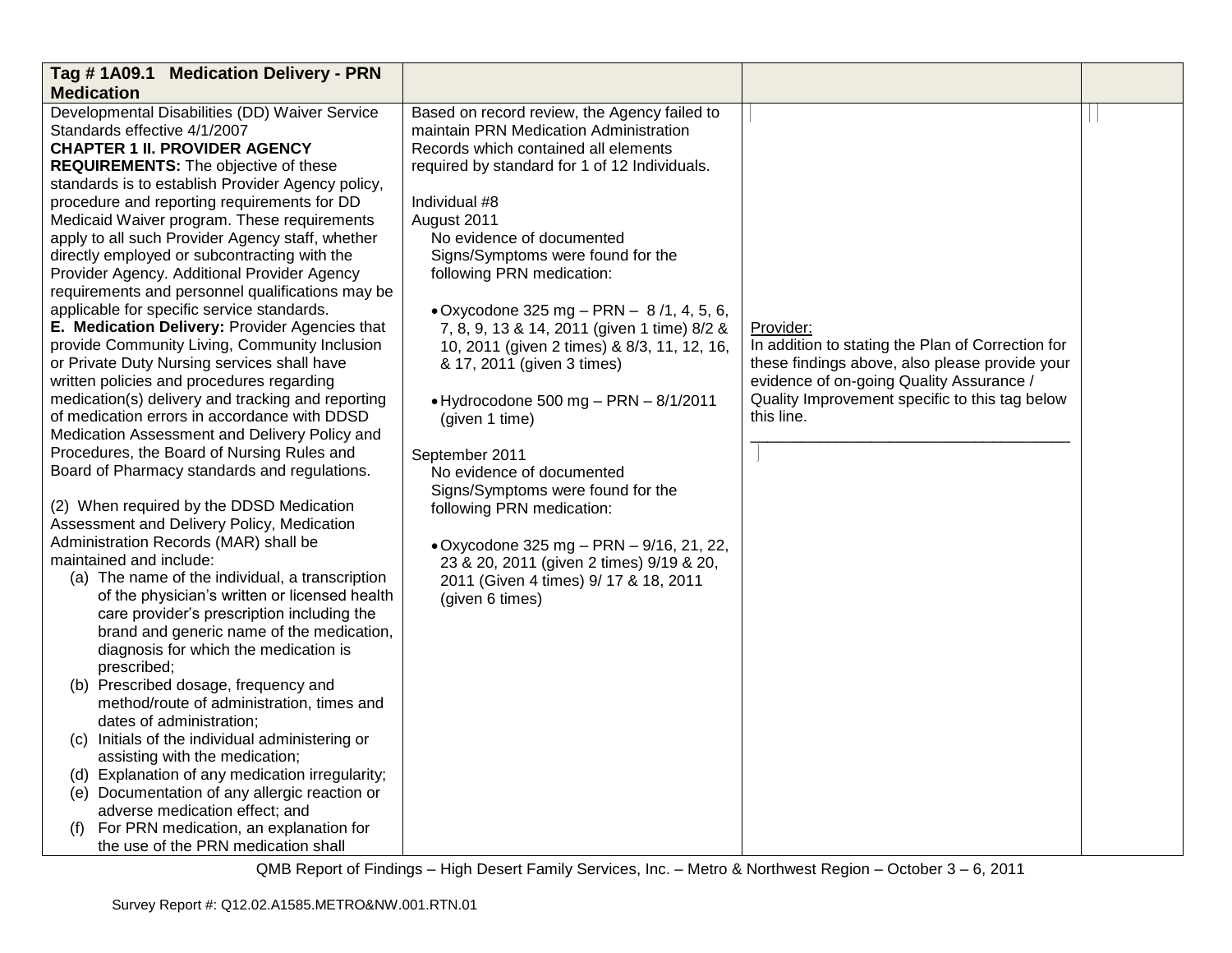| include observable signs/symptoms or                                         |  |
|------------------------------------------------------------------------------|--|
| circumstances in which the medication is<br>to be used, and documentation of |  |
| effectiveness of PRN medication                                              |  |
| administered.                                                                |  |
|                                                                              |  |
| (3) The Provider Agency shall also maintain a                                |  |
| signature page that designates the full name that                            |  |
| corresponds to each initial used to document                                 |  |
| administered or assisted delivery of each dose;                              |  |
| (4) MARs are not required for individuals                                    |  |
| participating in Independent Living who self-                                |  |
| administer their own medications;                                            |  |
|                                                                              |  |
| (5) Information from the prescribing pharmacy                                |  |
| regarding medications shall be kept in the home                              |  |
| and community inclusion service locations and                                |  |
| shall include the expected desired outcomes of                               |  |
| administrating the medication, signs and                                     |  |
| symptoms of adverse events and interactions with                             |  |
| other medications;                                                           |  |
| NMAC 16.19.11.8 MINIMUM STANDARDS:                                           |  |
| A. MINIMUM STANDARDS FOR THE                                                 |  |
| DISTRIBUTION, STORAGE, HANDLING AND                                          |  |
| <b>RECORD KEEPING OF DRUGS:</b>                                              |  |
| (d) The facility shall have a Medication                                     |  |
| Administration Record (MAR) documenting                                      |  |
|                                                                              |  |
| medication administered to residents, including                              |  |
| over-the-counter medications. This                                           |  |
| documentation shall include:                                                 |  |
| Name of resident;<br>(i)                                                     |  |
| (ii)<br>Date given;                                                          |  |
| Drug product name;<br>(iii)                                                  |  |
| Dosage and form;<br>(iv)                                                     |  |
| Strength of drug;<br>(v)                                                     |  |
| (vi) Route of administration;                                                |  |
| (vii) How often medication is to be taken;                                   |  |
| (viii) Time taken and staff initials;                                        |  |
| Dates when the medication is<br>(ix)                                         |  |
| discontinued or changed;<br>The name and initials of all staff<br>(x)        |  |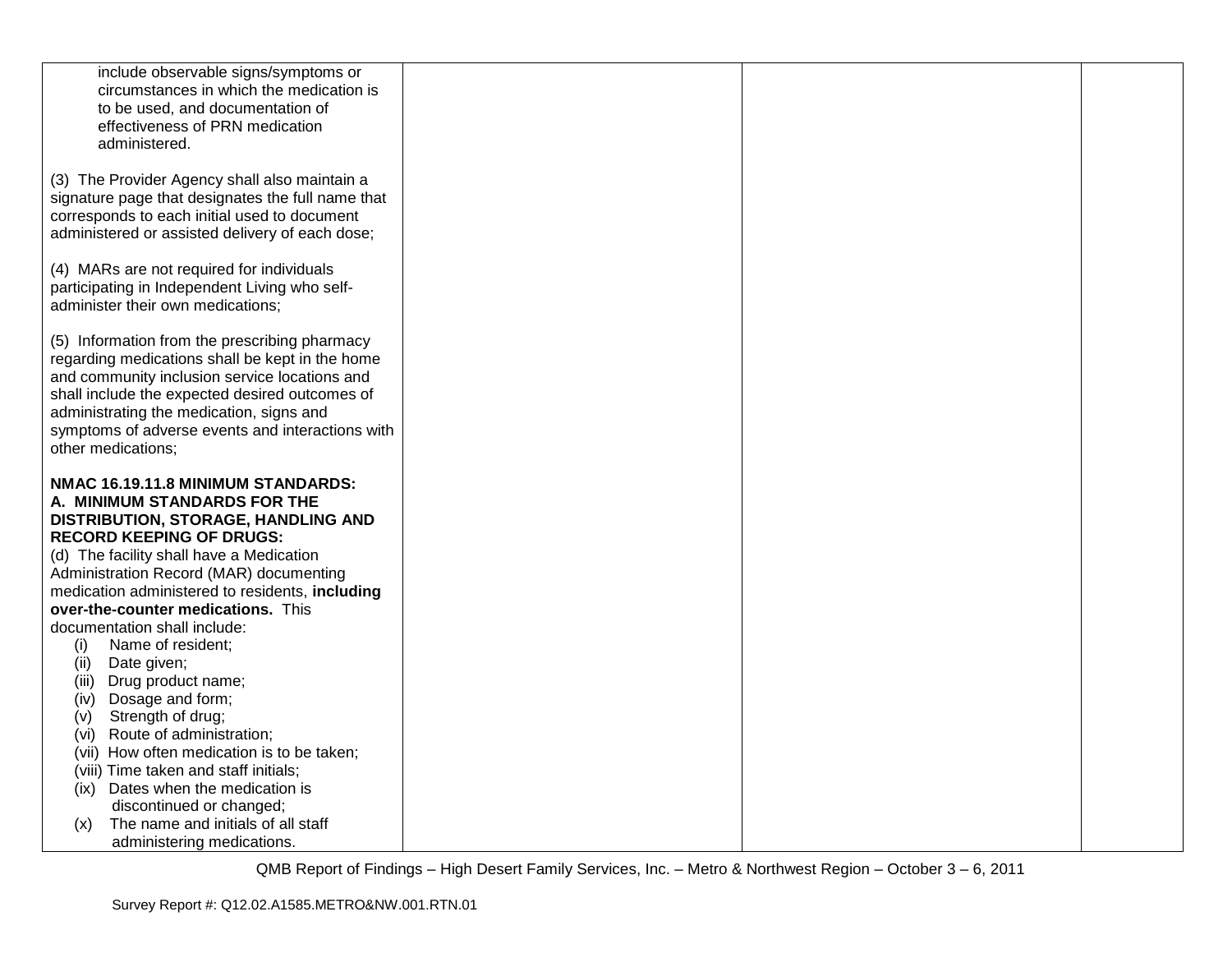| <b>Model Custodial Procedure Manual</b><br><b>D. Administration of Drugs</b><br>Unless otherwise stated by practitioner, patients<br>will not be allowed to administer their own<br>medications.<br>Document the practitioner's order authorizing the<br>self-administration of medications.                                                                                                                                                                                                                                                                                                                                                                                                                                                                                                                                                                                                                                                                                                                                                     |  |  |
|--------------------------------------------------------------------------------------------------------------------------------------------------------------------------------------------------------------------------------------------------------------------------------------------------------------------------------------------------------------------------------------------------------------------------------------------------------------------------------------------------------------------------------------------------------------------------------------------------------------------------------------------------------------------------------------------------------------------------------------------------------------------------------------------------------------------------------------------------------------------------------------------------------------------------------------------------------------------------------------------------------------------------------------------------|--|--|
| All PRN (As needed) medications shall have<br>complete detail instructions regarding the<br>administering of the medication. This shall<br>include:<br>$\triangleright$ symptoms that indicate the use of the<br>medication,<br>exact dosage to be used, and<br>➤<br>the exact amount to be used in a 24 hour<br>➤<br>period.                                                                                                                                                                                                                                                                                                                                                                                                                                                                                                                                                                                                                                                                                                                    |  |  |
| <b>Department of Health</b><br><b>Developmental Disabilities Supports Division</b><br>(DDSD) Medication Assessment and Delivery<br>Policy - Eff. November 1, 2006<br><b>F. PRN Medication</b><br>3. Prior to self-administration, self-administration<br>with physical assist or assisting with delivery of<br>PRN medications, the direct support staff must<br>contact the agency nurse to describe observed<br>symptoms and thus assure that the PRN<br>medication is being used according to instructions<br>given by the ordering PCP. In cases of fever,<br>respiratory distress (including coughing), severe<br>pain, vomiting, diarrhea, change in<br>responsiveness/level of consciousness, the nurse<br>must strongly consider the need to conduct a<br>face-to-face assessment to assure that the PRN<br>does not mask a condition better treated by<br>seeking medical attention. This does not apply to<br>home based/family living settings where the<br>provider is related by affinity or by consanguinity<br>to the individual. |  |  |
| 4. The agency nurse shall review the utilization of<br>PRN medications routinely. Frequent or                                                                                                                                                                                                                                                                                                                                                                                                                                                                                                                                                                                                                                                                                                                                                                                                                                                                                                                                                    |  |  |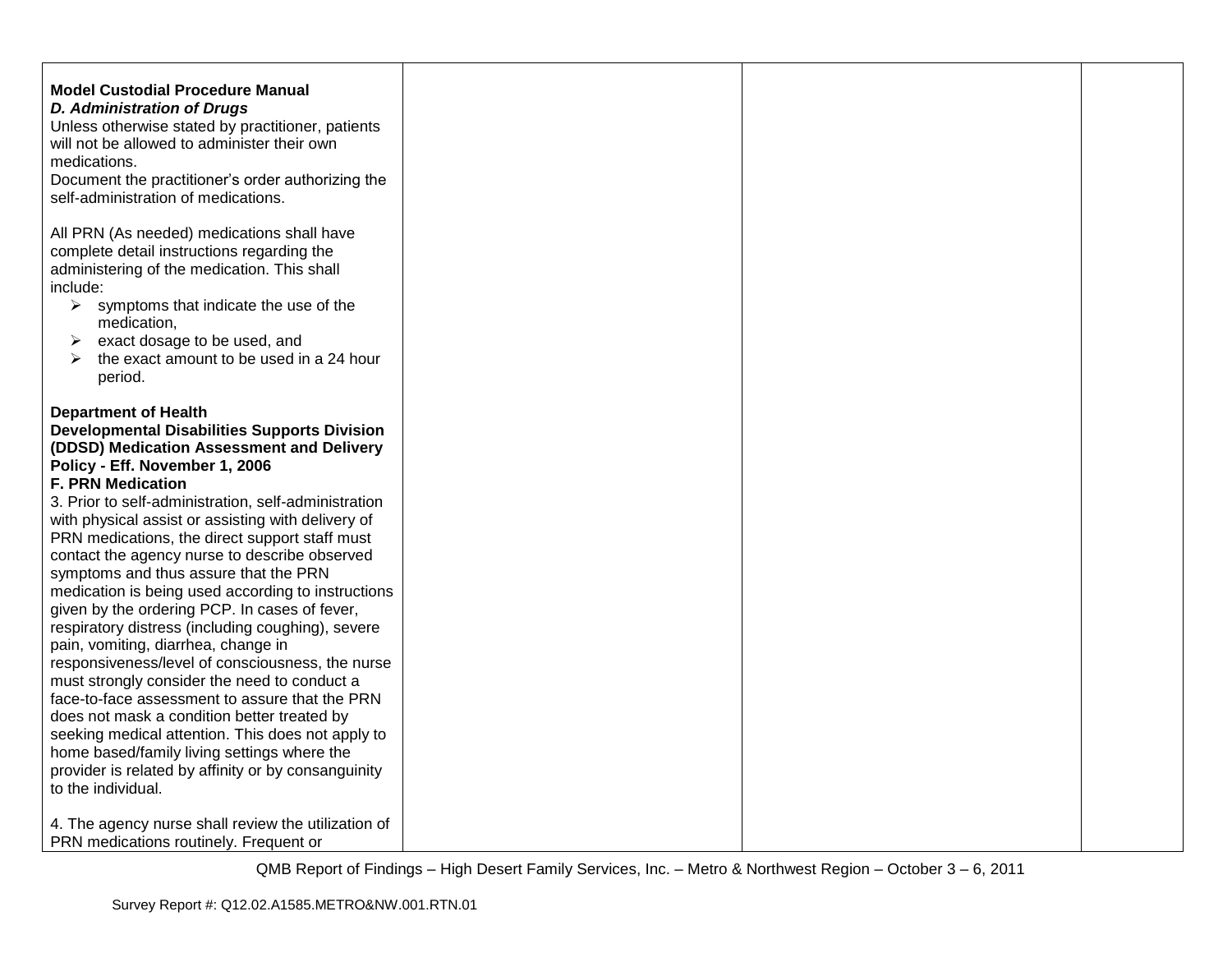| escalating use of PRN medications must be            |  |  |
|------------------------------------------------------|--|--|
| reported to the PCP and discussed by the             |  |  |
| Interdisciplinary for changes to the overall support |  |  |
| plan (see Section H of this policy).                 |  |  |
|                                                      |  |  |
|                                                      |  |  |
| H. Agency Nurse Monitoring                           |  |  |
| 1. Regardless of the level of assistance with        |  |  |
| medication delivery that is required by the          |  |  |
| individual or the route through which the            |  |  |
| medication is delivered, the agency nurses must      |  |  |
| monitor the individual's response to the effects of  |  |  |
| their routine and PRN medications. The               |  |  |
| frequency and type of monitoring must be based       |  |  |
| on the nurse's assessment of the individual and      |  |  |
| consideration of the individual's diagnoses, health  |  |  |
| status, stability, utilization of PRN medications    |  |  |
| and level of support required by the individual's    |  |  |
| condition and the skill level and needs of the       |  |  |
| direct care staff. Nursing monitoring should be      |  |  |
| based on prudent nursing practice and should         |  |  |
| support the safety and independence of the           |  |  |
| individual in the community setting. The health      |  |  |
| care plan shall reflect the planned monitoring of    |  |  |
| the individual's response to medication.             |  |  |
|                                                      |  |  |
| <b>Department of Health Developmental</b>            |  |  |
| <b>Disabilities Supports Division (DDSD) -</b>       |  |  |
| <b>Procedure Title:</b>                              |  |  |
| <b>Medication Assessment and Delivery</b>            |  |  |
| Procedure Eff Date: November 1, 2006                 |  |  |
| C. 3. Prior to delivery of the PRN, direct support   |  |  |
| staff must contact the agency nurse to describe      |  |  |
| observed symptoms and thus assure that the           |  |  |
| PRN is being used according to instructions given    |  |  |
| by the ordering PCP. In cases of fever,              |  |  |
| respiratory distress (including coughing), severe    |  |  |
| pain, vomiting, diarrhea, change in                  |  |  |
| responsiveness/level of consciousness, the nurse     |  |  |
| must strongly consider the need to conduct a         |  |  |
| face-to-face assessment to assure that the PRN       |  |  |
| does not mask a condition better treated by          |  |  |
| seeking medical attention. (References:              |  |  |
| Psychotropic Medication Use Policy, Section D,       |  |  |
| page 5 Use of PRN Psychotropic Medications;          |  |  |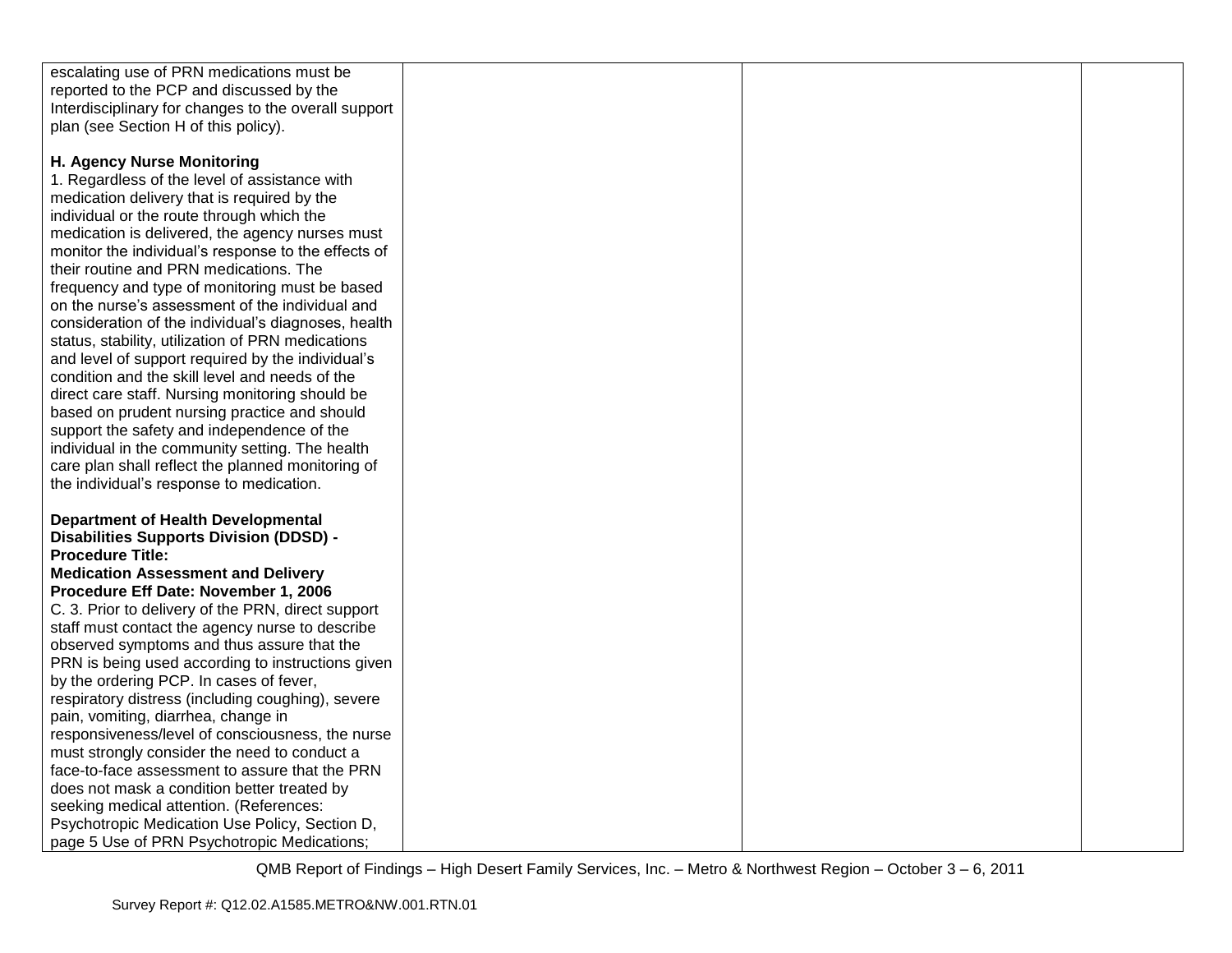| and, Human Rights Committee Requirements          |  |  |
|---------------------------------------------------|--|--|
| Policy, Section B, page 4 Interventions Requiring |  |  |
| Review and Approval - Use of PRN Medications).    |  |  |
|                                                   |  |  |
| a. Document conversation with nurse including all |  |  |
| reported signs and symptoms, advice given and     |  |  |
| action taken by staff.                            |  |  |
| 4. Document on the MAR each time a PRN            |  |  |
| medication is used and describe its effect on the |  |  |
| individual (e.g., temperature down, vomiting      |  |  |
| lessened, anxiety increased, the condition is the |  |  |
| same, improved, or worsened, etc.).               |  |  |
|                                                   |  |  |
|                                                   |  |  |
|                                                   |  |  |
|                                                   |  |  |
|                                                   |  |  |
|                                                   |  |  |
|                                                   |  |  |
|                                                   |  |  |
|                                                   |  |  |
|                                                   |  |  |
|                                                   |  |  |
|                                                   |  |  |
|                                                   |  |  |
|                                                   |  |  |
|                                                   |  |  |
|                                                   |  |  |
|                                                   |  |  |
|                                                   |  |  |
|                                                   |  |  |
|                                                   |  |  |
|                                                   |  |  |
|                                                   |  |  |
|                                                   |  |  |
|                                                   |  |  |
|                                                   |  |  |
|                                                   |  |  |
|                                                   |  |  |
|                                                   |  |  |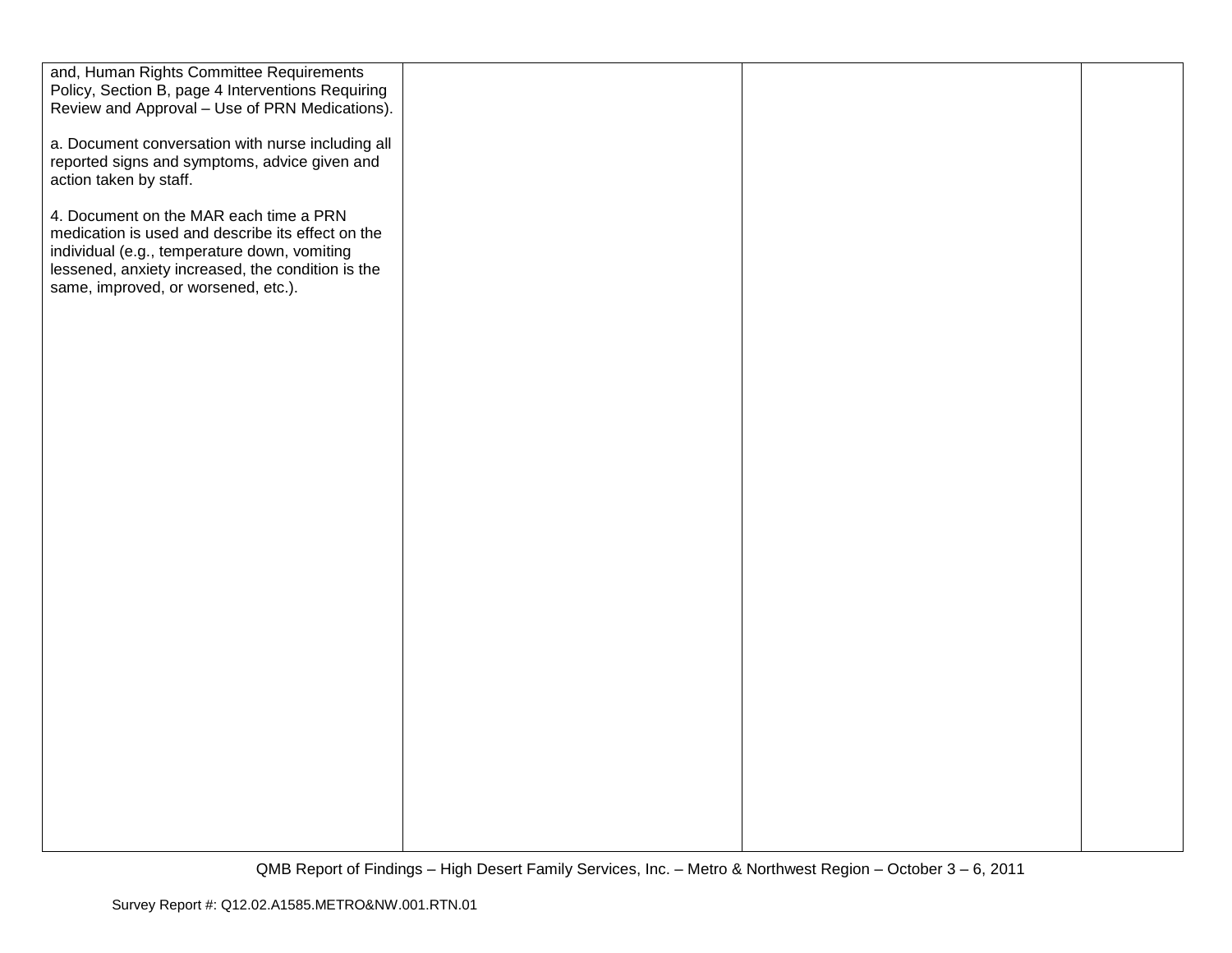| Tag # 1A15.2 & 5109 - Healthcare                                                                                                                                                                                                                                                                                                                                                                                                                                                                                                                                                                              |                                                                                                                                                                                                                                                                                                                                                                                                             |                                                                                                                                                                                                                              |  |
|---------------------------------------------------------------------------------------------------------------------------------------------------------------------------------------------------------------------------------------------------------------------------------------------------------------------------------------------------------------------------------------------------------------------------------------------------------------------------------------------------------------------------------------------------------------------------------------------------------------|-------------------------------------------------------------------------------------------------------------------------------------------------------------------------------------------------------------------------------------------------------------------------------------------------------------------------------------------------------------------------------------------------------------|------------------------------------------------------------------------------------------------------------------------------------------------------------------------------------------------------------------------------|--|
| <b>Documentation</b>                                                                                                                                                                                                                                                                                                                                                                                                                                                                                                                                                                                          |                                                                                                                                                                                                                                                                                                                                                                                                             |                                                                                                                                                                                                                              |  |
| Developmental Disabilities (DD) Waiver Service<br>Standards effective 4/1/2007<br><b>CHAPTER 1. III. PROVIDER AGENCY</b><br><b>DOCUMENTATION OF SERVICE DELIVERY</b><br><b>AND LOCATION - Healthcare Documentation</b><br>by Nurses For Community Living Services,<br><b>Community Inclusion Services and Private</b><br><b>Duty Nursing Services: Nursing services must</b><br>be available as needed and documented for<br>Provider Agencies delivering Community Living<br>Services, Community Inclusion Services and<br>Private Duty Nursing Services.<br>Chapter 1. III. E. (1 - 4) (1) Documentation of | Based on record review, the Agency failed to<br>maintain the required documentation in the<br>Individuals Agency Record as required per<br>standard for 4 of 17 individual<br>The following were not found, incomplete<br>and/or not current:<br>• Quarterly Nursing Review of HCP/Crisis<br>Plans:<br>• None found for $8/2010 - 8/2011$ (#14)<br>• Special Health Care Needs:<br>• Nutritional Evaluation |                                                                                                                                                                                                                              |  |
| nursing assessment activities<br>(a) The following hierarchy shall be used to<br>determine which provider agency is responsible<br>for completion of the HAT and MAAT and related<br>subsequent planning and training:<br>(i) Community living services provider agency;<br>(ii) Private duty nursing provider agency;<br>(iii) Adult habilitation provider agency;<br>(iv) Community access provider agency; and<br>(v) Supported employment provider agency.<br>(b) The provider agency must arrange for their<br>nurse to complete the Health Assessment Tool<br>(HAT) and the Medication Administration   | <sup>o</sup> Individual #9 - According to IST the<br>individual is required to have an<br>evaluation. No evidence of evaluation<br>found. No evidence of a plan was found.<br>• Health Care Plans<br>• Skin Wound<br>° Individual #10 - As indicated by the IST<br>section of ISP the individual is required to<br>have a plan. No evidence of a plan was<br>found.<br>• Constipation                       | Provider:<br>In addition to stating the Plan of Correction for<br>these findings above, also please provide your<br>evidence of on-going Quality Assurance /<br>Quality Improvement specific to this tag below<br>this line. |  |
| Assessment Tool (MAAT) on at least an annual<br>basis for each individual receiving community<br>living, community inclusion or private duty nursing<br>services, unless the provider agency arranges for<br>the individual's Primary Care Practitioner (PCP)                                                                                                                                                                                                                                                                                                                                                 | ° Individual #16 - As indicated by the IST<br>section of ISP the individual is required to<br>have a plan. No evidence of a plan was<br>found.                                                                                                                                                                                                                                                              |                                                                                                                                                                                                                              |  |
| to voluntarily complete these assessments in lieu<br>of the agency nurse. Agency nurses may also<br>complete these assessments in collaboration with<br>the Primary Care Practitioner if they believe such<br>consultation is necessary for an accurate<br>assessment. Family Living Provider Agencies<br>have the option of having the subcontracted                                                                                                                                                                                                                                                         | • Aspiration<br>° Individual #16 - As indicated by the IST<br>section of ISP the individual is required to<br>have a plan. No evidence of a plan was<br>found.                                                                                                                                                                                                                                              |                                                                                                                                                                                                                              |  |
| caregiver complete the HAT instead of the nurse<br>or PCP, if the caregiver is comfortable doing so.<br>However, the agency nurse must be available to                                                                                                                                                                                                                                                                                                                                                                                                                                                        | • Crisis Plans/Medical Emergency<br><b>Response Plans</b><br>$\bullet$ Falls                                                                                                                                                                                                                                                                                                                                |                                                                                                                                                                                                                              |  |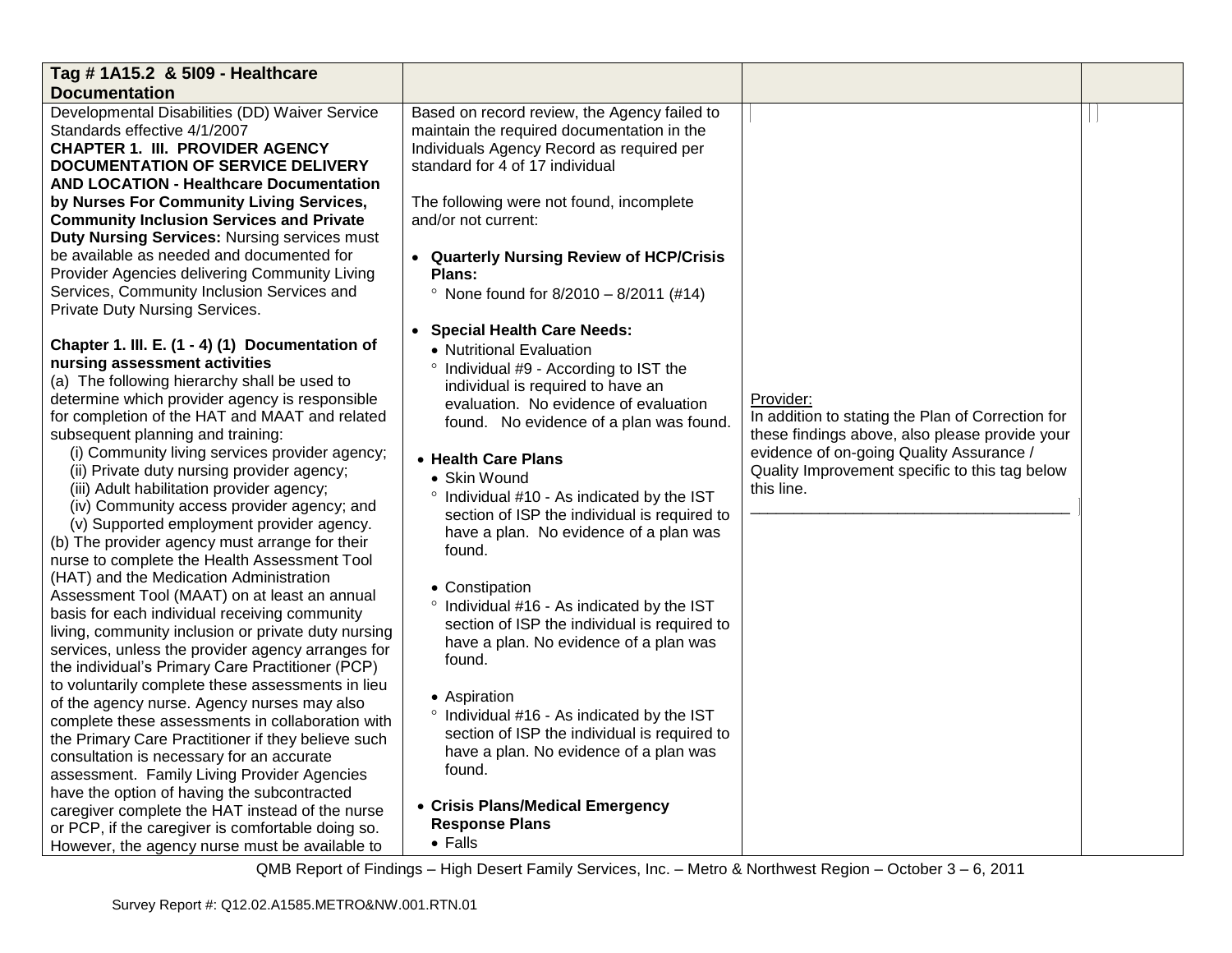| assist the caregiver upon request.                  | ° Individual #9 - As indicated by the IST    |  |
|-----------------------------------------------------|----------------------------------------------|--|
| (c) For newly allocated individuals, the HAT and    | section of ISP the individual is required to |  |
| the MAAT must be completed within seventy-two       | have a plan. No evidence of a plan was       |  |
| (72) hours of admission into direct services or two | found.                                       |  |
| weeks following the initial ISP, whichever comes    |                                              |  |
| first.                                              |                                              |  |
| (d) For individuals already in services, the HAT    |                                              |  |
| and the MAAT must be completed at least             |                                              |  |
| fourteen (14) days prior to the annual ISP          |                                              |  |
| meeting and submitted to all members of the         |                                              |  |
| interdisciplinary team. The HAT must also be        |                                              |  |
| completed at the time of any significant change in  |                                              |  |
| clinical condition and upon return from any         |                                              |  |
| hospitalizations. In addition to annually, the MAAT |                                              |  |
| must be completed at the time of any significant    |                                              |  |
| change in clinical condition, when a medication     |                                              |  |
| regime or route change requires delivery by         |                                              |  |
| licensed or certified staff, or when an individual  |                                              |  |
| has completed additional training designed to       |                                              |  |
| improve their skills to support self-administration |                                              |  |
| (see DDSD Medication Assessment and Delivery        |                                              |  |
| Policy).                                            |                                              |  |
| (e) Nursing assessments conducted to determine      |                                              |  |
| current health status or to evaluate a change in    |                                              |  |
| clinical condition must be documented in a signed   |                                              |  |
| progress note that includes time and date as well   |                                              |  |
| as subjective information including the individual  |                                              |  |
| complaints, signs and symptoms noted by staff,      |                                              |  |
| family members or other team members;               |                                              |  |
| objective information including vital signs,        |                                              |  |
| physical examination, weight, and other pertinent   |                                              |  |
| data for the given situation (e.g., seizure         |                                              |  |
| frequency, method in which temperature taken);      |                                              |  |
| assessment of the clinical status, and plan of      |                                              |  |
| action addressing relevant aspects of all active    |                                              |  |
| health problems and follow up on any                |                                              |  |
| recommendations of medical consultants.             |                                              |  |
| (2) Health related plans                            |                                              |  |
| (a) For individuals with chronic conditions that    |                                              |  |
| have the potential to exacerbate into a life-       |                                              |  |
| threatening situation, a medical crisis prevention  |                                              |  |
| and intervention plan must be written by the        |                                              |  |
| nurse or other appropriately designated             |                                              |  |
| healthcare professional.                            |                                              |  |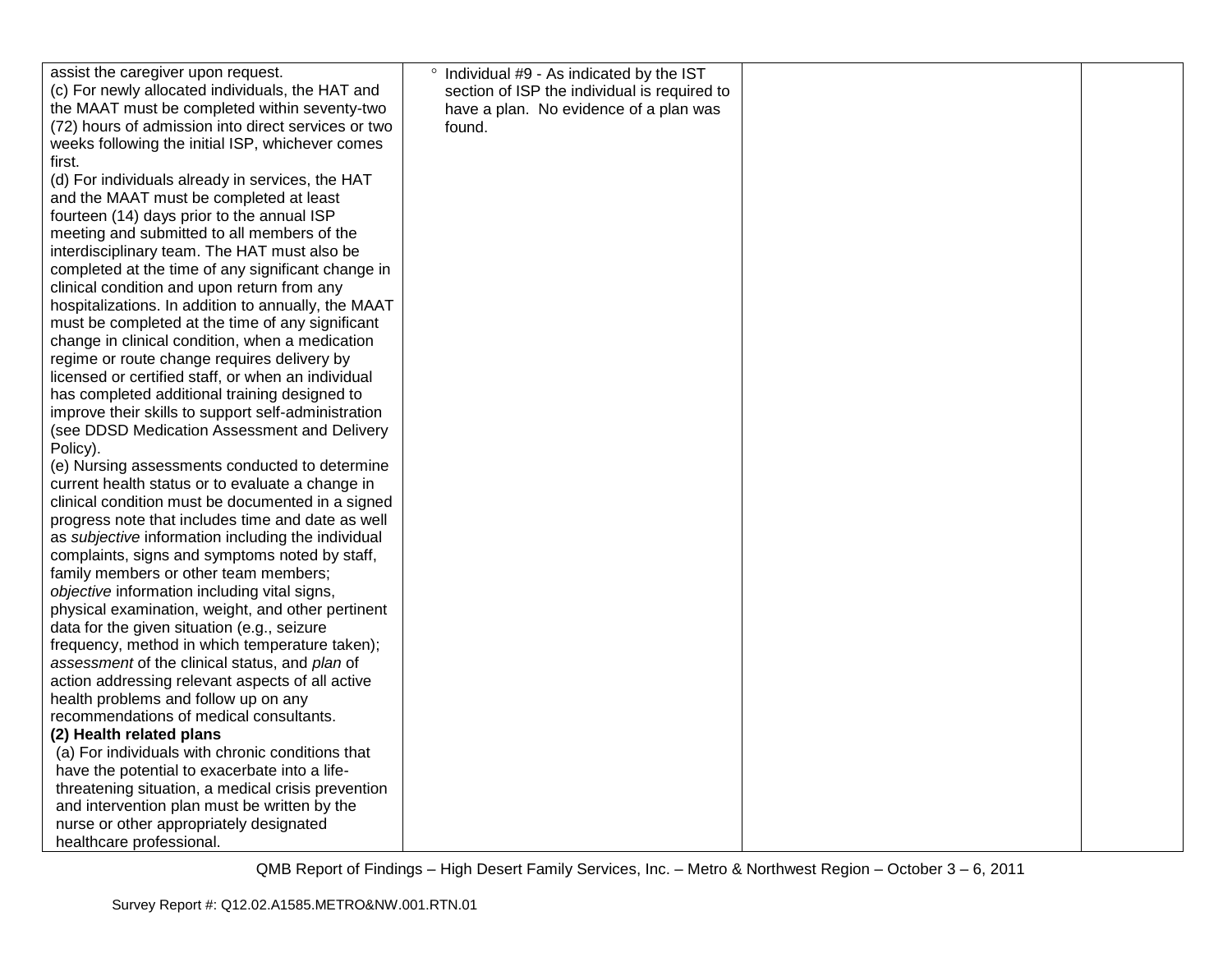| (b) Crisis prevention and intervention plans must                                            |  |  |
|----------------------------------------------------------------------------------------------|--|--|
| be written in user-friendly language that is easily                                          |  |  |
| understood by those implementing the plan.                                                   |  |  |
| (c) The nurse shall also document training                                                   |  |  |
| regarding the crisis prevention and intervention                                             |  |  |
| plan delivered to agency staff and other team                                                |  |  |
| members, clearly indicating competency                                                       |  |  |
| determination for each trainee.                                                              |  |  |
| (d) If the individual receives services from                                                 |  |  |
| separate agencies for community living and                                                   |  |  |
| community inclusion services, nurses from each                                               |  |  |
| agency shall collaborate in the development of                                               |  |  |
| and training delivery for crisis prevention and                                              |  |  |
| intervention plans to assure maximum                                                         |  |  |
| consistency across settings.                                                                 |  |  |
| (3) For all individuals with a HAT score of 4, 5 or                                          |  |  |
| 6, the nurse shall develop a comprehensive                                                   |  |  |
| healthcare plan that includes health related                                                 |  |  |
| supports identified in the ISP (The healthcare                                               |  |  |
| plan is the equivalent of a nursing care plan; two                                           |  |  |
| separate documents are not required nor                                                      |  |  |
| recommended):                                                                                |  |  |
| (a) Each healthcare plan must include a                                                      |  |  |
| statement of the person's healthcare needs and                                               |  |  |
| list measurable goals to be achieved through                                                 |  |  |
| implementation of the healthcare plan. Needs                                                 |  |  |
| statements may be based upon supports needed                                                 |  |  |
| for the individual to maintain a current strength,                                           |  |  |
| ability or skill related to their health, prevention                                         |  |  |
| measures, and/or supports needed to remediate,                                               |  |  |
| minimize or manage an existing health condition.                                             |  |  |
| (b) Goals must be measurable and shall be<br>revised when an individual has met the goal and |  |  |
| has the potential to attain additional goals or no                                           |  |  |
| longer requires supports in order to maintain the                                            |  |  |
| goal.                                                                                        |  |  |
| (c) Approaches described in the plan shall be                                                |  |  |
| individualized to reflect the individual's unique                                            |  |  |
| needs, provide guidance to the caregiver(s) and                                              |  |  |
| designed to support successful interactions.                                                 |  |  |
| Some interventions may be carried out by staff,                                              |  |  |
| family members or other team members, and                                                    |  |  |
| other interventions may be carried out directly by                                           |  |  |
| the nurse – persons responsible for each                                                     |  |  |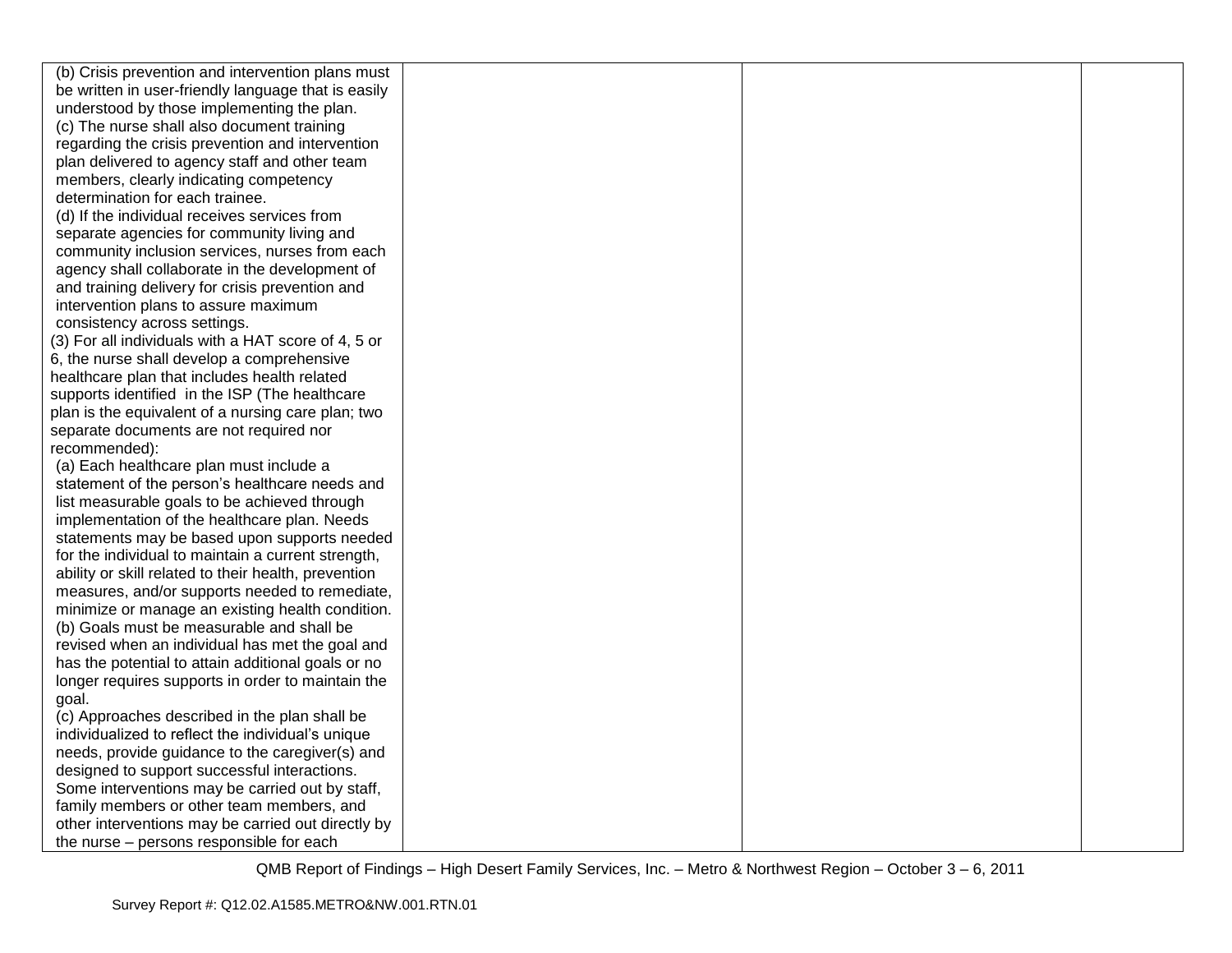| intervention shall be specified in the plan.        |  |  |
|-----------------------------------------------------|--|--|
| (d) Healthcare plans shall be written in language   |  |  |
| that will be easily understood by the person(s)     |  |  |
| identified as implementing the interventions.       |  |  |
| (e) The nurse shall also document training on the   |  |  |
| healthcare plan delivered to agency staff and       |  |  |
| other team members, clearly indicating              |  |  |
| competency determination for each trainee. If the   |  |  |
| individual receives services from separate          |  |  |
| agencies for community living and community         |  |  |
| inclusion services, nurses from each agency         |  |  |
| shall collaborate in the development of and         |  |  |
| training delivery for healthcare plans to assure    |  |  |
| maximum consistency across settings.                |  |  |
| (f) Healthcare plans must be updated to reflect     |  |  |
| relevant discharge orders whenever an individual    |  |  |
| returns to services following a hospitalization.    |  |  |
| (g) All crisis prevention and intervention plans    |  |  |
| and healthcare plans shall include the              |  |  |
| individual's name and date on each page and         |  |  |
| shall be signed by the author.                      |  |  |
| (h) Crisis prevention and intervention plans as     |  |  |
| well as healthcare plans shall be reviewed by the   |  |  |
| nurse at least quarterly, and updated as needed.    |  |  |
| (4) General Nursing Documentation                   |  |  |
| (a) The nurse shall complete legible and signed     |  |  |
| progress notes with date and time indicated that    |  |  |
| describe all interventions or interactions          |  |  |
| conducted with individuals served as well as all    |  |  |
| interactions with other healthcare providers        |  |  |
| serving the individual. All interactions shall be   |  |  |
| documented whether they occur by phone or in        |  |  |
| person.                                             |  |  |
| (b) For individuals with a HAT score of 4, 5 or 6,  |  |  |
| or who have identified health concerns in their     |  |  |
| ISP, the nurse shall provide the interdisciplinary  |  |  |
| team with a quarterly report that indicates current |  |  |
| health status and progress to date on health        |  |  |
| related ISP desired outcomes and action plans       |  |  |
| as well as progress toward goals in the             |  |  |
| healthcare plan.                                    |  |  |
|                                                     |  |  |
| Developmental Disabilities (DD) Waiver Service      |  |  |
| Standards effective 4/1/2007                        |  |  |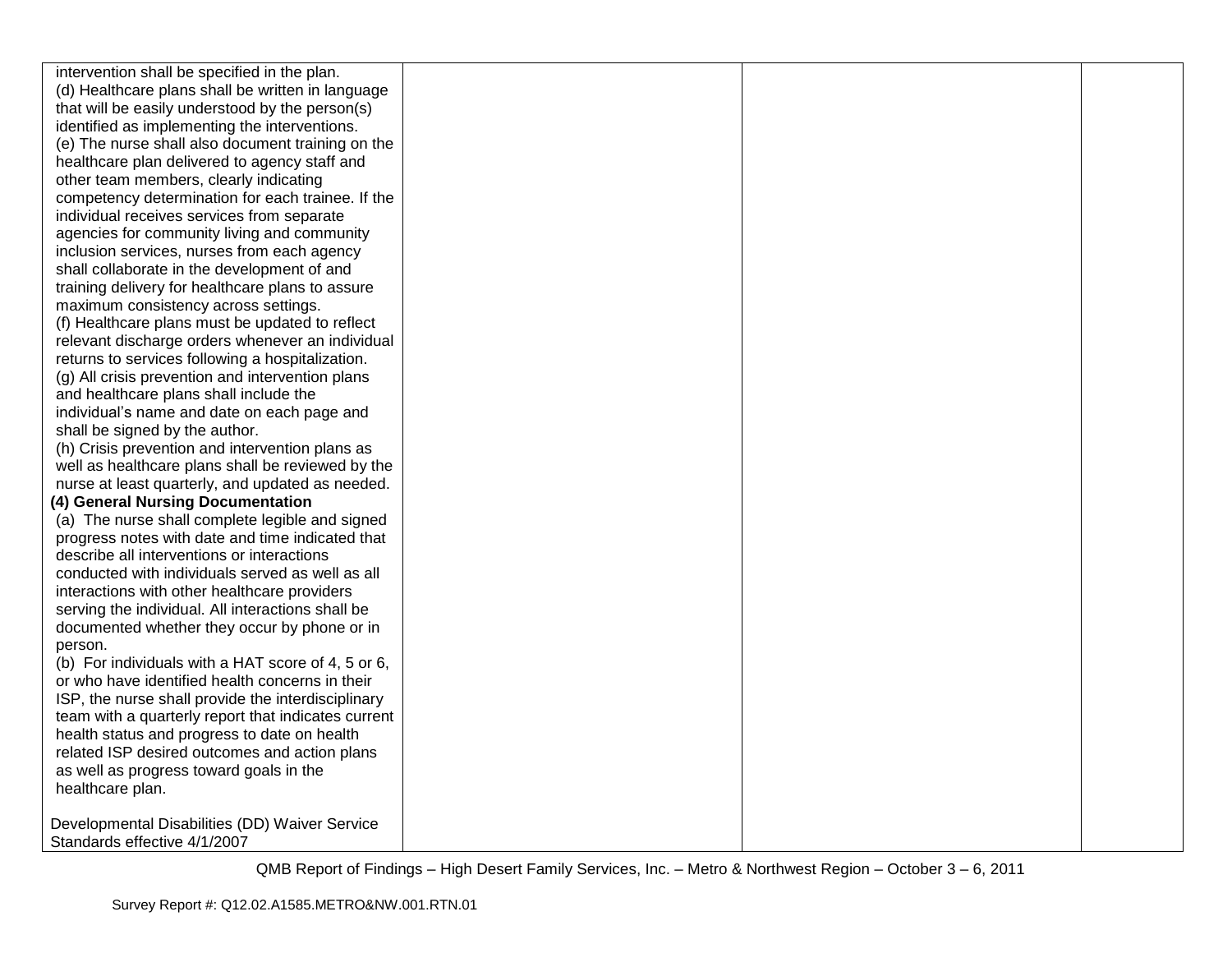| <b>CHAPTER 5 IV. COMMUNITY INCLUSION</b>                                                         |  |  |
|--------------------------------------------------------------------------------------------------|--|--|
| <b>SERVICES PROVIDER AGENCY</b>                                                                  |  |  |
| <b>REQUIREMENTS</b>                                                                              |  |  |
| <b>B. IDT Coordination</b>                                                                       |  |  |
| (1) Community Inclusion Services Provider                                                        |  |  |
| Agencies shall participate on the IDT as specified                                               |  |  |
| in the ISP Regulations (7.26.5 NMAC), and shall                                                  |  |  |
| ensure direct support staff participation as                                                     |  |  |
| needed to plan effectively for the individual; and                                               |  |  |
|                                                                                                  |  |  |
| (2) Coordinate with the IDT to ensure that each                                                  |  |  |
| individual participating in Community Inclusion                                                  |  |  |
| Services who has a score of 4, 5, or 6 on the HAT                                                |  |  |
| has a Health Care Plan developed by a licensed                                                   |  |  |
| nurse, and if applicable, a Crisis                                                               |  |  |
| Prevention/Intervention Plan.                                                                    |  |  |
|                                                                                                  |  |  |
| <b>Department of Health Developmental</b>                                                        |  |  |
| <b>Disabilities Supports Division Policy. Medical</b>                                            |  |  |
| <b>Emergency Response Plan Policy MERP-001</b>                                                   |  |  |
| eff.8/1/2010                                                                                     |  |  |
|                                                                                                  |  |  |
| F. The MERP shall be written in clear, jargon                                                    |  |  |
| free language and include at a minimum the                                                       |  |  |
| following information:                                                                           |  |  |
| 1. A brief, simple description of the condition or                                               |  |  |
| illness.                                                                                         |  |  |
| 2. A brief description of the most likely life                                                   |  |  |
| threatening complications that might occur and                                                   |  |  |
| what those complications may look like to an                                                     |  |  |
| observer.                                                                                        |  |  |
| 3. A concise list of the most important measures                                                 |  |  |
| that may prevent the life threatening                                                            |  |  |
| complication from occurring (e.g., avoiding<br>allergens that trigger an asthma attack or making |  |  |
| sure the person with diabetes has snacks with                                                    |  |  |
| them to avoid hypoglycemia).                                                                     |  |  |
| 4. Clear, jargon free, step-by-step instructions                                                 |  |  |
| regarding the actions to be taken by direct                                                      |  |  |
| support personnel (DSP) and/or others to                                                         |  |  |
| intervene in the emergency, including criteria for                                               |  |  |
| when to call 911.                                                                                |  |  |
| 5. Emergency contacts with phone numbers.                                                        |  |  |
| 6. Reference to whether the individual has                                                       |  |  |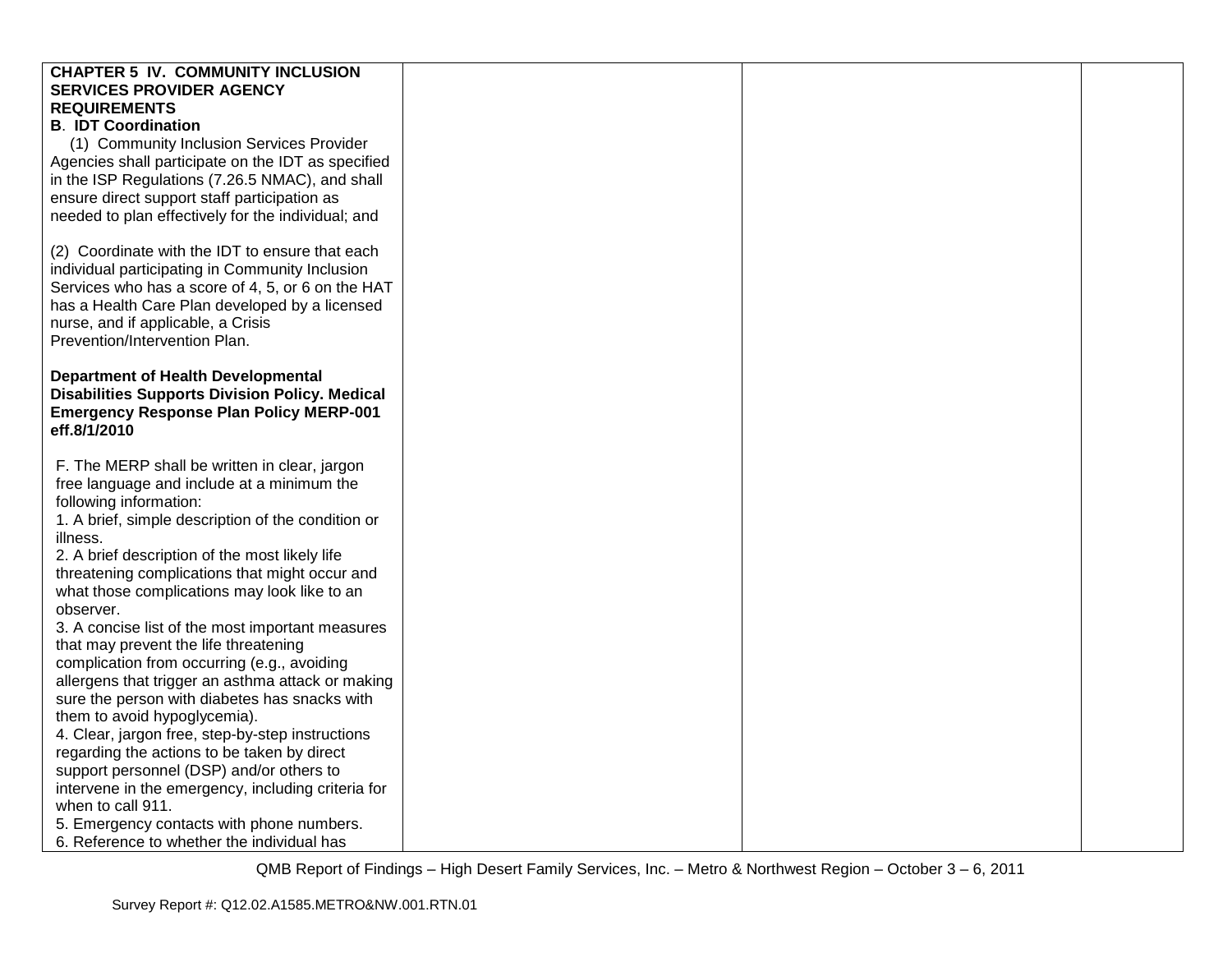| advance directives or not, and if so, where the<br>advance directives are located. |  |  |
|------------------------------------------------------------------------------------|--|--|
|                                                                                    |  |  |
|                                                                                    |  |  |
|                                                                                    |  |  |
|                                                                                    |  |  |
|                                                                                    |  |  |
|                                                                                    |  |  |
|                                                                                    |  |  |
|                                                                                    |  |  |
|                                                                                    |  |  |
|                                                                                    |  |  |
|                                                                                    |  |  |
|                                                                                    |  |  |
|                                                                                    |  |  |
|                                                                                    |  |  |
|                                                                                    |  |  |
|                                                                                    |  |  |
|                                                                                    |  |  |
|                                                                                    |  |  |
|                                                                                    |  |  |
|                                                                                    |  |  |
|                                                                                    |  |  |
|                                                                                    |  |  |
|                                                                                    |  |  |
|                                                                                    |  |  |
|                                                                                    |  |  |
|                                                                                    |  |  |
|                                                                                    |  |  |
|                                                                                    |  |  |
|                                                                                    |  |  |
|                                                                                    |  |  |
|                                                                                    |  |  |
|                                                                                    |  |  |
|                                                                                    |  |  |
|                                                                                    |  |  |
|                                                                                    |  |  |
|                                                                                    |  |  |
|                                                                                    |  |  |
|                                                                                    |  |  |
|                                                                                    |  |  |
|                                                                                    |  |  |
|                                                                                    |  |  |
|                                                                                    |  |  |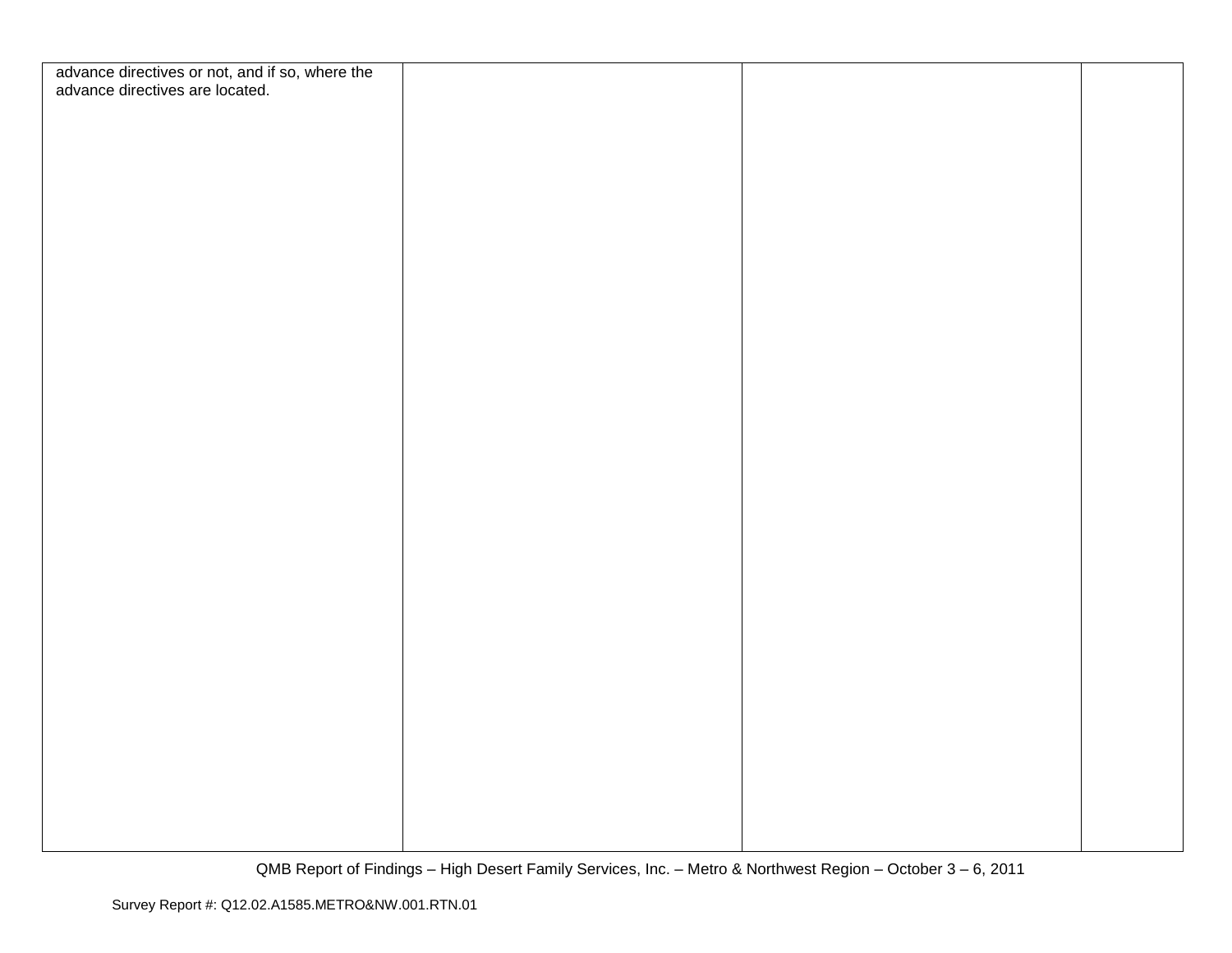| Tag # 6L13 Community Living Healthcare                                                                                                                                                                                                                                                                                                                                                                                                                                                                                                                                                                                                                                                                                                                                                                                                                                                                                                                                                                                                                                                                                                                                                                                                                                                                                                                                                                                                                                                                                                                                                                                                                                                                                                                                                                                                                                                                                                         |                                                                                                                                                                                                                                                                                                                                                                                                                                                                                                                                                                                                                                                                                                                                                                                                                                                                                            |                                                                                                                                                                                                                              |  |
|------------------------------------------------------------------------------------------------------------------------------------------------------------------------------------------------------------------------------------------------------------------------------------------------------------------------------------------------------------------------------------------------------------------------------------------------------------------------------------------------------------------------------------------------------------------------------------------------------------------------------------------------------------------------------------------------------------------------------------------------------------------------------------------------------------------------------------------------------------------------------------------------------------------------------------------------------------------------------------------------------------------------------------------------------------------------------------------------------------------------------------------------------------------------------------------------------------------------------------------------------------------------------------------------------------------------------------------------------------------------------------------------------------------------------------------------------------------------------------------------------------------------------------------------------------------------------------------------------------------------------------------------------------------------------------------------------------------------------------------------------------------------------------------------------------------------------------------------------------------------------------------------------------------------------------------------|--------------------------------------------------------------------------------------------------------------------------------------------------------------------------------------------------------------------------------------------------------------------------------------------------------------------------------------------------------------------------------------------------------------------------------------------------------------------------------------------------------------------------------------------------------------------------------------------------------------------------------------------------------------------------------------------------------------------------------------------------------------------------------------------------------------------------------------------------------------------------------------------|------------------------------------------------------------------------------------------------------------------------------------------------------------------------------------------------------------------------------|--|
| <b>Requirements.</b>                                                                                                                                                                                                                                                                                                                                                                                                                                                                                                                                                                                                                                                                                                                                                                                                                                                                                                                                                                                                                                                                                                                                                                                                                                                                                                                                                                                                                                                                                                                                                                                                                                                                                                                                                                                                                                                                                                                           |                                                                                                                                                                                                                                                                                                                                                                                                                                                                                                                                                                                                                                                                                                                                                                                                                                                                                            |                                                                                                                                                                                                                              |  |
| Developmental Disabilities (DD) Waiver Service<br>Standards effective 4/1/2007<br><b>CHAPTER 6. VI. GENERAL REQUIREMENTS</b><br><b>FOR COMMUNITY LIVING</b><br><b>G.</b> Health Care Requirements for Community<br><b>Living Services.</b><br>(1) The Community Living Service providers shall<br>ensure completion of a HAT for each individual<br>receiving this service. The HAT shall be<br>completed 2 weeks prior to the annual ISP<br>meeting and submitted to the Case Manager and<br>all other IDT Members. A revised HAT is required<br>to also be submitted whenever the individual's<br>health status changes significantly. For<br>individuals who are newly allocated to the DD<br>Waiver program, the HAT may be completed<br>within 2 weeks following the initial ISP meeting<br>and submitted with any strategies and support<br>plans indicated in the ISP, or within 72 hours<br>following admission into direct services,<br>whichever comes first.<br>(2) Each individual will have a Health Care<br>Coordinator, designated by the IDT. When the<br>individual's HAT score is 4, 5 or 6 the Health Care<br>Coordinator shall be an IDT member, other than<br>the individual. The Health Care Coordinator shall<br>oversee and monitor health care services for the<br>individual in accordance with these standards. In<br>circumstances where no IDT member voluntarily<br>accepts designation as the health care<br>coordinator, the community living provider shall<br>assign a staff member to this role.<br>(3) For each individual receiving Community<br>Living Services, the provider agency shall ensure<br>and document the following:<br>(a) Provision of health care oversight consistent<br>with these Standards as detailed in Chapter<br>One section III E: Healthcare<br>Documentation by Nurses For Community<br>Living Services, Community Inclusion<br>Services and Private Duty Nursing<br>Services. | Based on record review, the Agency failed to<br>provide documentation of annual physical<br>examinations and/or other examinations as<br>specified by a licensed physician for 5 of 17<br>individuals receiving Community Living<br>Services.<br>The following was not found, incomplete<br>and/or not current:<br>• Annual Physical (#1 & 2)<br>• Dental Exam<br>° Individual #6 - As indicated by collateral<br>documentation reviewed, exam was<br>completed on 1/26/2011. Follow-up was to<br>be completed in 6 months. No evidence<br>of follow-up found.<br>• Vision Exam<br>° Individual #8 - As indicated by the DDSD<br>file matrix Vision Exams are to be<br>conducted every other year. No evidence<br>of exam was found.<br>° Individual #15 - As indicated by the DDSD<br>file matrix Vision Exams are to be<br>conducted every other year. No evidence<br>of exam was found. | Provider:<br>In addition to stating the Plan of Correction for<br>these findings above, also please provide your<br>evidence of on-going Quality Assurance /<br>Quality Improvement specific to this tag below<br>this line. |  |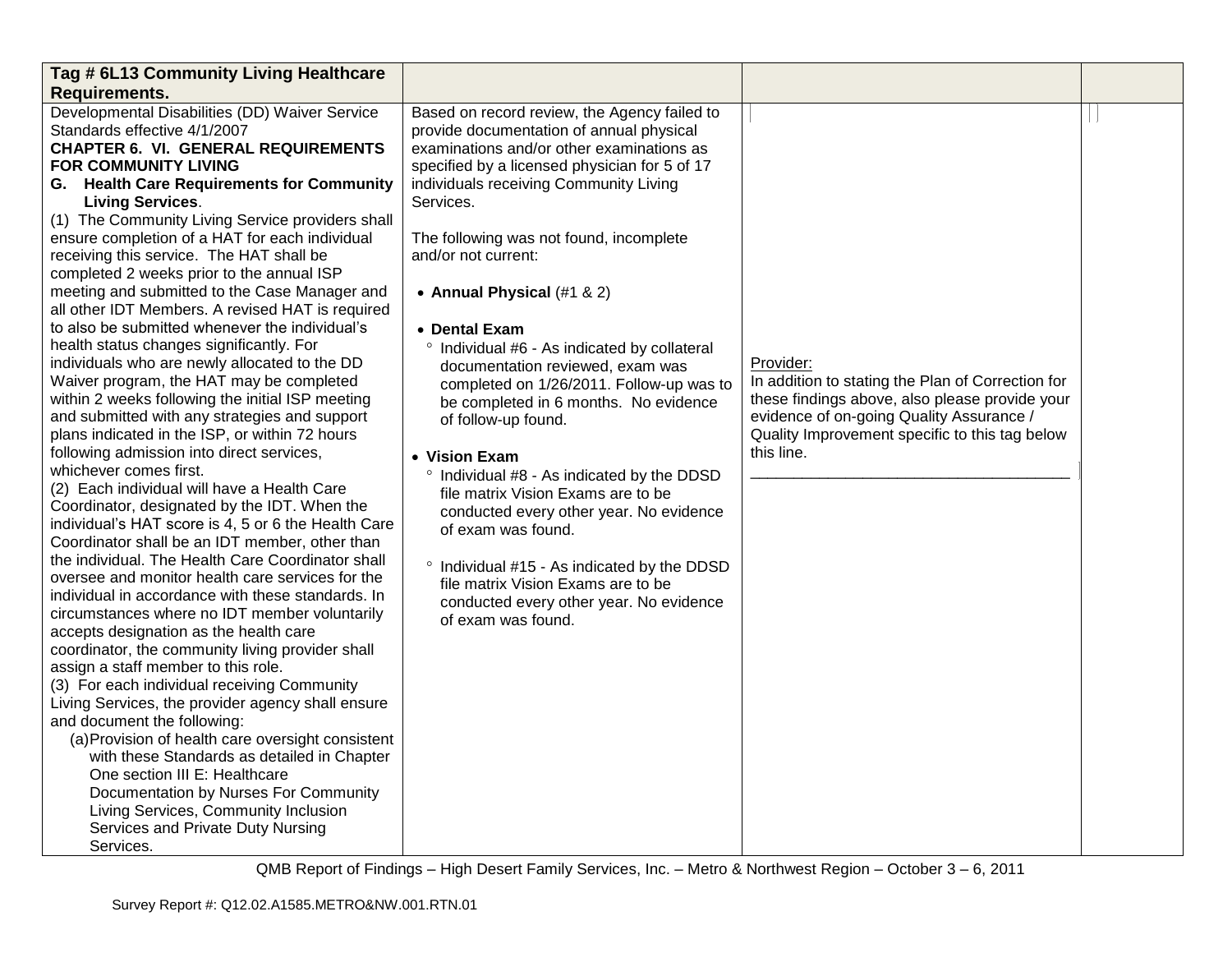| b) That each individual with a score of 4, 5, or     |  |  |
|------------------------------------------------------|--|--|
| 6 on the HAT, has a Health Care Plan                 |  |  |
| developed by a licensed nurse.                       |  |  |
| (c) That an individual with chronic condition(s)     |  |  |
| with the potential to exacerbate into a life         |  |  |
| threatening condition, has Crisis Prevention/        |  |  |
| Intervention Plan(s) developed by a                  |  |  |
| licensed nurse or other appropriate                  |  |  |
| professional for each such condition.                |  |  |
| (4) That an average of 3 hours of documented         |  |  |
| nutritional counseling is available annually, if     |  |  |
| recommended by the IDT.                              |  |  |
| (5) That the physical property and grounds are       |  |  |
| free of hazards to the individual's health and       |  |  |
| safety.                                              |  |  |
| (6) In addition, for each individual receiving       |  |  |
| Supported Living or Family Living Services, the      |  |  |
| provider shall verify and document the following:    |  |  |
| (a) The individual has a primary licensed            |  |  |
| physician;                                           |  |  |
| (b) The individual receives an annual physical       |  |  |
| examination and other examinations as                |  |  |
| specified by a licensed physician;                   |  |  |
| (c) The individual receives annual dental            |  |  |
| check-ups and other check-ups as specified           |  |  |
| by a licensed dentist;                               |  |  |
| (d) The individual receives eye examinations as      |  |  |
| specified by a licensed optometrist or               |  |  |
| ophthalmologist; and                                 |  |  |
| (e)Agency activities that occur as follow-up to      |  |  |
| medical appointments (e.g. treatment, visits         |  |  |
| to specialists, changes in medication or             |  |  |
| daily routine).                                      |  |  |
|                                                      |  |  |
| NMAC 8.302.1.17 RECORD KEEPING AND                   |  |  |
| <b>DOCUMENTATION REQUIREMENTS: A</b>                 |  |  |
| provider must maintain all the records necessary     |  |  |
| to fully disclose the nature, quality, amount and    |  |  |
| medical necessity of services furnished to an        |  |  |
| eligible recipient who is currently receiving or who |  |  |
| has received services in the past.                   |  |  |
|                                                      |  |  |
| B. Documentation of test results: Results of         |  |  |
| tests and services must be documented, which         |  |  |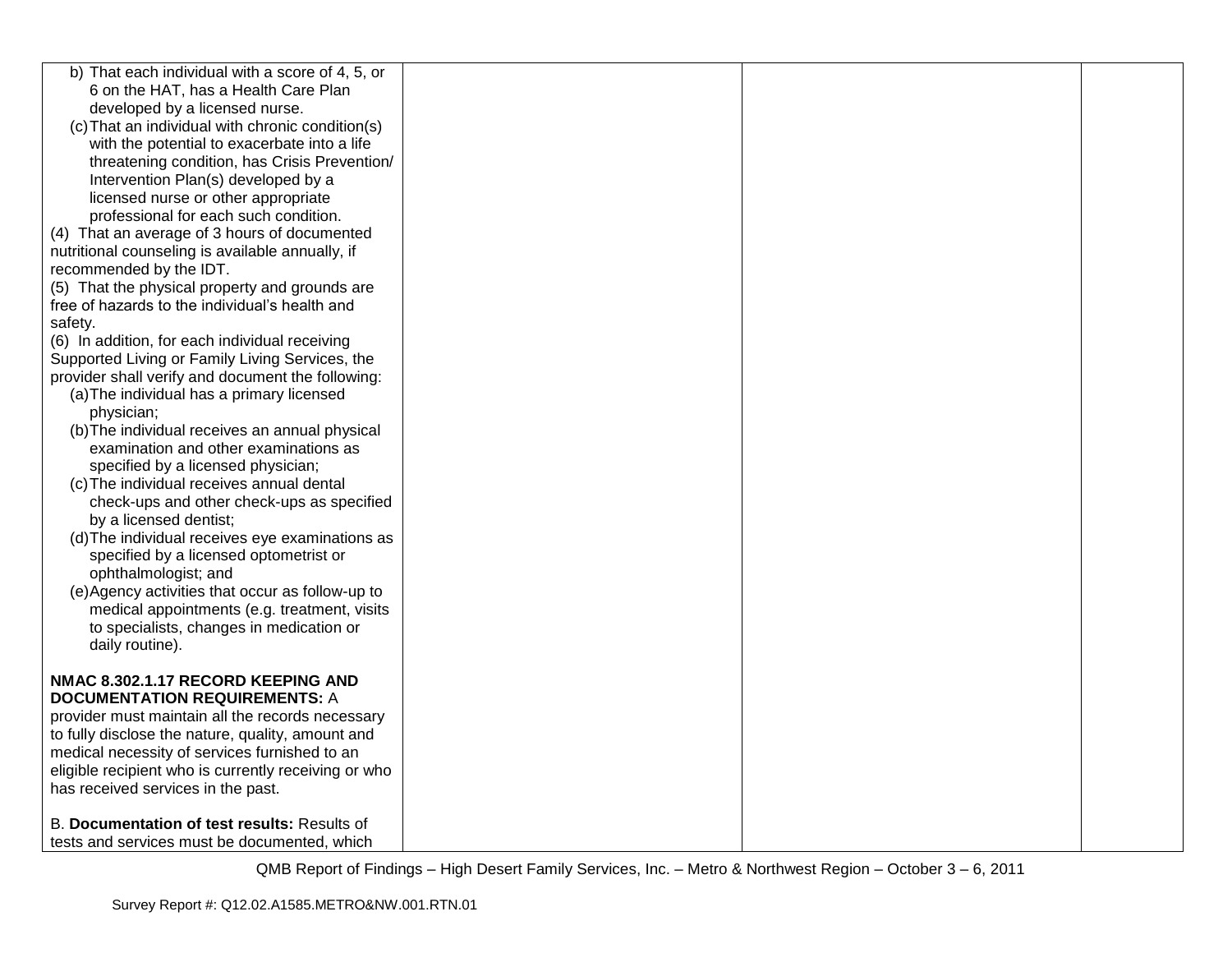| includes results of laboratory and radiology<br>procedures or progress following therapy or<br>treatment. |  |  |
|-----------------------------------------------------------------------------------------------------------|--|--|
|                                                                                                           |  |  |
|                                                                                                           |  |  |
|                                                                                                           |  |  |
|                                                                                                           |  |  |
|                                                                                                           |  |  |
|                                                                                                           |  |  |
|                                                                                                           |  |  |
|                                                                                                           |  |  |
|                                                                                                           |  |  |
|                                                                                                           |  |  |
|                                                                                                           |  |  |
|                                                                                                           |  |  |
|                                                                                                           |  |  |
|                                                                                                           |  |  |
|                                                                                                           |  |  |
|                                                                                                           |  |  |
|                                                                                                           |  |  |
|                                                                                                           |  |  |
|                                                                                                           |  |  |
|                                                                                                           |  |  |
|                                                                                                           |  |  |
|                                                                                                           |  |  |
|                                                                                                           |  |  |
|                                                                                                           |  |  |
|                                                                                                           |  |  |
|                                                                                                           |  |  |
|                                                                                                           |  |  |
|                                                                                                           |  |  |
|                                                                                                           |  |  |
|                                                                                                           |  |  |
|                                                                                                           |  |  |
|                                                                                                           |  |  |
|                                                                                                           |  |  |
|                                                                                                           |  |  |
|                                                                                                           |  |  |
|                                                                                                           |  |  |
|                                                                                                           |  |  |
|                                                                                                           |  |  |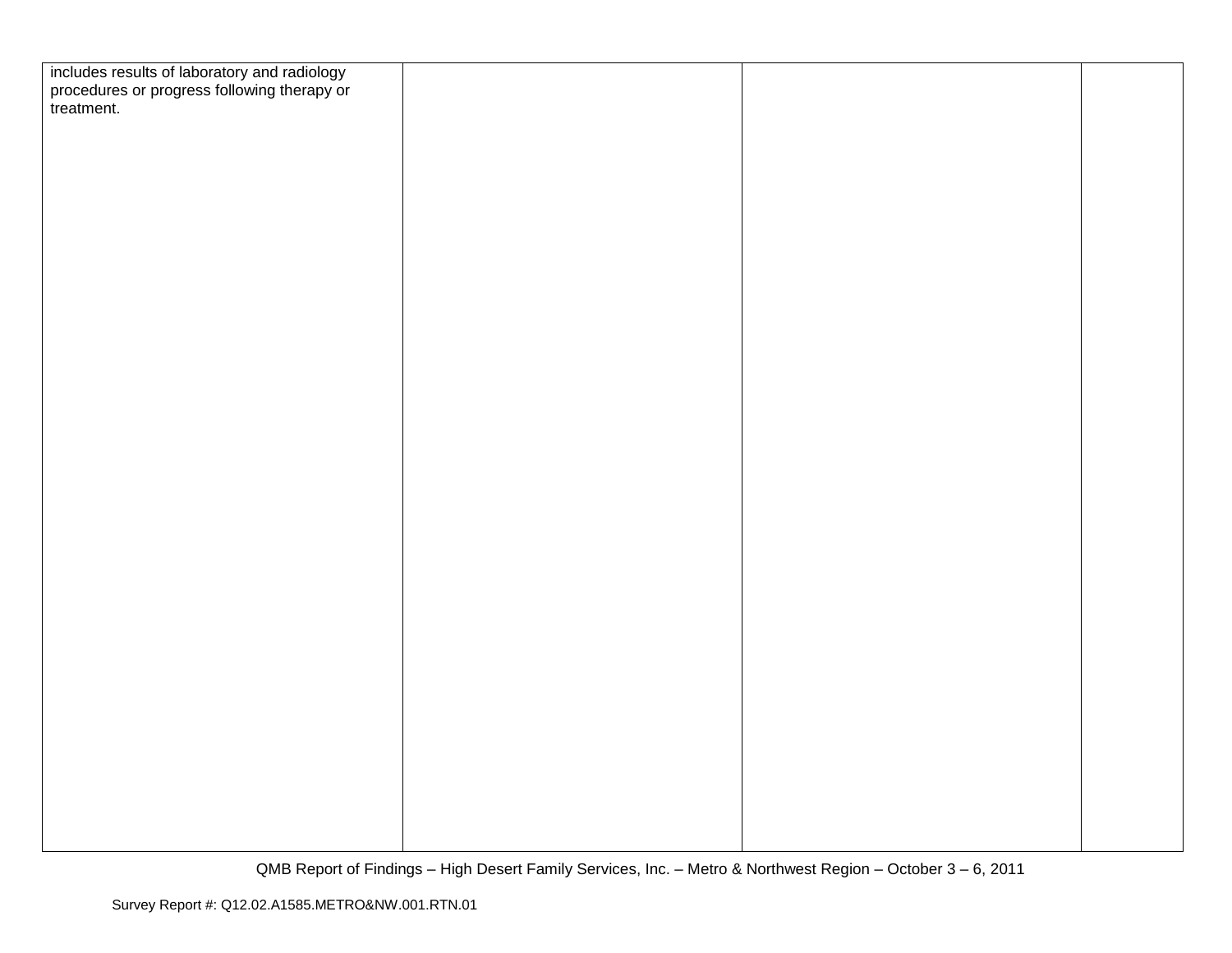| Tag # 6L25 Residential Health & Safety                                                                                                                                                                                                                                                                                                                                                                                                                                                                                                                                              |                                                                                                                                                                                                                                                                                                                                                                                                                          |                                                                                                                                                                                                                              |  |
|-------------------------------------------------------------------------------------------------------------------------------------------------------------------------------------------------------------------------------------------------------------------------------------------------------------------------------------------------------------------------------------------------------------------------------------------------------------------------------------------------------------------------------------------------------------------------------------|--------------------------------------------------------------------------------------------------------------------------------------------------------------------------------------------------------------------------------------------------------------------------------------------------------------------------------------------------------------------------------------------------------------------------|------------------------------------------------------------------------------------------------------------------------------------------------------------------------------------------------------------------------------|--|
| (Supported Living & Family Living)                                                                                                                                                                                                                                                                                                                                                                                                                                                                                                                                                  |                                                                                                                                                                                                                                                                                                                                                                                                                          |                                                                                                                                                                                                                              |  |
| Developmental Disabilities (DD) Waiver Service<br>Standards effective 4/1/2007<br><b>CHAPTER 6. VIII. COMMUNITY LIVING</b><br><b>SERVICE PROVIDER AGENCY</b><br><b>REQUIREMENTS</b><br>L. Residence Requirements for Family Living<br><b>Services and Supported Living Services</b><br>(1) Supported Living Services and Family Living<br>Services providers shall assure that each<br>individual's residence has:<br>(a) Battery operated or electric smoke detectors,<br>heat sensors, or a sprinkler system installed<br>in the residence;<br>(b) General-purpose first aid kit; | Based on observation, the Agency failed to<br>ensure that each individual's residence met all<br>requirements within the standard for 11 of 12<br>Family Living residences.<br>The following items were not found, not<br>functioning or incomplete:<br><b>Family Living Requirements:</b><br>• Battery operated or electric smoke<br>detectors, heat sensors, or a sprinkler<br>system installed in the residence (#17) |                                                                                                                                                                                                                              |  |
| (c) When applicable due to an individual's<br>health status, a blood borne pathogens kit;<br>(d) Accessible written procedures for emergency<br>evacuation e.g. fire and weather-related<br>threats;<br>(e) Accessible telephone numbers of poison<br>control centers located within the line of sight<br>of the telephone;                                                                                                                                                                                                                                                         | • Accessible written procedures for the safe<br>storage of all medications with dispensing<br>instructions for each individual that are<br>consistent with the Assisting with Medication<br>Administration training or each individual's<br>ISP (#1, 3, 5, 6, 7, 8, 9, 10, 12 & 17)                                                                                                                                      | Provider:<br>In addition to stating the Plan of Correction for<br>these findings above, also please provide your<br>evidence of on-going Quality Assurance /<br>Quality Improvement specific to this tag below<br>this line. |  |
| Accessible written documentation of actual<br>(f)<br>evacuation drills occurring at least three (3)<br>times a year. For Supported Living<br>evacuation drills shall occur at least once a<br>year during each shift;                                                                                                                                                                                                                                                                                                                                                               | • Accessible written procedures for<br>emergency placement and relocation of<br>individuals in the event of an emergency<br>evacuation that makes the residence<br>unsuitable for occupancy. The emergency<br>evacuation procedures shall address, but                                                                                                                                                                   |                                                                                                                                                                                                                              |  |
| (g) Accessible written procedures for the safe<br>storage of all medications with dispensing<br>instructions for each individual that are<br>consistent with the Assisting with Medication<br>Administration training or each individual's<br>ISP; and                                                                                                                                                                                                                                                                                                                              | are not limited to, fire, chemical and/or<br>hazardous waste spills, and flooding (#1, 11<br>8.17)                                                                                                                                                                                                                                                                                                                       |                                                                                                                                                                                                                              |  |
| (h) Accessible written procedures for emergency<br>placement and relocation of individuals in the<br>event of an emergency evacuation that<br>makes the residence unsuitable for<br>occupancy. The emergency evacuation<br>procedures shall address, but are not limited<br>to, fire, chemical and/or hazardous waste<br>spills, and flooding.                                                                                                                                                                                                                                      |                                                                                                                                                                                                                                                                                                                                                                                                                          |                                                                                                                                                                                                                              |  |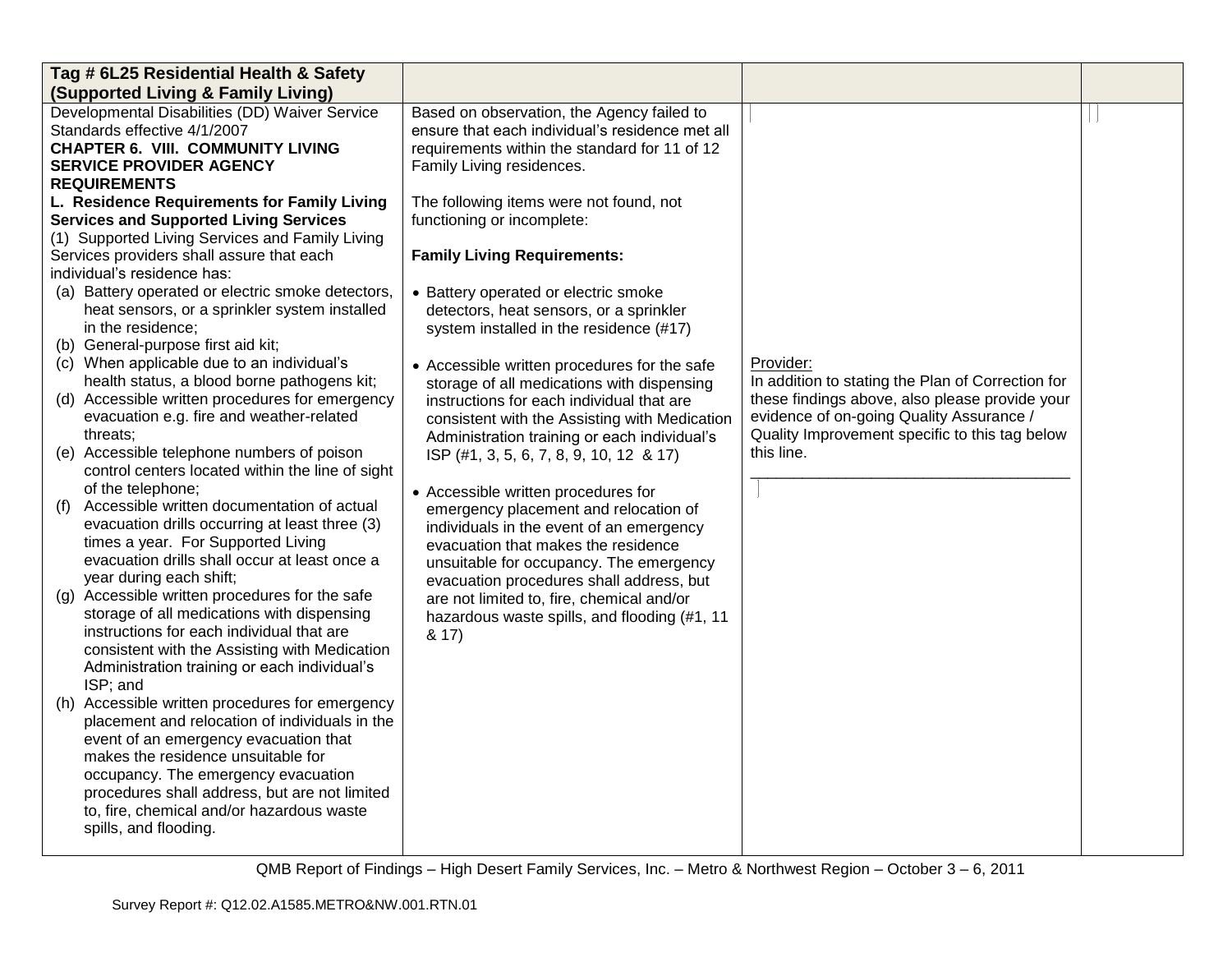| <b>Standard of Care</b>                                                                                                                                                                                                                                                                                                                                                                                                                                                                                                                                                                                                                                                                                                                                                                                                                                                                                                                                                                                                                                                                                                                                                                                                                                        | <b>Deficiencies</b>                                                                                                                                                                                                                                                                                                                                                                                                                                                                                                                                                                                                                                                                                                                                  | <b>Agency Plan of Correction, On-</b><br>going QA/QI & Responsible Party                                                                                                                                                     | <b>Date Due</b> |
|----------------------------------------------------------------------------------------------------------------------------------------------------------------------------------------------------------------------------------------------------------------------------------------------------------------------------------------------------------------------------------------------------------------------------------------------------------------------------------------------------------------------------------------------------------------------------------------------------------------------------------------------------------------------------------------------------------------------------------------------------------------------------------------------------------------------------------------------------------------------------------------------------------------------------------------------------------------------------------------------------------------------------------------------------------------------------------------------------------------------------------------------------------------------------------------------------------------------------------------------------------------|------------------------------------------------------------------------------------------------------------------------------------------------------------------------------------------------------------------------------------------------------------------------------------------------------------------------------------------------------------------------------------------------------------------------------------------------------------------------------------------------------------------------------------------------------------------------------------------------------------------------------------------------------------------------------------------------------------------------------------------------------|------------------------------------------------------------------------------------------------------------------------------------------------------------------------------------------------------------------------------|-----------------|
| CMS Assurance - Financial Accountability - State financial oversight exists to assure that claims are coded and paid for in                                                                                                                                                                                                                                                                                                                                                                                                                                                                                                                                                                                                                                                                                                                                                                                                                                                                                                                                                                                                                                                                                                                                    |                                                                                                                                                                                                                                                                                                                                                                                                                                                                                                                                                                                                                                                                                                                                                      |                                                                                                                                                                                                                              |                 |
| accordance with the reimbursement methodology specified in the approved waiver.                                                                                                                                                                                                                                                                                                                                                                                                                                                                                                                                                                                                                                                                                                                                                                                                                                                                                                                                                                                                                                                                                                                                                                                |                                                                                                                                                                                                                                                                                                                                                                                                                                                                                                                                                                                                                                                                                                                                                      |                                                                                                                                                                                                                              |                 |
| Tag # 5136 Community Access                                                                                                                                                                                                                                                                                                                                                                                                                                                                                                                                                                                                                                                                                                                                                                                                                                                                                                                                                                                                                                                                                                                                                                                                                                    |                                                                                                                                                                                                                                                                                                                                                                                                                                                                                                                                                                                                                                                                                                                                                      |                                                                                                                                                                                                                              |                 |
| <b>Reimbursement</b>                                                                                                                                                                                                                                                                                                                                                                                                                                                                                                                                                                                                                                                                                                                                                                                                                                                                                                                                                                                                                                                                                                                                                                                                                                           |                                                                                                                                                                                                                                                                                                                                                                                                                                                                                                                                                                                                                                                                                                                                                      |                                                                                                                                                                                                                              |                 |
| Developmental Disabilities (DD) Waiver Service<br>Standards effective 4/1/2007<br><b>CHAPTER 1 III. PROVIDER AGENCY</b><br>DOCUMENTATION OF SERVICE DELIVERY<br><b>AND LOCATION</b><br><b>General: All Provider Agencies shall</b><br>А.<br>maintain all records necessary to fully<br>disclose the service, quality, quantity and<br>clinical necessity furnished to individuals<br>who are currently receiving services. The<br>Provider Agency records shall be sufficiently<br>detailed to substantiate the date, time,<br>individual name, servicing Provider Agency,<br>level of services, and length of a session of<br>service billed.<br><b>Billable Units:</b> The documentation of the<br>В.<br>billable time spent with an individual shall be<br>kept on the written or electronic record that is<br>prepared prior to a request for<br>reimbursement from the HSD. For each unit<br>billed, the record shall contain the following:<br>Date, start and end time of each service<br>(1)<br>encounter or other billable service interval;<br>A description of what occurred during the<br>(2)<br>encounter or service interval; and<br>The signature or authenticated name of staff<br>(3)<br>providing the service.<br>MAD-MR: 03-59 Eff 1/1/2004 | Based on record review, the Agency failed to<br>provide written or electronic documentation as<br>evidence for each unit billed for Community<br>Access Services for 2 of 8 individuals.<br>Individual #7<br><b>June 2011</b><br>• The Agency billed 262 units of Community<br>Access (H2021) from 6/1/2011 through<br>6/30/2011 Documentation received<br>accounted for 252 units.<br>August 2011<br>• The Agency billed 357 units of Community<br>Access (H2021) from 8/1/2011 through<br>8/31/2011 Documentation received<br>accounted for 316 units.<br>Individual #14<br><b>June 2011</b><br>• The Agency billed 284 units of Community<br>Access (H2021) from 6/1/2011 through<br>6/30/2011 Documentation received<br>accounted for 134 units. | Provider:<br>In addition to stating the Plan of Correction for<br>these findings above, also please provide your<br>evidence of on-going Quality Assurance /<br>Quality Improvement specific to this tag below<br>this line. |                 |
| 8.314.1 BI RECORD KEEPING AND<br><b>DOCUMENTATION REQUIREMENTS:</b><br>Providers must maintain all records necessary to<br>fully disclose the extent of the services provided<br>to the Medicaid recipient. Services that have been<br>billed to Medicaid, but are not substantiated in a<br>treatment plan and/or patient records for the<br>recipient are subject to recoupment.                                                                                                                                                                                                                                                                                                                                                                                                                                                                                                                                                                                                                                                                                                                                                                                                                                                                             |                                                                                                                                                                                                                                                                                                                                                                                                                                                                                                                                                                                                                                                                                                                                                      |                                                                                                                                                                                                                              |                 |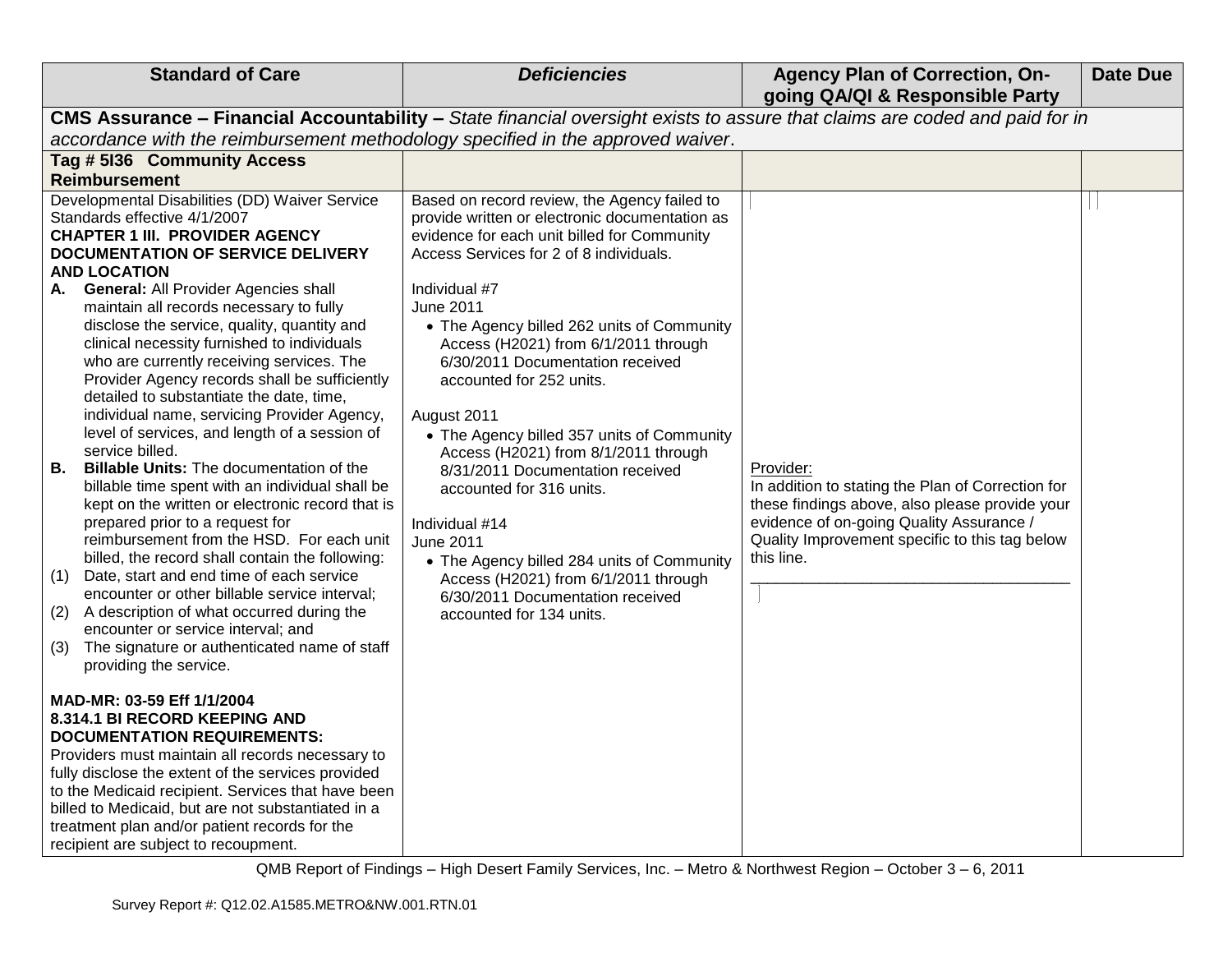| Developmental Disabilities (DD) Waiver Service<br>Standards effective 4/1/2007<br><b>CHAPTER 5 XI. COMMUNITY ACCESS</b><br><b>SERVICES REQUIREMENTS</b><br><b>G. Reimbursement</b><br>(1) Billable Unit: A billable unit is defined as one-<br>quarter hour of service.                                                                                                                                                         |  |  |
|---------------------------------------------------------------------------------------------------------------------------------------------------------------------------------------------------------------------------------------------------------------------------------------------------------------------------------------------------------------------------------------------------------------------------------|--|--|
| (2) Billable Activities: The Community Access<br>Provider Agency can bill for those activities listed<br>in the Community Access Scope of Service.<br>Billable units are typically provided face-to-face<br>but time spent in non face-to-face activity may be<br>claimed under the following conditions:                                                                                                                       |  |  |
| (a) Time that is non face-to-face is<br>documented separately and clearly<br>identified as to the nature of the activity,<br>and is tied directly to the individual's ISP,<br>Action Plan;<br>(b) Time that is non face-to-face involves<br>outreach and identification and training of<br>community connections and natural<br>supports; and<br>(c) Non face-to-face hours do not exceed 10%<br>of the monthly billable hours. |  |  |
| (3) Non-Billable Activities: Activities that the<br>service Provider Agency may need to conduct,<br>but which are not separately billable activities,<br>may include:                                                                                                                                                                                                                                                           |  |  |
| (a) Time and expense for training service<br>personnel;<br>(b) Supervision of agency staff;<br>(c) Service documentation and billing activities;<br>or<br>(d) Time the individual spends in segregated<br>facility-based settings activities.                                                                                                                                                                                   |  |  |
|                                                                                                                                                                                                                                                                                                                                                                                                                                 |  |  |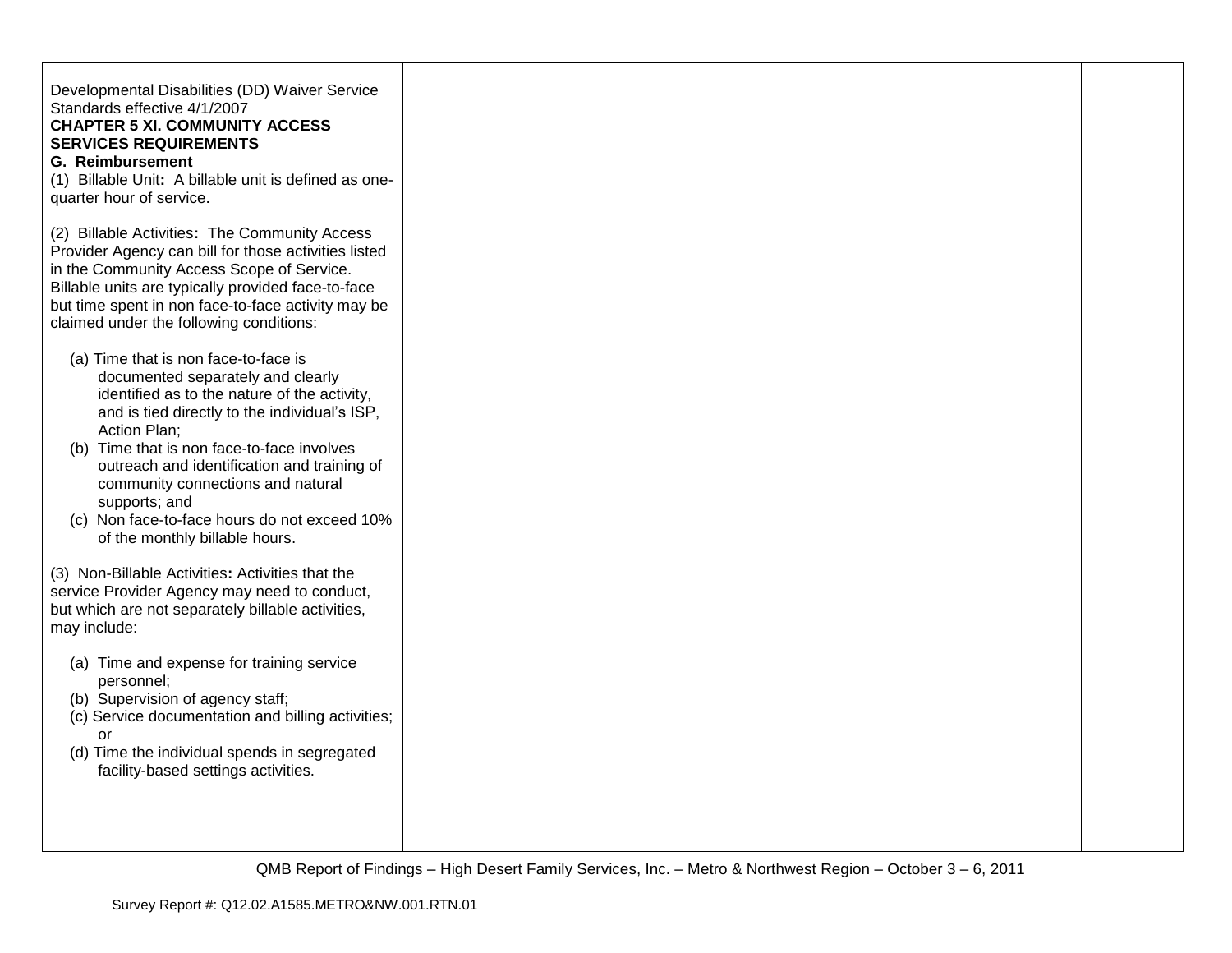|                         | Tag # 6L27 Family Living                                                                                                                                                                                                                                                                                                                                                                                                                                                                                                                                                                                                     |                                                                                                                                                                                                                                                                                                                                                                           |                                                                                                                                                                                                                              |  |
|-------------------------|------------------------------------------------------------------------------------------------------------------------------------------------------------------------------------------------------------------------------------------------------------------------------------------------------------------------------------------------------------------------------------------------------------------------------------------------------------------------------------------------------------------------------------------------------------------------------------------------------------------------------|---------------------------------------------------------------------------------------------------------------------------------------------------------------------------------------------------------------------------------------------------------------------------------------------------------------------------------------------------------------------------|------------------------------------------------------------------------------------------------------------------------------------------------------------------------------------------------------------------------------|--|
|                         | <b>Reimbursement</b>                                                                                                                                                                                                                                                                                                                                                                                                                                                                                                                                                                                                         |                                                                                                                                                                                                                                                                                                                                                                           |                                                                                                                                                                                                                              |  |
| А.                      | Developmental Disabilities (DD) Waiver Service<br>Standards effective 4/1/2007<br><b>CHAPTER 1 III. PROVIDER AGENCY</b><br><b>DOCUMENTATION OF SERVICE DELIVERY</b><br><b>AND LOCATION</b><br><b>General: All Provider Agencies shall</b><br>maintain all records necessary to fully<br>disclose the service, quality, quantity and<br>clinical necessity furnished to individuals<br>who are currently receiving services. The<br>Provider Agency records shall be sufficiently<br>detailed to substantiate the date, time,<br>individual name, servicing Provider Agency,<br>level of services, and length of a session of | Based on record review, the Agency failed<br>complete all DDSD requirements for approval<br>of each direct support provider for 6 of 12<br>individuals.<br>The following was not found, not current<br>and/or incomplete:<br>• Family Living (Initial) Home Study<br>° Individual #11 - Not Found<br>° Individual #12 - Not Found<br>• Family Living (Annual Update) Home |                                                                                                                                                                                                                              |  |
| В.<br>(1)<br>(2)<br>(3) | service billed.<br><b>Billable Units:</b> The documentation of the<br>billable time spent with an individual shall be<br>kept on the written or electronic record that is<br>prepared prior to a request for<br>reimbursement from the HSD. For each unit<br>billed, the record shall contain the following:<br>Date, start and end time of each service<br>encounter or other billable service interval;<br>A description of what occurred during the<br>encounter or service interval; and<br>The signature or authenticated name of staff<br>providing the service.                                                       | Study<br>° Individual #6 - Not Current<br>° Individual #7 - Not Current<br>° Individual #8 - Not Current<br>° Individual #9 - Not Current<br>$\degree$ Individual #11 - Not Current                                                                                                                                                                                       | Provider:<br>In addition to stating the Plan of Correction for<br>these findings above, also please provide your<br>evidence of on-going Quality Assurance /<br>Quality Improvement specific to this tag below<br>this line. |  |
|                         | MAD-MR: 03-59 Eff 1/1/2004<br>8.314.1 BI RECORD KEEPING AND<br><b>DOCUMENTATION REQUIREMENTS:</b><br>Providers must maintain all records necessary to<br>fully disclose the extent of the services provided<br>to the Medicaid recipient. Services that have been<br>billed to Medicaid, but are not substantiated in a<br>treatment plan and/or patient records for the<br>recipient are subject to recoupment.                                                                                                                                                                                                             |                                                                                                                                                                                                                                                                                                                                                                           |                                                                                                                                                                                                                              |  |
|                         | Developmental Disabilities (DD) Waiver Service<br>Standards effective 4/1/2007<br><b>CHAPTER 6. IX. REIMBURSEMENT FOR</b><br><b>COMMUNITY LIVING SERVICES</b>                                                                                                                                                                                                                                                                                                                                                                                                                                                                |                                                                                                                                                                                                                                                                                                                                                                           |                                                                                                                                                                                                                              |  |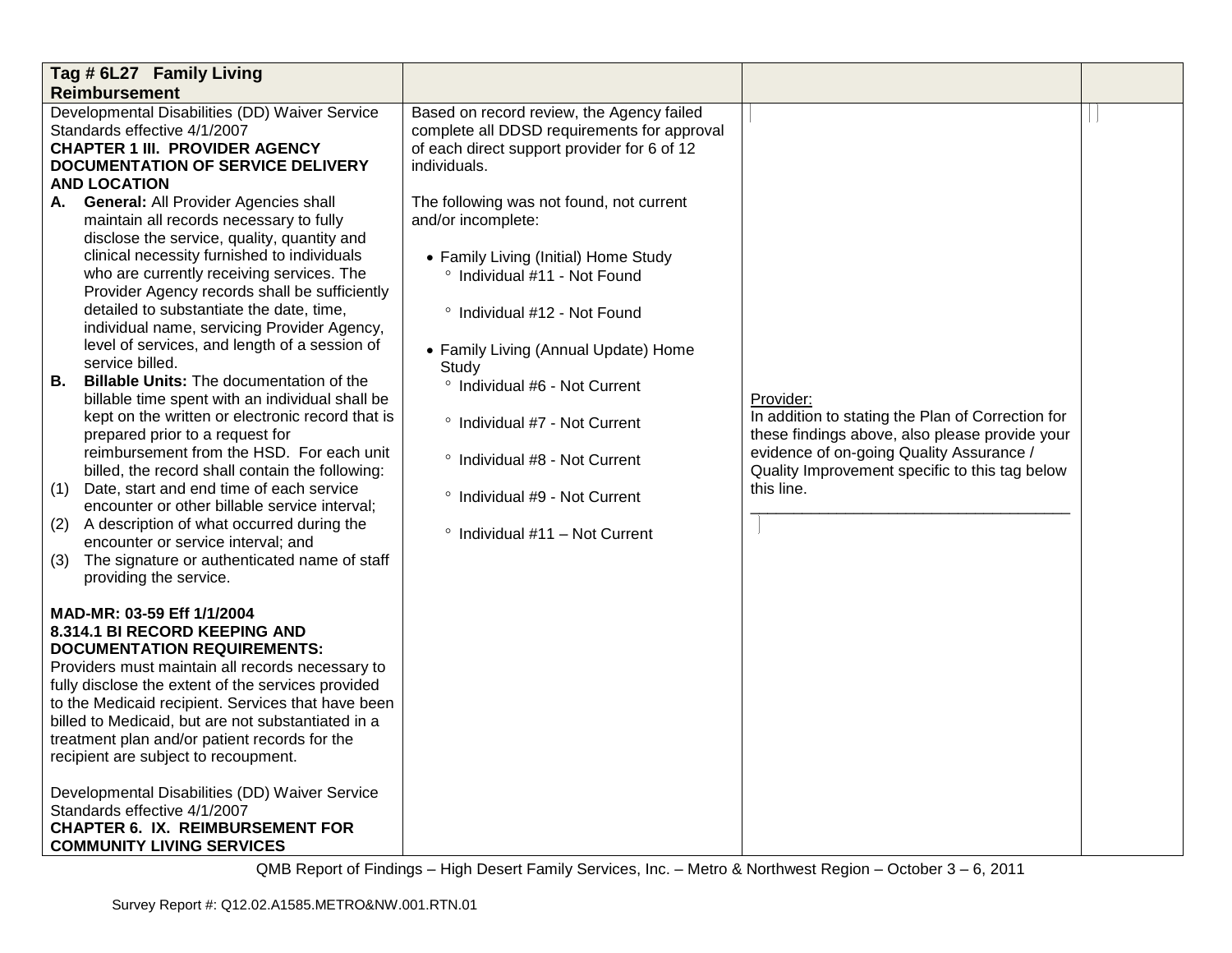| B. Reimbursement for Family Living Services                                                                                                                                                                                                                                                                                                                                                                                                                    |  |
|----------------------------------------------------------------------------------------------------------------------------------------------------------------------------------------------------------------------------------------------------------------------------------------------------------------------------------------------------------------------------------------------------------------------------------------------------------------|--|
| (1) Billable Unit: The billable unit for Family Living                                                                                                                                                                                                                                                                                                                                                                                                         |  |
| Services is a daily rate for each individual in                                                                                                                                                                                                                                                                                                                                                                                                                |  |
| the residence. A maximum of 340 days                                                                                                                                                                                                                                                                                                                                                                                                                           |  |
| (billable units) are allowed per ISP year.                                                                                                                                                                                                                                                                                                                                                                                                                     |  |
|                                                                                                                                                                                                                                                                                                                                                                                                                                                                |  |
| (2) Billable Activities shall include:                                                                                                                                                                                                                                                                                                                                                                                                                         |  |
| (a) Direct support provided to an individual in                                                                                                                                                                                                                                                                                                                                                                                                                |  |
| the residence any portion of the day;<br>(b) Direct support provided to an individual by                                                                                                                                                                                                                                                                                                                                                                       |  |
| the Family Living Services direct support                                                                                                                                                                                                                                                                                                                                                                                                                      |  |
| or substitute care provider away from the                                                                                                                                                                                                                                                                                                                                                                                                                      |  |
| residence (e.g., in the community); and                                                                                                                                                                                                                                                                                                                                                                                                                        |  |
| (c) Any other activities provided in accordance                                                                                                                                                                                                                                                                                                                                                                                                                |  |
| with the Scope of Services.                                                                                                                                                                                                                                                                                                                                                                                                                                    |  |
|                                                                                                                                                                                                                                                                                                                                                                                                                                                                |  |
| (3) Non-Billable Activities shall include:                                                                                                                                                                                                                                                                                                                                                                                                                     |  |
| (a) The Family Living Services Provider                                                                                                                                                                                                                                                                                                                                                                                                                        |  |
| Agency may not bill the for room and                                                                                                                                                                                                                                                                                                                                                                                                                           |  |
| board;                                                                                                                                                                                                                                                                                                                                                                                                                                                         |  |
| Personal care, nutritional counseling and<br>(b)                                                                                                                                                                                                                                                                                                                                                                                                               |  |
| nursing supports may not be billed as<br>separate services for an individual                                                                                                                                                                                                                                                                                                                                                                                   |  |
| receiving Family Living Services; and                                                                                                                                                                                                                                                                                                                                                                                                                          |  |
| (c) Family Living services may not be billed for                                                                                                                                                                                                                                                                                                                                                                                                               |  |
| the same time period as Respite.                                                                                                                                                                                                                                                                                                                                                                                                                               |  |
| (d) The Family Living Services Provider                                                                                                                                                                                                                                                                                                                                                                                                                        |  |
| Agency may not bill on days when an                                                                                                                                                                                                                                                                                                                                                                                                                            |  |
| individual is hospitalized or in an                                                                                                                                                                                                                                                                                                                                                                                                                            |  |
| institutional care setting. For this purpose                                                                                                                                                                                                                                                                                                                                                                                                                   |  |
| a day is counted from one midnight to the                                                                                                                                                                                                                                                                                                                                                                                                                      |  |
| following midnight.                                                                                                                                                                                                                                                                                                                                                                                                                                            |  |
|                                                                                                                                                                                                                                                                                                                                                                                                                                                                |  |
|                                                                                                                                                                                                                                                                                                                                                                                                                                                                |  |
|                                                                                                                                                                                                                                                                                                                                                                                                                                                                |  |
|                                                                                                                                                                                                                                                                                                                                                                                                                                                                |  |
|                                                                                                                                                                                                                                                                                                                                                                                                                                                                |  |
|                                                                                                                                                                                                                                                                                                                                                                                                                                                                |  |
|                                                                                                                                                                                                                                                                                                                                                                                                                                                                |  |
|                                                                                                                                                                                                                                                                                                                                                                                                                                                                |  |
|                                                                                                                                                                                                                                                                                                                                                                                                                                                                |  |
|                                                                                                                                                                                                                                                                                                                                                                                                                                                                |  |
| Developmental Disabilities (DD) Waiver Service<br>Standards effective 4/1/2007 - Chapter 6 -<br><b>COMMUNITY LIVING SERVICES</b><br>III. REQUIREMENTS UNIQUE TO FAMILY<br><b>LIVING SERVICES</b><br>C. Service Limitations. Family Living Services<br>cannot be provided in conjunction with any other<br><b>Community Living Service, Personal Support</b><br>Service, Private Duty Nursing, or Nutritional<br>Counseling. In addition, Family Living may not |  |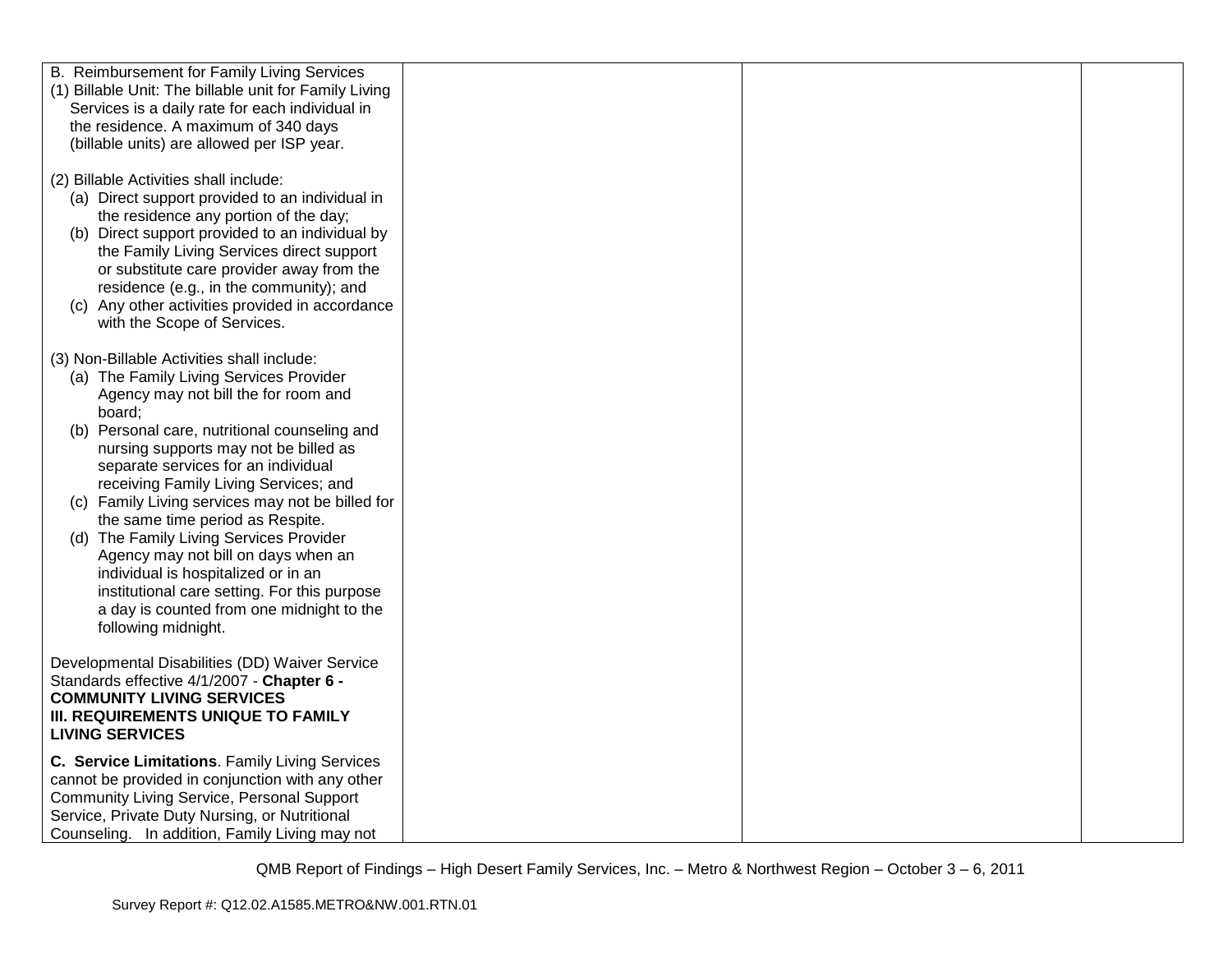| be delivered during the same time as respite;<br>therefore, a specified deduction to the daily rate<br>for Family Living shall be made for each unit of<br>respite received.                                                                                                                      |  |  |
|---------------------------------------------------------------------------------------------------------------------------------------------------------------------------------------------------------------------------------------------------------------------------------------------------|--|--|
| Developmental Disabilities (DD) Waiver Service<br>Standards effective 4/1/2007 - DEFINITIONS<br><b>SUBSTITUTE CARE</b> means the provision of<br>family living services by an agency staff or<br>subcontractor during a planned/scheduled or<br>emergency absence of the direct service provider. |  |  |
| <b>RESPITE</b> means a support service to allow the<br>primary caregiver to take a break from care giving<br>responsibilities while maintaining adequate<br>supervision and support to the individual during<br>the absence of the primary caregiver.                                             |  |  |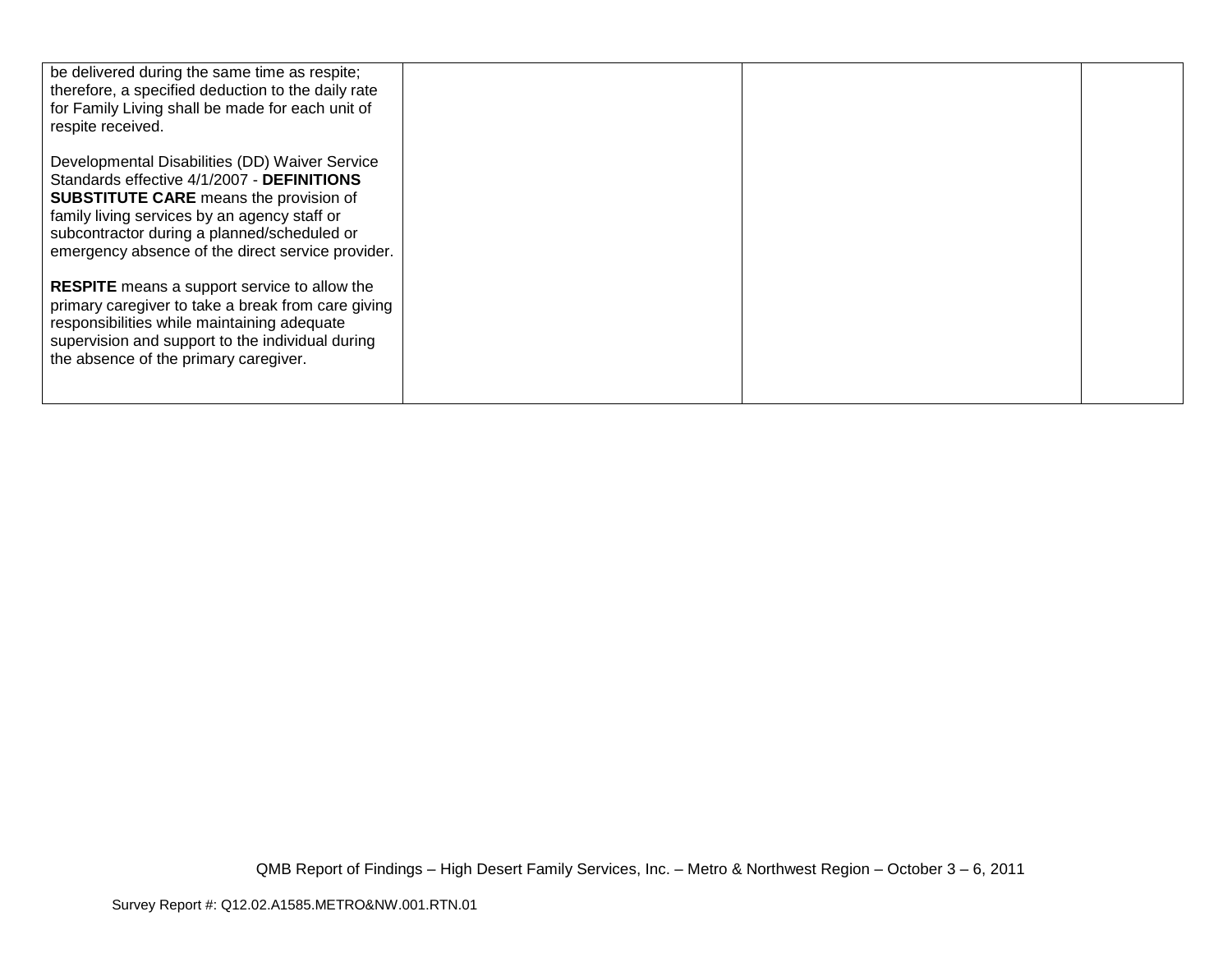Date: December 19, 2011 To: C. Dennis James, President/CEO Provider: High Desert Family Services Address: 7001 Prospect Place NE State/Zip: Albuquerque, New Mexico 87110 E-mail Address: [djames@highdesertfs.com](mailto:djames@highdesertfs.com) Region: Metro & Northwest<br>Survey Date: Cotober 3 – 6, 2011 October  $3 - 6$ , 2011 Program Surveyed: Developmental Disabilities Waiver<br>Service Surveyed: Community Living (Family Living & Community Living (Family Living & independent Living) & Community Inclusion (Community Access & Supported Employment) Survey Type: Routine

RE: Request for an Informal Reconsideration of Findings

Dear Mr. James,

Your request for a Reconsideration of Findings was received on December 5, 2011. Your request and the supporting evidence provided have been reviewed. Based on the review of applicable standards and regulations, review of the survey process and the evidence you provided, the following determinations have been made:

Regarding Tag # 1A08.1 Determination: The IRF committee is removing the original finding in the report of findings.

This concludes the Informal Reconsideration of Finding process. The IRF process is separate and apart from the Informal Dispute Resolution process or the Medicaid Fair Hearing process when DOH sanctions are imposed on a provider.

Thank you. Respectfully,

Scott Good Deputy Bureau Chief/QMB Informal Reconsideration of Finding Committee Chair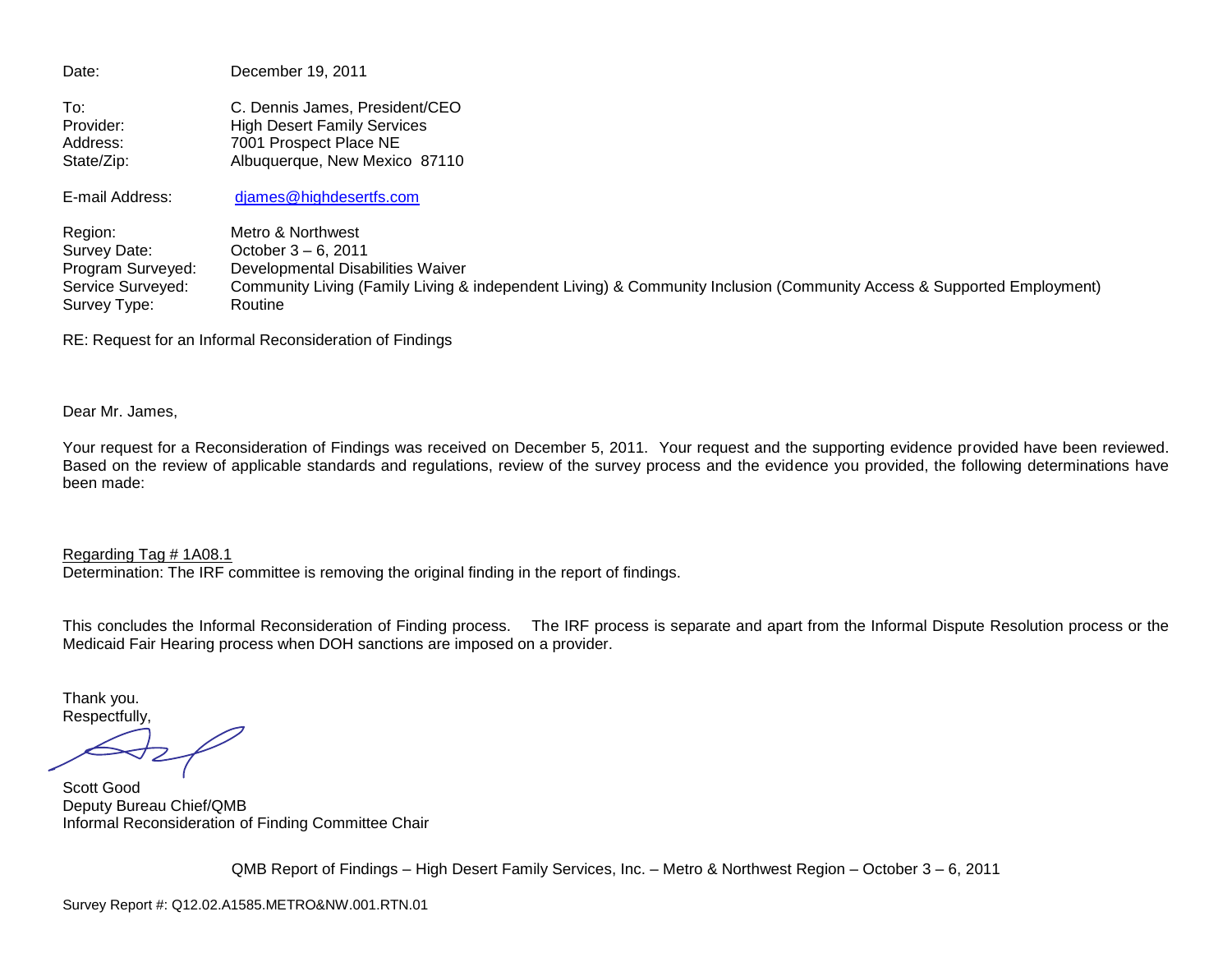| Date:                                                              | February 13, 2012                                                                                                                                                                                           |
|--------------------------------------------------------------------|-------------------------------------------------------------------------------------------------------------------------------------------------------------------------------------------------------------|
| To:                                                                | Mr. C. Dennis James, President/CEO                                                                                                                                                                          |
| Provider:<br>Address:<br>State/Zip:                                | <b>High Desert Family Services</b><br>7001 Prospect Place NE<br>Albuquerque, New Mexico 87110                                                                                                               |
| CC (email):                                                        | Ms. Sheilla Allen, HDFS, Director of Quality                                                                                                                                                                |
| Region:<br>Survey Date:<br>Program Surveyed:<br>Services Surveyed: | Metro & Northwest<br>October 3 - 6, 2011<br>Developmental Disabilities Waiver<br>Community Living (Family Living & Independent Living) & Community<br>Inclusion (Community Access and Supported Employment) |
| Survey Type:                                                       | Routine                                                                                                                                                                                                     |

Dear Mr. James and Ms. Allen:

The Division of Health Improvement Quality Management Bureau received, reviewed and approved the documents you submitted for your Plan of Correction for the Metro and Northwest Regions. Your Plan of Correction is closed.

# **To maintain ongoing compliance with regulations and standards, continue to implement the QA/QI processes in your Plan of Correction, including:**

- The Health passport will be reviewed for quality and completeness with nursing documentation by the Director of Health Oversight on a monthly basis. Data on nursing documentation will be used in the Quality Plan to analyze agency performance.
- Compliance to Teaching Support Strategies will be added as an indicator to the 2012 Quality Plan wherein compliance with timely completion and submission will be monitored by Program Supervisors who will record data for analysis by the Quality Committee on a monthly basis.
- The Clinical Review will on a monthly basis monitor the completeness of the individual record for each consumer. Therapy plans have been added to the review as well as all required exams such as Vision exams. The Service Coordinators and Program Supervisors will review and document individual records on the Clinical Review form. Data will be collected from Clinical Review forms for analysis by the Quality Committee.
- Progress notes are received twice monthly from staff, reviewed by service coordinators to ensure the notes meet criteria, reviewed and input for billing directly from the notes by administrative support, and reviewed a third time by program supervisors prior to submitting billing for reimbursement.
- All notes, timesheets, and invoices are scanned and indexed into a database program for easy retrieval. A monthly sampling audit is conducted by the Billing Coordinator and a quarterly sample is reviewed by the Director of Quality.